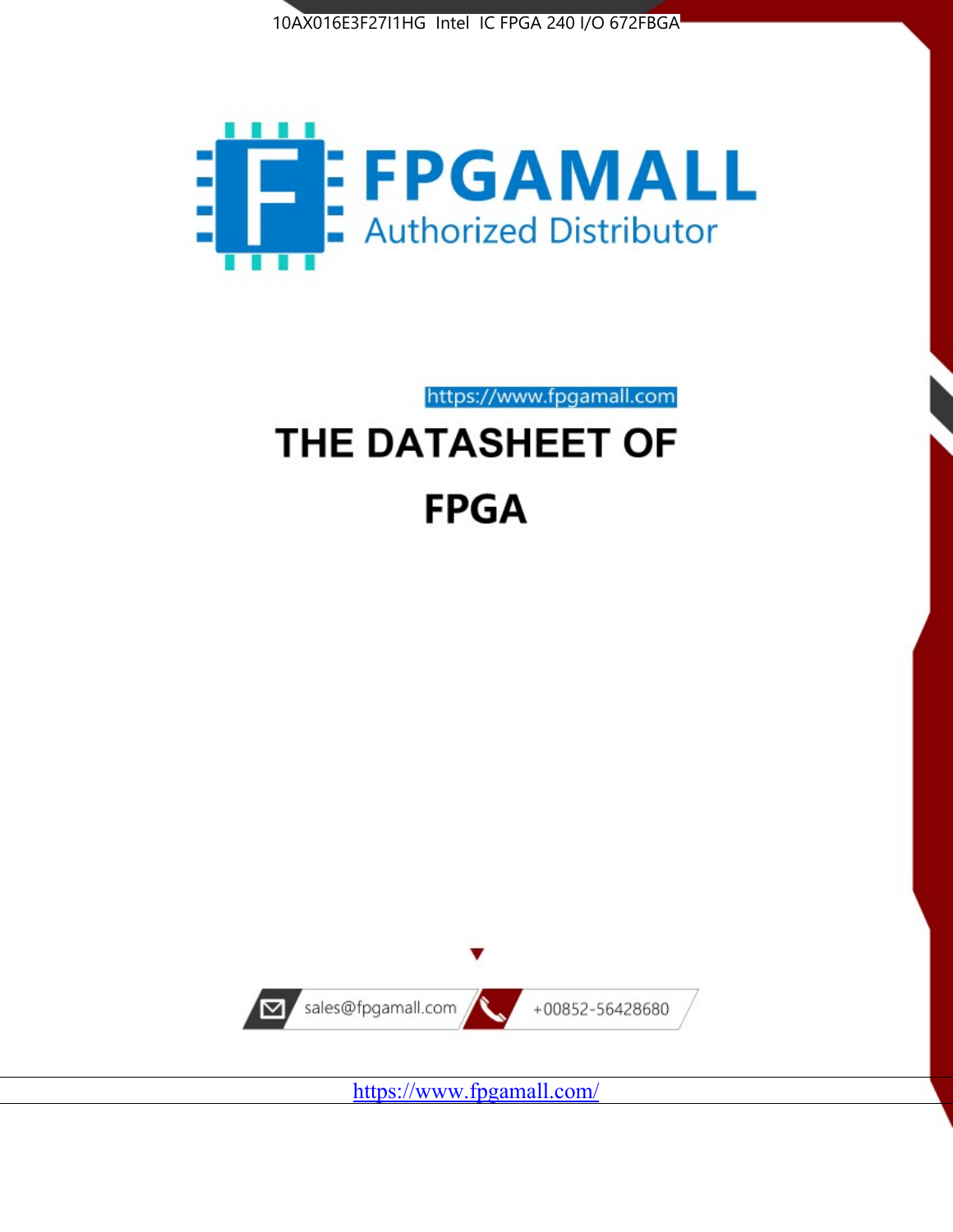10AX016E3F27I1HG Intel IC FPGA 240 I/O 672FBGA



# **Intel® Arria® 10 Device Overview**



**A10-OVERVIEW | 2018.12.06** Latest document on the web: **[PDF](https://www.intel.com/content/dam/www/programmable/us/en/pdfs/literature/hb/arria-10/a10_overview.pdf)** | **[HTML](https://www.intel.com/content/www/us/en/programmable/documentation/sam1403480274650.html)**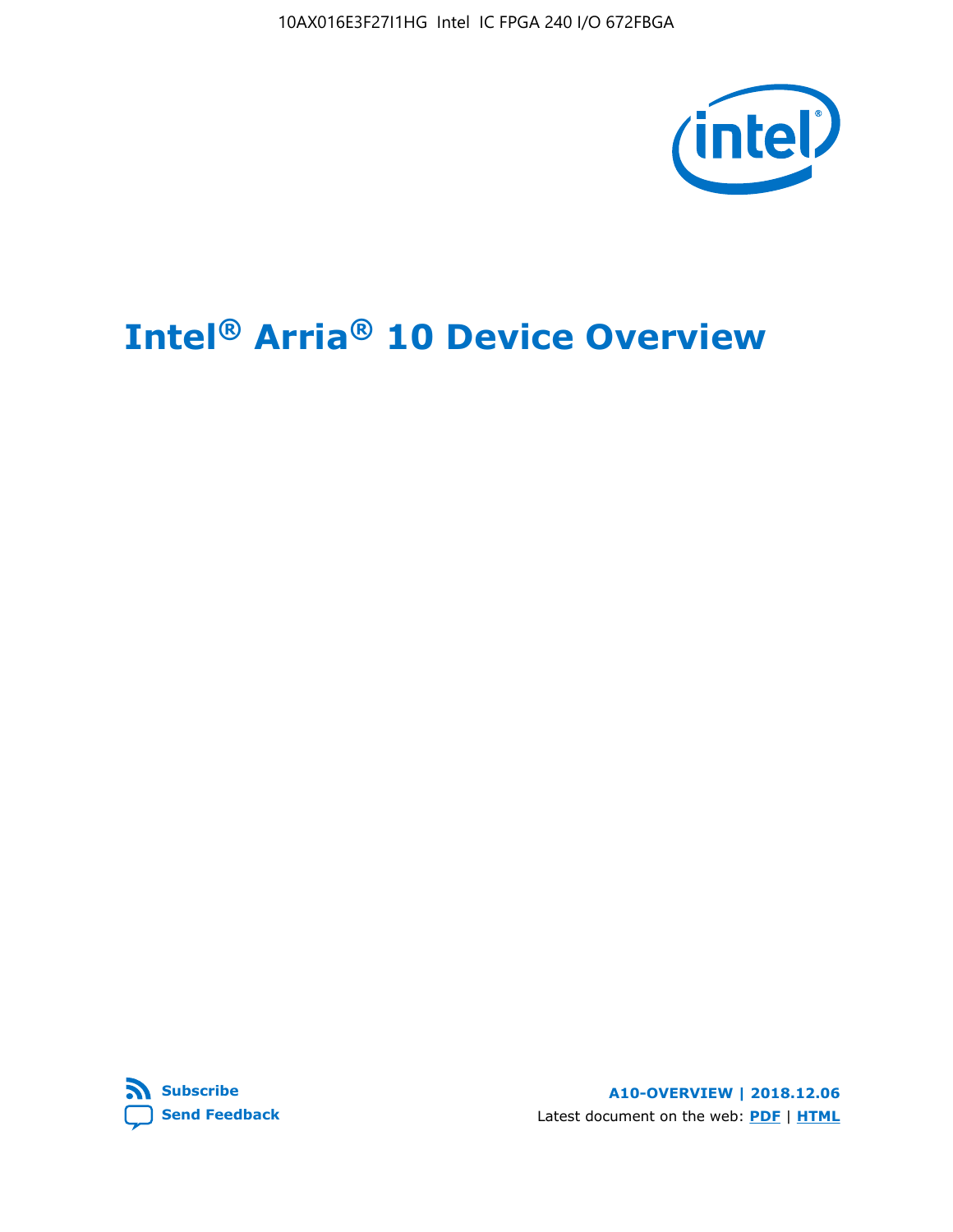

**Contents**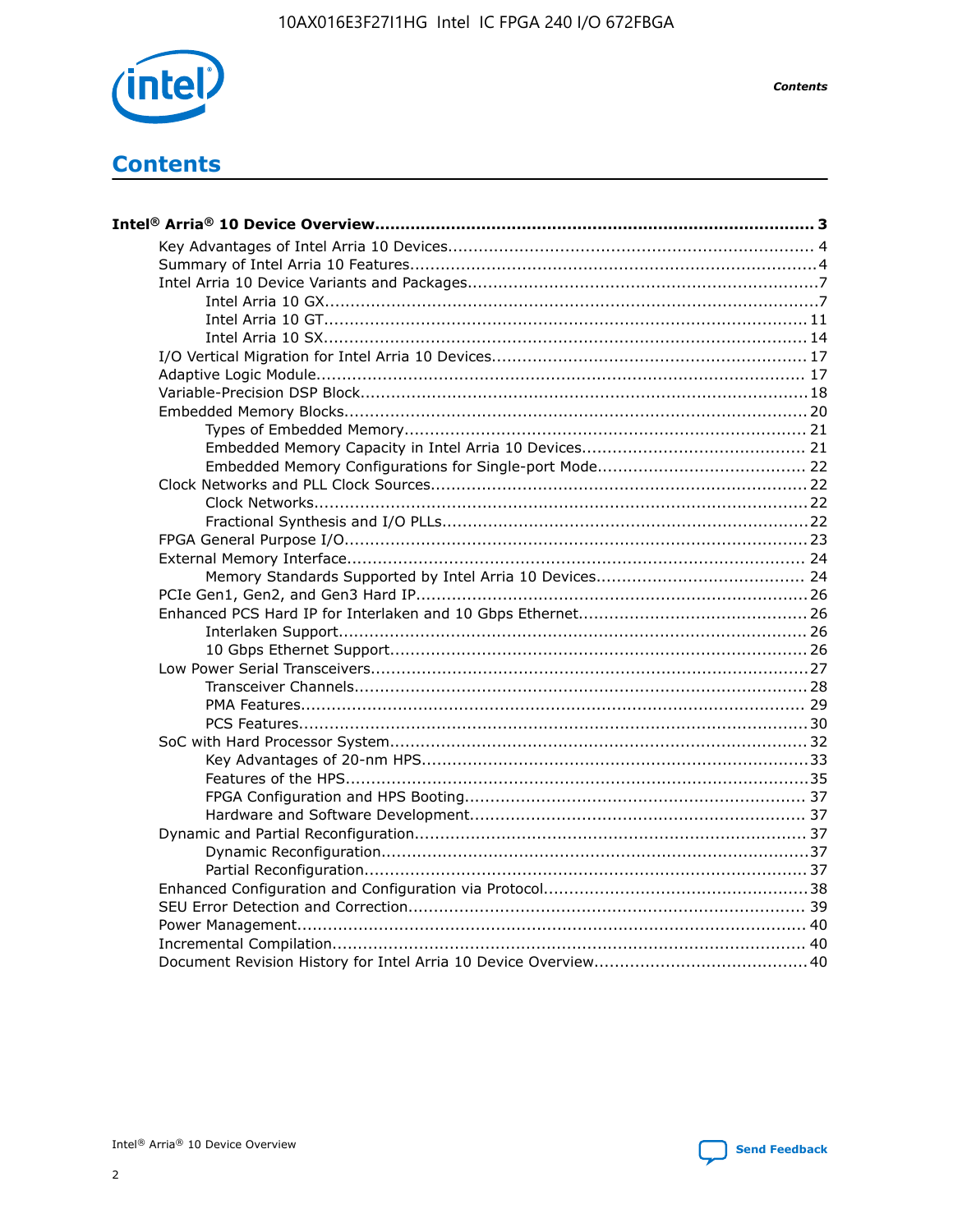**A10-OVERVIEW | 2018.12.06**

**[Send Feedback](mailto:FPGAtechdocfeedback@intel.com?subject=Feedback%20on%20Intel%20Arria%2010%20Device%20Overview%20(A10-OVERVIEW%202018.12.06)&body=We%20appreciate%20your%20feedback.%20In%20your%20comments,%20also%20specify%20the%20page%20number%20or%20paragraph.%20Thank%20you.)**



# **Intel® Arria® 10 Device Overview**

The Intel<sup>®</sup> Arria<sup>®</sup> 10 device family consists of high-performance and power-efficient 20 nm mid-range FPGAs and SoCs.

Intel Arria 10 device family delivers:

- Higher performance than the previous generation of mid-range and high-end FPGAs.
- Power efficiency attained through a comprehensive set of power-saving technologies.

The Intel Arria 10 devices are ideal for high performance, power-sensitive, midrange applications in diverse markets.

| <b>Market</b>         | <b>Applications</b>                                                                                               |
|-----------------------|-------------------------------------------------------------------------------------------------------------------|
| Wireless              | Channel and switch cards in remote radio heads<br>٠<br>Mobile backhaul<br>٠                                       |
| Wireline              | 40G/100G muxponders and transponders<br>٠<br>100G line cards<br>٠<br><b>Bridging</b><br>٠<br>Aggregation<br>٠     |
| <b>Broadcast</b>      | Studio switches<br>٠<br>Servers and transport<br>٠<br>Videoconferencing<br>٠<br>Professional audio and video<br>٠ |
| Computing and Storage | Flash cache<br>٠<br>Cloud computing servers<br>٠<br>Server acceleration<br>٠                                      |
| Medical               | Diagnostic scanners<br>٠<br>Diagnostic imaging<br>٠                                                               |
| Military              | Missile guidance and control<br>٠<br>Radar<br>٠<br>Electronic warfare<br>٠<br>Secure communications<br>٠          |

#### **Table 1. Sample Markets and Ideal Applications for Intel Arria 10 Devices**

#### **Related Information**

- [Intel Arria 10 Device Handbook: Known Issues](http://www.altera.com/support/kdb/solutions/rd07302013_646.html) Lists the planned updates to the *Intel Arria 10 Device Handbook* chapters.
- [Intel Arria 10 GX/GT Device Errata and Design Recommendations](https://www.intel.com/content/www/us/en/programmable/documentation/agz1493851706374.html#yqz1494433888646)
- [Intel Arria 10 SX Device Errata and Design Recommendations](https://www.intel.com/content/www/us/en/programmable/documentation/cru1462832385668.html#cru1462832558642)

Intel Corporation. All rights reserved. Intel, the Intel logo, Altera, Arria, Cyclone, Enpirion, MAX, Nios, Quartus and Stratix words and logos are trademarks of Intel Corporation or its subsidiaries in the U.S. and/or other countries. Intel warrants performance of its FPGA and semiconductor products to current specifications in accordance with Intel's standard warranty, but reserves the right to make changes to any products and services at any time without notice. Intel assumes no responsibility or liability arising out of the application or use of any information, product, or service described herein except as expressly agreed to in writing by Intel. Intel customers are advised to obtain the latest version of device specifications before relying on any published information and before placing orders for products or services. \*Other names and brands may be claimed as the property of others.

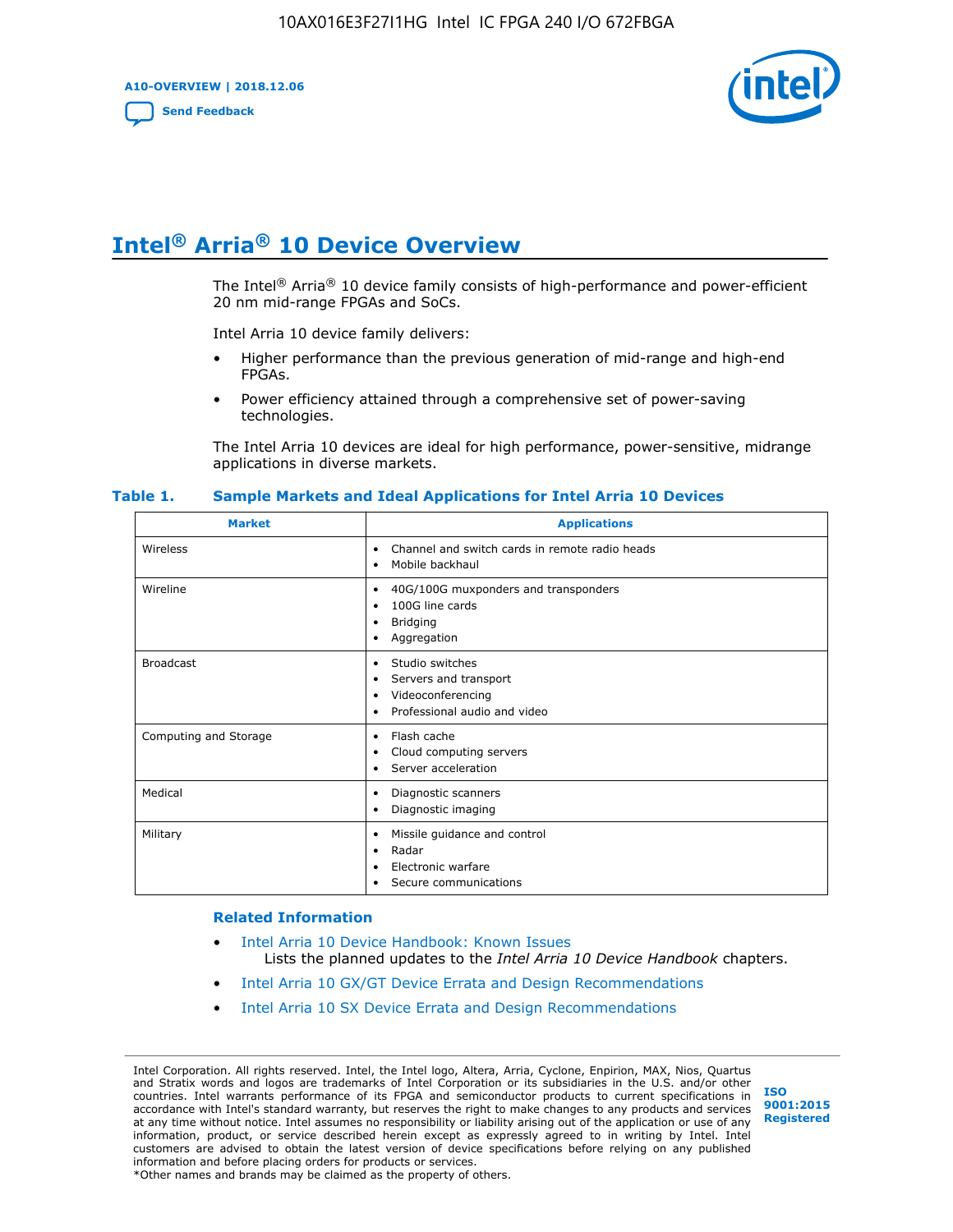

# **Key Advantages of Intel Arria 10 Devices**

# **Table 2. Key Advantages of the Intel Arria 10 Device Family**

| <b>Advantage</b>                                                                                          | <b>Supporting Feature</b>                                                                                                                                                                                                                                                                                                |  |  |  |  |  |
|-----------------------------------------------------------------------------------------------------------|--------------------------------------------------------------------------------------------------------------------------------------------------------------------------------------------------------------------------------------------------------------------------------------------------------------------------|--|--|--|--|--|
| Enhanced core architecture                                                                                | Built on TSMC's 20 nm process technology<br>٠<br>60% higher performance than the previous generation of mid-range FPGAs<br>٠<br>15% higher performance than the fastest previous-generation FPGA                                                                                                                         |  |  |  |  |  |
| High-bandwidth integrated<br>transceivers                                                                 | Short-reach rates up to 25.8 Gigabits per second (Gbps)<br>٠<br>Backplane capability up to 12.5 Gbps<br>٠<br>Integrated 10GBASE-KR and 40GBASE-KR4 Forward Error Correction (FEC)                                                                                                                                        |  |  |  |  |  |
| Improved logic integration and<br>hard IP blocks                                                          | 8-input adaptive logic module (ALM)<br>٠<br>Up to 65.6 megabits (Mb) of embedded memory<br>٠<br>Variable-precision digital signal processing (DSP) blocks<br>Fractional synthesis phase-locked loops (PLLs)<br>Hard PCI Express Gen3 IP blocks<br>Hard memory controllers and PHY up to 2,400 Megabits per second (Mbps) |  |  |  |  |  |
| Second generation hard<br>processor system (HPS) with<br>integrated ARM* Cortex*-A9*<br>MPCore* processor | Tight integration of a dual-core ARM Cortex-A9 MPCore processor, hard IP, and an<br>٠<br>FPGA in a single Intel Arria 10 system-on-a-chip (SoC)<br>Supports over 128 Gbps peak bandwidth with integrated data coherency between<br>the processor and the FPGA fabric                                                     |  |  |  |  |  |
| Advanced power savings                                                                                    | Comprehensive set of advanced power saving features<br>٠<br>Power-optimized MultiTrack routing and core architecture<br>٠<br>Up to 40% lower power compared to previous generation of mid-range FPGAs<br>Up to 60% lower power compared to previous generation of high-end FPGAs                                         |  |  |  |  |  |

# **Summary of Intel Arria 10 Features**

## **Table 3. Summary of Features for Intel Arria 10 Devices**

| <b>Feature</b>                  | <b>Description</b>                                                                                                                                                                                                                                                                                                                                                                                       |
|---------------------------------|----------------------------------------------------------------------------------------------------------------------------------------------------------------------------------------------------------------------------------------------------------------------------------------------------------------------------------------------------------------------------------------------------------|
| Technology                      | TSMC's 20-nm SoC process technology<br>٠<br>Allows operation at a lower $V_{\text{CC}}$ level of 0.82 V instead of the 0.9 V standard $V_{\text{CC}}$ core voltage                                                                                                                                                                                                                                       |
| Packaging                       | 1.0 mm ball-pitch Fineline BGA packaging<br>0.8 mm ball-pitch Ultra Fineline BGA packaging<br>Multiple devices with identical package footprints for seamless migration between different<br><b>FPGA</b> densities<br>Devices with compatible package footprints allow migration to next generation high-end<br>Stratix $\mathcal{R}$ 10 devices<br>RoHS, leaded $(1)$ , and lead-free (Pb-free) options |
| High-performance<br>FPGA fabric | Enhanced 8-input ALM with four registers<br>٠<br>Improved multi-track routing architecture to reduce congestion and improve compilation time<br>Hierarchical core clocking architecture<br>Fine-grained partial reconfiguration                                                                                                                                                                          |
| Internal memory<br>blocks       | M20K-20-Kb memory blocks with hard error correction code (ECC)<br>Memory logic array block (MLAB)-640-bit memory                                                                                                                                                                                                                                                                                         |
|                                 | continued                                                                                                                                                                                                                                                                                                                                                                                                |



<sup>(1)</sup> Contact Intel for availability.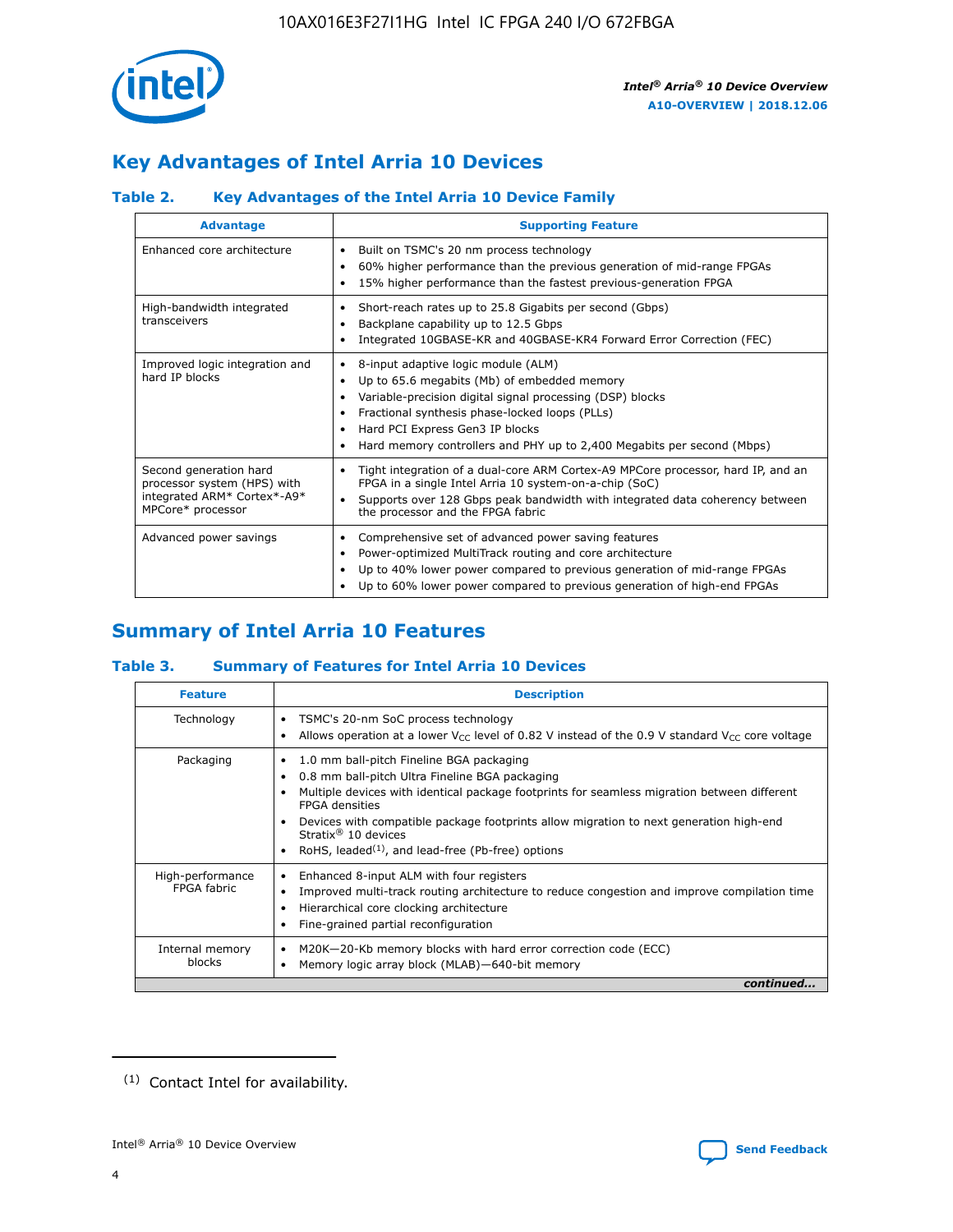$\mathsf{r}$ 



| <b>Feature</b>                         |                                                                                                                | <b>Description</b>                                                                                                                                                                                                                                                                                                                                                                                                                                                                                                                                                                                                                                                                                                                                                                                                                          |
|----------------------------------------|----------------------------------------------------------------------------------------------------------------|---------------------------------------------------------------------------------------------------------------------------------------------------------------------------------------------------------------------------------------------------------------------------------------------------------------------------------------------------------------------------------------------------------------------------------------------------------------------------------------------------------------------------------------------------------------------------------------------------------------------------------------------------------------------------------------------------------------------------------------------------------------------------------------------------------------------------------------------|
| Embedded Hard IP<br>blocks             | Variable-precision DSP                                                                                         | Native support for signal processing precision levels from $18 \times 19$ to<br>$\bullet$<br>54 x 54<br>Native support for 27 x 27 multiplier mode<br>64-bit accumulator and cascade for systolic finite impulse responses<br>(FIRS)<br>Internal coefficient memory banks<br>٠<br>Preadder/subtractor for improved efficiency<br>Additional pipeline register to increase performance and reduce<br>power<br>Supports floating point arithmetic:<br>- Perform multiplication, addition, subtraction, multiply-add,<br>multiply-subtract, and complex multiplication.<br>- Supports multiplication with accumulation capability, cascade<br>summation, and cascade subtraction capability.<br>- Dynamic accumulator reset control.<br>- Support direct vector dot and complex multiplication chaining<br>multiply floating point DSP blocks. |
|                                        | Memory controller                                                                                              | DDR4, DDR3, and DDR3L                                                                                                                                                                                                                                                                                                                                                                                                                                                                                                                                                                                                                                                                                                                                                                                                                       |
|                                        | PCI Express*                                                                                                   | PCI Express (PCIe*) Gen3 (x1, x2, x4, or x8), Gen2 (x1, x2, x4, or x8)<br>and Gen1 (x1, x2, x4, or x8) hard IP with complete protocol stack,<br>endpoint, and root port                                                                                                                                                                                                                                                                                                                                                                                                                                                                                                                                                                                                                                                                     |
|                                        | Transceiver I/O                                                                                                | 10GBASE-KR/40GBASE-KR4 Forward Error Correction (FEC)<br>PCS hard IPs that support:<br>- 10-Gbps Ethernet (10GbE)<br>- PCIe PIPE interface<br>- Interlaken<br>- Gbps Ethernet (GbE)<br>- Common Public Radio Interface (CPRI) with deterministic latency<br>support<br>- Gigabit-capable passive optical network (GPON) with fast lock-<br>time support<br>13.5G JESD204b<br>8B/10B, 64B/66B, 64B/67B encoders and decoders<br>Custom mode support for proprietary protocols                                                                                                                                                                                                                                                                                                                                                                |
| Core clock networks                    | $\bullet$                                                                                                      | Up to 800 MHz fabric clocking, depending on the application:<br>- 667 MHz external memory interface clocking with 2,400 Mbps DDR4 interface<br>- 800 MHz LVDS interface clocking with 1,600 Mbps LVDS interface<br>Global, regional, and peripheral clock networks<br>Clock networks that are not used can be gated to reduce dynamic power                                                                                                                                                                                                                                                                                                                                                                                                                                                                                                 |
| Phase-locked loops<br>(PLLs)           | High-resolution fractional synthesis PLLs:<br>$\bullet$<br>Integer PLLs:<br>- Adjacent to general purpose I/Os | - Precision clock synthesis, clock delay compensation, and zero delay buffering (ZDB)<br>- Support integer mode and fractional mode<br>- Fractional mode support with third-order delta-sigma modulation<br>- Support external memory and LVDS interfaces                                                                                                                                                                                                                                                                                                                                                                                                                                                                                                                                                                                   |
| FPGA General-purpose<br>$I/Os$ (GPIOs) | On-chip termination (OCT)<br>$\bullet$                                                                         | 1.6 Gbps LVDS-every pair can be configured as receiver or transmitter<br>1.2 V to 3.0 V single-ended LVTTL/LVCMOS interfacing                                                                                                                                                                                                                                                                                                                                                                                                                                                                                                                                                                                                                                                                                                               |
| <b>External Memory</b><br>Interface    |                                                                                                                | Hard memory controller- DDR4, DDR3, and DDR3L support<br>$-$ DDR4-speeds up to 1,200 MHz/2,400 Mbps<br>- DDR3-speeds up to 1,067 MHz/2,133 Mbps<br>Soft memory controller—provides support for RLDRAM $3^{(2)}$ , QDR IV $(2)$ , and QDR II+<br>continued                                                                                                                                                                                                                                                                                                                                                                                                                                                                                                                                                                                   |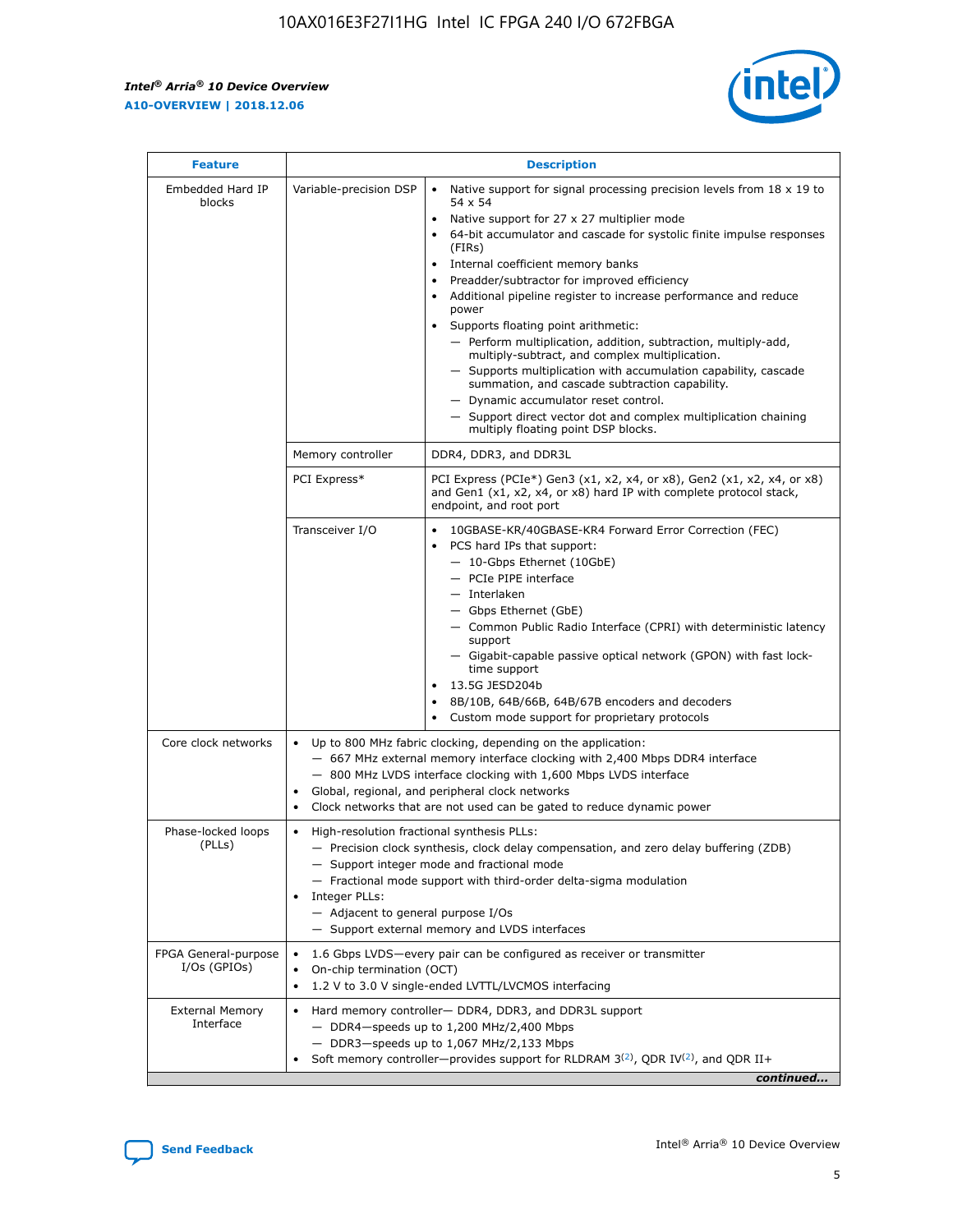

| <b>Feature</b>                                    | <b>Description</b>                                                                                                                                                                                                                                                                                                                                                                                                                                                                                                                                                                                                                                                 |
|---------------------------------------------------|--------------------------------------------------------------------------------------------------------------------------------------------------------------------------------------------------------------------------------------------------------------------------------------------------------------------------------------------------------------------------------------------------------------------------------------------------------------------------------------------------------------------------------------------------------------------------------------------------------------------------------------------------------------------|
| Low-power serial<br>transceivers                  | • Continuous operating range:<br>- Intel Arria 10 GX-1 Gbps to 17.4 Gbps<br>- Intel Arria 10 GT-1 Gbps to 25.8 Gbps<br>Backplane support:<br>$-$ Intel Arria 10 GX-up to 12.5<br>- Intel Arria 10 GT-up to 12.5<br>Extended range down to 125 Mbps with oversampling<br>ATX transmit PLLs with user-configurable fractional synthesis capability<br>$\bullet$<br>Electronic Dispersion Compensation (EDC) support for XFP, SFP+, OSFP, and CFP optical<br>module<br>Adaptive linear and decision feedback equalization<br>$\bullet$<br>Transmitter pre-emphasis and de-emphasis<br>$\bullet$<br>Dynamic partial reconfiguration of individual transceiver channels |
| <b>HPS</b><br>(Intel Arria 10 SX<br>devices only) | • Dual-core ARM Cortex-A9 MPCore processor-1.2 GHz CPU with<br>Processor and system<br>1.5 GHz overdrive capability<br>256 KB on-chip RAM and 64 KB on-chip ROM<br>$\bullet$<br>System peripherals—general-purpose timers, watchdog timers, direct<br>memory access (DMA) controller, FPGA configuration manager, and<br>clock and reset managers<br>Security features—anti-tamper, secure boot, Advanced Encryption<br>$\bullet$<br>Standard (AES) and authentication (SHA)<br>ARM CoreSight* JTAG debug access port, trace port, and on-chip<br>$\bullet$<br>trace storage                                                                                       |
|                                                   | <b>External interfaces</b><br>Hard memory interface-Hard memory controller (2,400 Mbps DDR4,<br>$\bullet$<br>and 2,133 Mbps DDR3), Quad serial peripheral interface (QSPI) flash<br>controller, NAND flash controller, direct memory access (DMA)<br>controller, Secure Digital/MultiMediaCard (SD/MMC) controller<br>Communication interface-10/100/1000 Ethernet media access<br>$\bullet$<br>control (MAC), USB On-The-GO (OTG) controllers, I <sup>2</sup> C controllers,<br>UART 16550, serial peripheral interface (SPI), and up to 62<br>HPS GPIO interfaces (48 direct-share I/Os)                                                                         |
|                                                   | Interconnects to core<br>High-performance ARM AMBA* AXI bus bridges that support<br>$\bullet$<br>simultaneous read and write<br>HPS-FPGA bridges-include the FPGA-to-HPS, HPS-to-FPGA, and<br>$\bullet$<br>lightweight HPS-to-FPGA bridges that allow the FPGA fabric to issue<br>transactions to slaves in the HPS, and vice versa<br>Configuration bridge that allows HPS configuration manager to<br>configure the core logic via dedicated 32-bit configuration port<br>FPGA-to-HPS SDRAM controller bridge-provides configuration<br>interfaces for the multiport front end (MPFE) of the HPS SDRAM<br>controller                                             |
| Configuration                                     | Tamper protection—comprehensive design protection to protect your valuable IP investments<br>Enhanced 256-bit advanced encryption standard (AES) design security with authentication<br>٠<br>Configuration via protocol (CvP) using PCIe Gen1, Gen2, or Gen3<br>continued                                                                                                                                                                                                                                                                                                                                                                                          |

<sup>(2)</sup> Intel Arria 10 devices support this external memory interface using hard PHY with soft memory controller.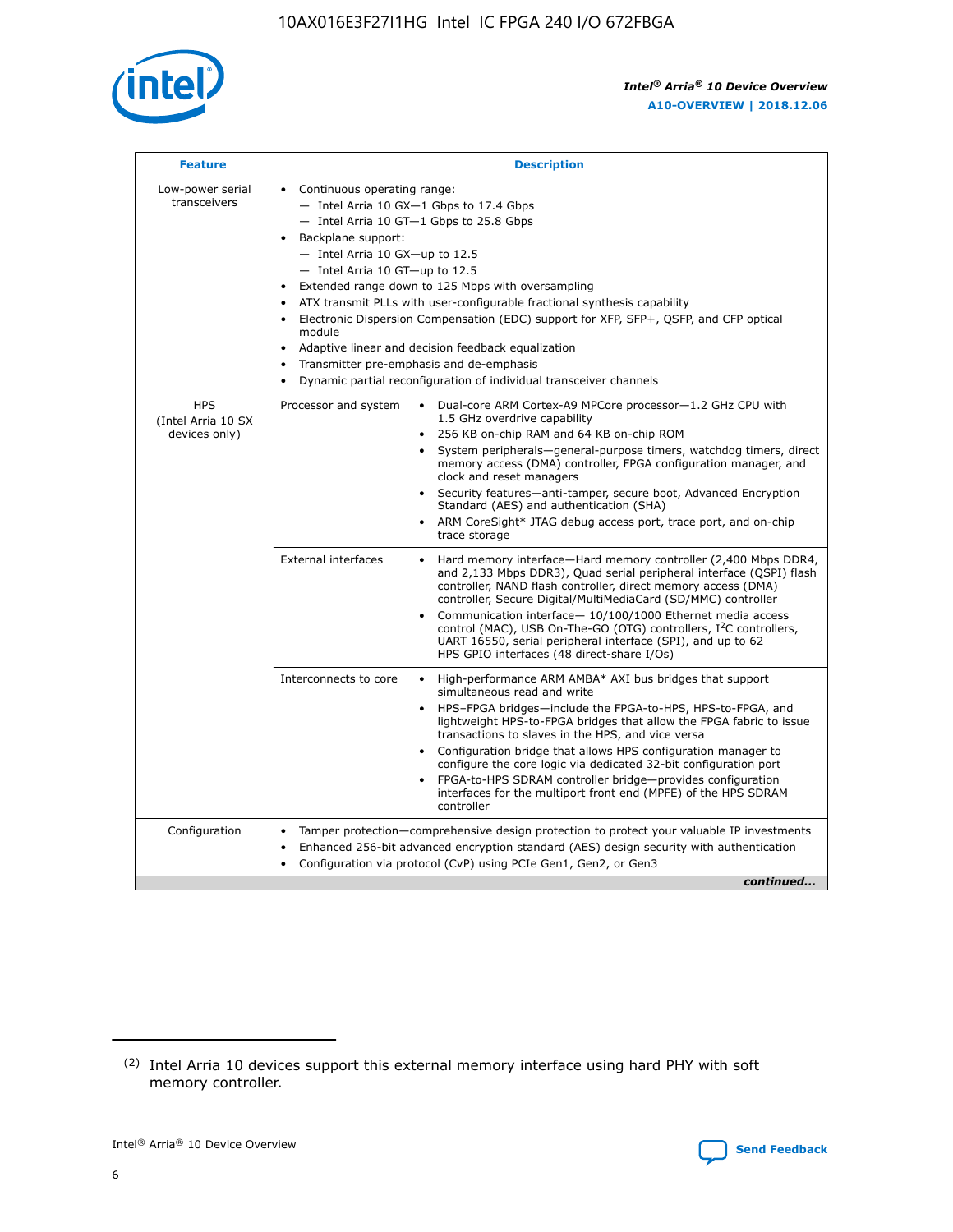

| <b>Feature</b>     | <b>Description</b>                                                                                                                                                                                                    |
|--------------------|-----------------------------------------------------------------------------------------------------------------------------------------------------------------------------------------------------------------------|
|                    | Dynamic reconfiguration of the transceivers and PLLs<br>Fine-grained partial reconfiguration of the core fabric<br>Active Serial x4 Interface<br>٠                                                                    |
| Power management   | SmartVID<br>Low static power device options<br>Programmable Power Technology<br>Intel Quartus <sup>®</sup> Prime integrated power analysis                                                                            |
| Software and tools | Intel Quartus Prime design suite<br>Transceiver toolkit<br>٠<br>Platform Designer system integration tool<br>DSP Builder for Intel FPGAs<br>OpenCL <sup>™</sup> support<br>Intel SoC FPGA Embedded Design Suite (EDS) |

## **Related Information**

[Intel Arria 10 Transceiver PHY Overview](https://www.intel.com/content/www/us/en/programmable/documentation/nik1398707230472.html#nik1398706768037) Provides details on Intel Arria 10 transceivers.

# **Intel Arria 10 Device Variants and Packages**

#### **Table 4. Device Variants for the Intel Arria 10 Device Family**

| <b>Variant</b>    | <b>Description</b>                                                                                                                                                                                                     |
|-------------------|------------------------------------------------------------------------------------------------------------------------------------------------------------------------------------------------------------------------|
| Intel Arria 10 GX | FPGA featuring 17.4 Gbps transceivers for short reach applications with 12.5 backplane driving<br>capability.                                                                                                          |
| Intel Arria 10 GT | FPGA featuring:<br>17.4 Gbps transceivers for short reach applications with 12.5 backplane driving capability.<br>25.8 Gbps transceivers for supporting CAUI-4 and CEI-25G applications with CFP2 and CFP4<br>modules. |
| Intel Arria 10 SX | SoC integrating ARM-based HPS and FPGA featuring 17.4 Gbps transceivers for short reach<br>applications with 12.5 backplane driving capability.                                                                        |

# **Intel Arria 10 GX**

This section provides the available options, maximum resource counts, and package plan for the Intel Arria 10 GX devices.

The information in this section is correct at the time of publication. For the latest information and to get more details, refer to the Intel FPGA Product Selector.

#### **Related Information**

#### [Intel FPGA Product Selector](http://www.altera.com/products/selector/psg-selector.html) Provides the latest information on Intel products.

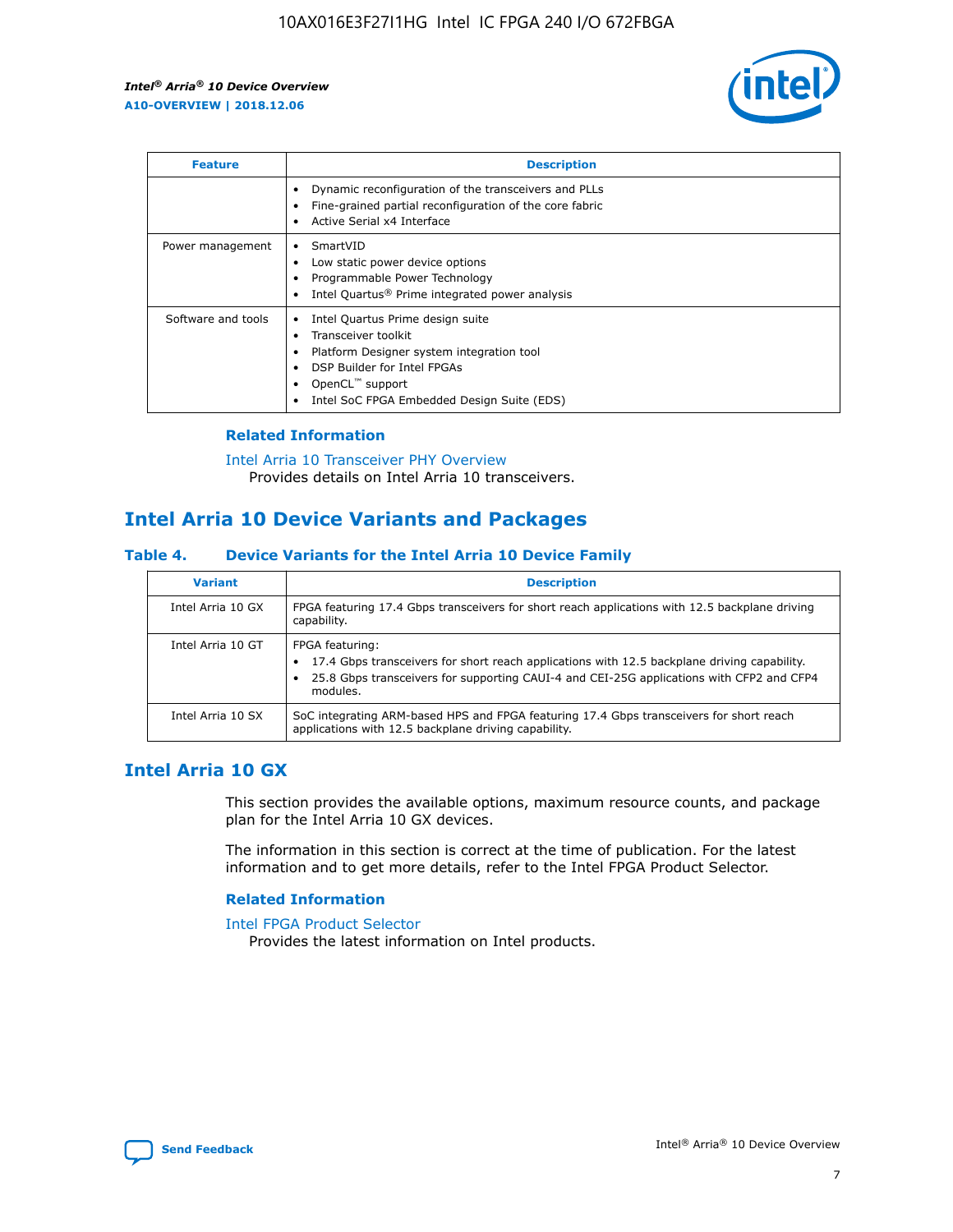

# **Available Options**





#### **Related Information**

[Transceiver Performance for Intel Arria 10 GX/SX Devices](https://www.intel.com/content/www/us/en/programmable/documentation/mcn1413182292568.html#mcn1413213965502) Provides more information about the transceiver speed grade.

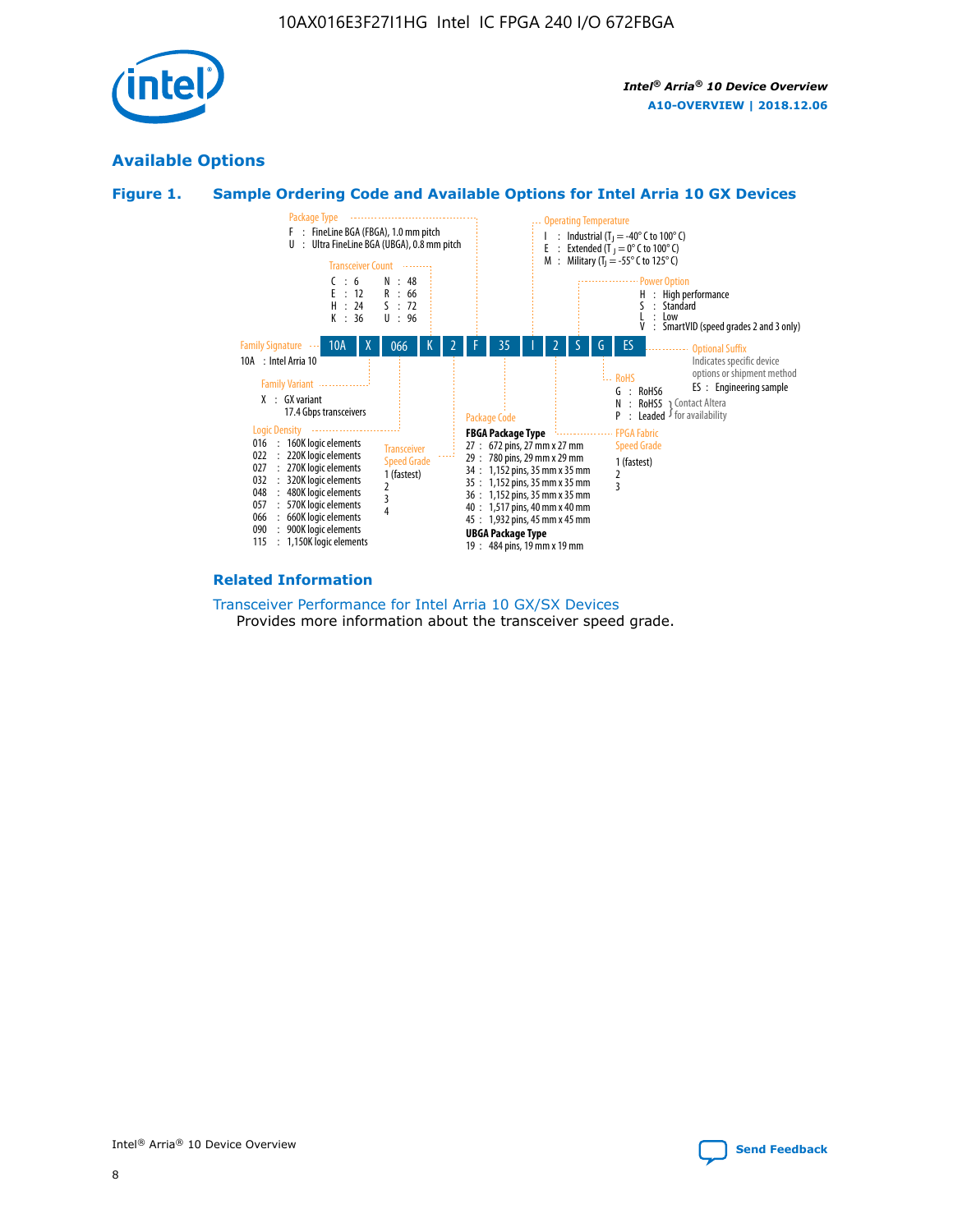

# **Maximum Resources**

#### **Table 5. Maximum Resource Counts for Intel Arria 10 GX Devices (GX 160, GX 220, GX 270, GX 320, and GX 480)**

| <b>Resource</b>         |                                            | <b>Product Line</b> |                  |                    |                |                |  |  |  |
|-------------------------|--------------------------------------------|---------------------|------------------|--------------------|----------------|----------------|--|--|--|
|                         |                                            | <b>GX 160</b>       | <b>GX 220</b>    | <b>GX 270</b>      | <b>GX 320</b>  | <b>GX 480</b>  |  |  |  |
| Logic Elements (LE) (K) |                                            | 160                 | 220              | 270                | 320            | 480            |  |  |  |
| <b>ALM</b>              |                                            | 61,510              | 80,330           | 101,620            | 119,900        | 183,590        |  |  |  |
| Register                |                                            | 246,040             | 321,320          | 406,480<br>479,600 |                | 734,360        |  |  |  |
| Memory (Kb)             | M <sub>20</sub> K                          | 8,800               | 11,740<br>15,000 |                    | 17,820         | 28,620         |  |  |  |
| <b>MLAB</b>             |                                            | 1,050               | 1,690            | 2,452              | 2,727          | 4,164          |  |  |  |
|                         | Variable-precision DSP Block<br>156<br>192 |                     |                  | 830                | 985<br>1,368   |                |  |  |  |
| 18 x 19 Multiplier      |                                            | 312                 | 384              | 1,970<br>1,660     |                | 2,736          |  |  |  |
| PLL                     | Fractional<br>Synthesis                    | 6                   | 6                | 8                  | 8              | 12             |  |  |  |
|                         | I/O                                        | 6                   | 6                | 8                  | 8              | 12             |  |  |  |
| 17.4 Gbps Transceiver   |                                            | 12                  | 12               | 24                 | 24             | 36             |  |  |  |
| GPIO <sup>(3)</sup>     |                                            | 288                 | 288              | 384<br>384         |                | 492            |  |  |  |
| LVDS Pair $(4)$         |                                            | 120                 | 120              | 168                | 168            | 222            |  |  |  |
| PCIe Hard IP Block      |                                            | 1                   | 1                | 2                  | $\overline{2}$ | $\overline{2}$ |  |  |  |
| Hard Memory Controller  |                                            | 6                   | 6                | 8                  | 8              | 12             |  |  |  |

<sup>(4)</sup> Each LVDS I/O pair can be used as differential input or output.



<sup>(3)</sup> The number of GPIOs does not include transceiver I/Os. In the Intel Quartus Prime software, the number of user I/Os includes transceiver I/Os.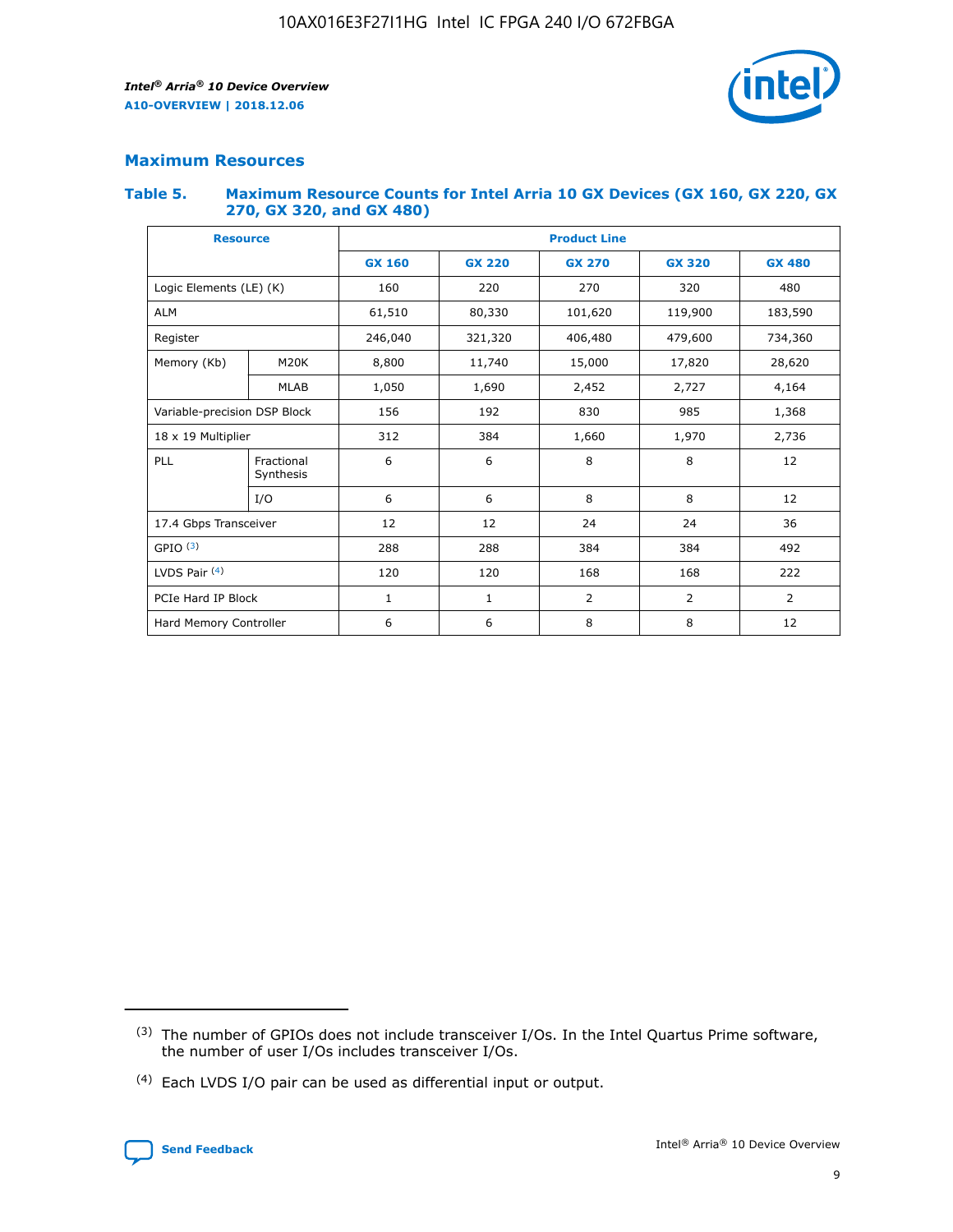

## **Table 6. Maximum Resource Counts for Intel Arria 10 GX Devices (GX 570, GX 660, GX 900, and GX 1150)**

|                              | <b>Resource</b>         | <b>Product Line</b> |                |                |                |  |  |  |
|------------------------------|-------------------------|---------------------|----------------|----------------|----------------|--|--|--|
|                              |                         | <b>GX 570</b>       | <b>GX 660</b>  | <b>GX 900</b>  | <b>GX 1150</b> |  |  |  |
| Logic Elements (LE) (K)      |                         | 570                 | 660            | 900            | 1,150          |  |  |  |
| <b>ALM</b>                   |                         | 217,080             | 251,680        | 339,620        | 427,200        |  |  |  |
| Register                     |                         | 868,320             | 1,006,720      | 1,358,480      | 1,708,800      |  |  |  |
| Memory (Kb)                  | <b>M20K</b>             | 36,000              | 42,620         | 48,460         | 54,260         |  |  |  |
|                              | <b>MLAB</b>             | 5,096               | 5,788          | 9,386          | 12,984         |  |  |  |
| Variable-precision DSP Block |                         | 1,523               | 1,687          | 1,518          | 1,518          |  |  |  |
| $18 \times 19$ Multiplier    |                         | 3,046               | 3,374<br>3,036 |                | 3,036          |  |  |  |
| PLL                          | Fractional<br>Synthesis | 16                  | 16             | 32             | 32             |  |  |  |
|                              | I/O                     | 16                  | 16             | 16             | 16             |  |  |  |
| 17.4 Gbps Transceiver        |                         | 48                  | 48             | 96             | 96             |  |  |  |
| GPIO <sup>(3)</sup>          |                         | 696                 | 696            | 768            | 768            |  |  |  |
| LVDS Pair $(4)$              |                         | 324                 | 324            | 384            | 384            |  |  |  |
| PCIe Hard IP Block           |                         | 2                   | $\overline{2}$ | $\overline{4}$ | $\overline{4}$ |  |  |  |
| Hard Memory Controller       |                         | 16                  | 16             | 16             | 16             |  |  |  |

# **Package Plan**

# **Table 7. Package Plan for Intel Arria 10 GX Devices (U19, F27, and F29)**

Refer to I/O and High Speed I/O in Intel Arria 10 Devices chapter for the number of 3 V I/O, LVDS I/O, and LVDS channels in each device package.

| <b>Product Line</b> | <b>U19</b><br>$(19 \text{ mm} \times 19 \text{ mm})$<br>484-pin UBGA) |          |             |         | <b>F27</b><br>(27 mm × 27 mm,<br>672-pin FBGA) |             | <b>F29</b><br>(29 mm × 29 mm,<br>780-pin FBGA) |          |             |  |
|---------------------|-----------------------------------------------------------------------|----------|-------------|---------|------------------------------------------------|-------------|------------------------------------------------|----------|-------------|--|
|                     | 3 V I/O                                                               | LVDS I/O | <b>XCVR</b> | 3 V I/O | LVDS I/O                                       | <b>XCVR</b> | 3 V I/O                                        | LVDS I/O | <b>XCVR</b> |  |
| GX 160              | 48                                                                    | 192      | 6           | 48      | 192                                            | 12          | 48                                             | 240      | 12          |  |
| GX 220              | 48                                                                    | 192      | 6           | 48      | 192                                            | 12          | 48                                             | 240      | 12          |  |
| GX 270              |                                                                       |          |             | 48      | 192                                            | 12          | 48                                             | 312      | 12          |  |
| GX 320              |                                                                       |          |             | 48      | 192                                            | 12          | 48                                             | 312      | 12          |  |
| GX 480              |                                                                       |          |             |         |                                                |             | 48                                             | 312      | 12          |  |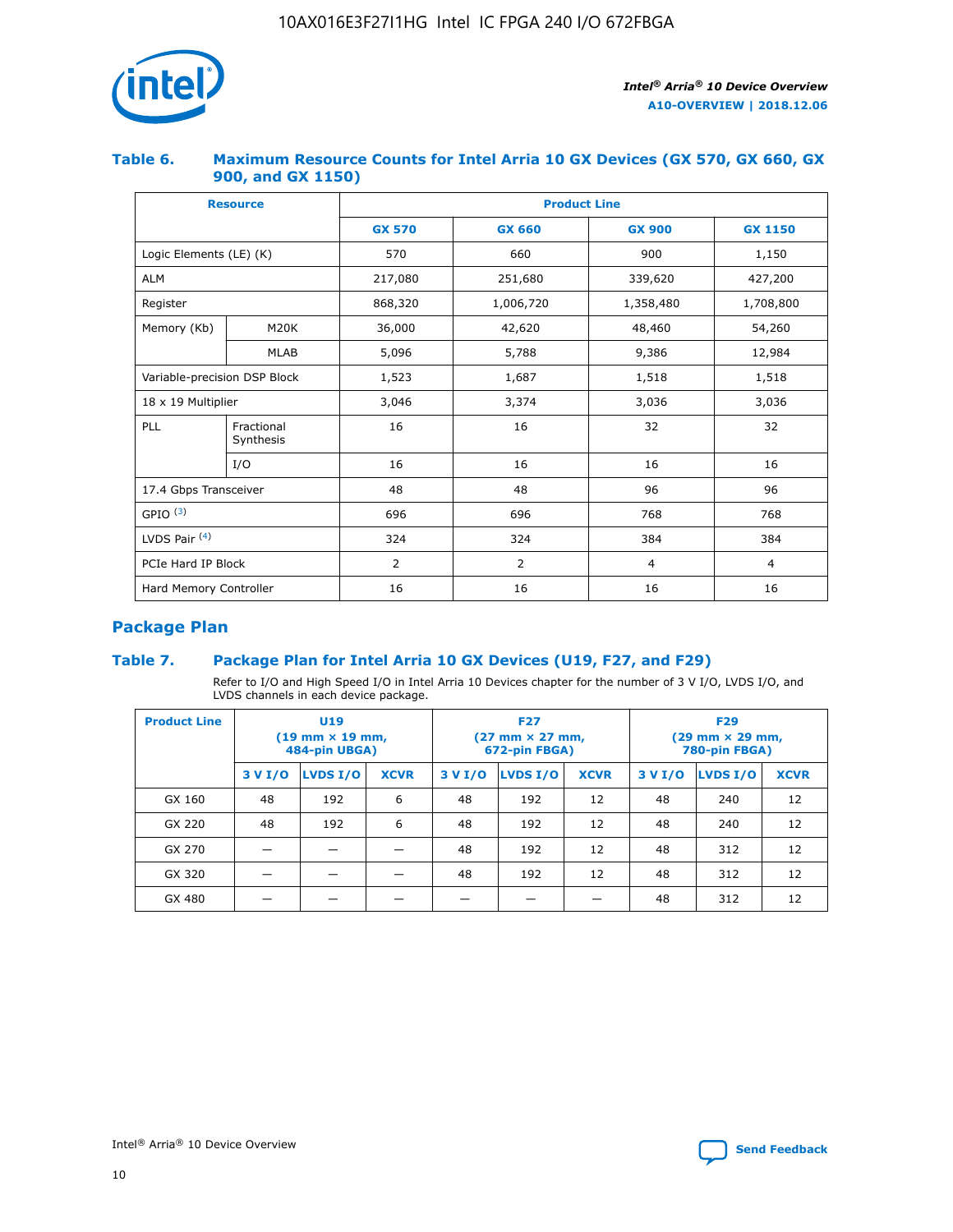

#### **Table 8. Package Plan for Intel Arria 10 GX Devices (F34, F35, NF40, and KF40)**

Refer to I/O and High Speed I/O in Intel Arria 10 Devices chapter for the number of 3 V I/O, LVDS I/O, and LVDS channels in each device package.

| <b>Product Line</b> |           | <b>F34</b><br>(35 mm × 35 mm,<br><b>1152-pin FBGA)</b> |             | <b>F35</b><br>$(35$ mm $\times$ 35 mm,<br>1152-pin FBGA) |                    | <b>KF40</b><br>$(40 \text{ mm} \times 40 \text{ mm})$<br>1517-pin FBGA) |           |                    | <b>NF40</b><br>$(40 \text{ mm} \times 40 \text{ mm})$<br><b>1517-pin FBGA)</b> |           |                    |             |
|---------------------|-----------|--------------------------------------------------------|-------------|----------------------------------------------------------|--------------------|-------------------------------------------------------------------------|-----------|--------------------|--------------------------------------------------------------------------------|-----------|--------------------|-------------|
|                     | 3V<br>I/O | <b>LVDS</b><br>I/O                                     | <b>XCVR</b> | 3V<br>I/O                                                | <b>LVDS</b><br>I/O | <b>XCVR</b>                                                             | 3V<br>I/O | <b>LVDS</b><br>I/O | <b>XCVR</b>                                                                    | 3V<br>I/O | <b>LVDS</b><br>I/O | <b>XCVR</b> |
| GX 270              | 48        | 336                                                    | 24          | 48                                                       | 336                | 24                                                                      |           |                    |                                                                                |           |                    |             |
| GX 320              | 48        | 336                                                    | 24          | 48                                                       | 336                | 24                                                                      |           |                    |                                                                                |           |                    |             |
| GX 480              | 48        | 444                                                    | 24          | 48                                                       | 348                | 36                                                                      |           |                    |                                                                                |           |                    |             |
| GX 570              | 48        | 444                                                    | 24          | 48                                                       | 348                | 36                                                                      | 96        | 600                | 36                                                                             | 48        | 540                | 48          |
| GX 660              | 48        | 444                                                    | 24          | 48                                                       | 348                | 36                                                                      | 96        | 600                | 36                                                                             | 48        | 540                | 48          |
| GX 900              |           | 504                                                    | 24          | -                                                        |                    | -                                                                       |           |                    |                                                                                |           | 600                | 48          |
| GX 1150             |           | 504                                                    | 24          |                                                          |                    |                                                                         |           |                    |                                                                                |           | 600                | 48          |

#### **Table 9. Package Plan for Intel Arria 10 GX Devices (RF40, NF45, SF45, and UF45)**

Refer to I/O and High Speed I/O in Intel Arria 10 Devices chapter for the number of 3 V I/O, LVDS I/O, and LVDS channels in each device package.

| <b>Product Line</b> | <b>RF40</b><br>$(40$ mm $\times$ 40 mm,<br>1517-pin FBGA) |                    | <b>NF45</b><br>$(45 \text{ mm} \times 45 \text{ mm})$<br><b>1932-pin FBGA)</b> |            |                    | <b>SF45</b><br>$(45 \text{ mm} \times 45 \text{ mm})$<br><b>1932-pin FBGA)</b> |            |                    | <b>UF45</b><br>$(45 \text{ mm} \times 45 \text{ mm})$<br><b>1932-pin FBGA)</b> |           |                    |             |
|---------------------|-----------------------------------------------------------|--------------------|--------------------------------------------------------------------------------|------------|--------------------|--------------------------------------------------------------------------------|------------|--------------------|--------------------------------------------------------------------------------|-----------|--------------------|-------------|
|                     | 3V<br>I/O                                                 | <b>LVDS</b><br>I/O | <b>XCVR</b>                                                                    | 3 V<br>I/O | <b>LVDS</b><br>I/O | <b>XCVR</b>                                                                    | 3 V<br>I/O | <b>LVDS</b><br>I/O | <b>XCVR</b>                                                                    | 3V<br>I/O | <b>LVDS</b><br>I/O | <b>XCVR</b> |
| GX 900              |                                                           | 342                | 66                                                                             | _          | 768                | 48                                                                             |            | 624                | 72                                                                             |           | 480                | 96          |
| GX 1150             |                                                           | 342                | 66                                                                             | _          | 768                | 48                                                                             |            | 624                | 72                                                                             |           | 480                | 96          |

#### **Related Information**

[I/O and High-Speed Differential I/O Interfaces in Intel Arria 10 Devices chapter, Intel](https://www.intel.com/content/www/us/en/programmable/documentation/sam1403482614086.html#sam1403482030321) [Arria 10 Device Handbook](https://www.intel.com/content/www/us/en/programmable/documentation/sam1403482614086.html#sam1403482030321)

Provides the number of 3 V and LVDS I/Os, and LVDS channels for each Intel Arria 10 device package.

# **Intel Arria 10 GT**

This section provides the available options, maximum resource counts, and package plan for the Intel Arria 10 GT devices.

The information in this section is correct at the time of publication. For the latest information and to get more details, refer to the Intel FPGA Product Selector.

#### **Related Information**

#### [Intel FPGA Product Selector](http://www.altera.com/products/selector/psg-selector.html)

Provides the latest information on Intel products.

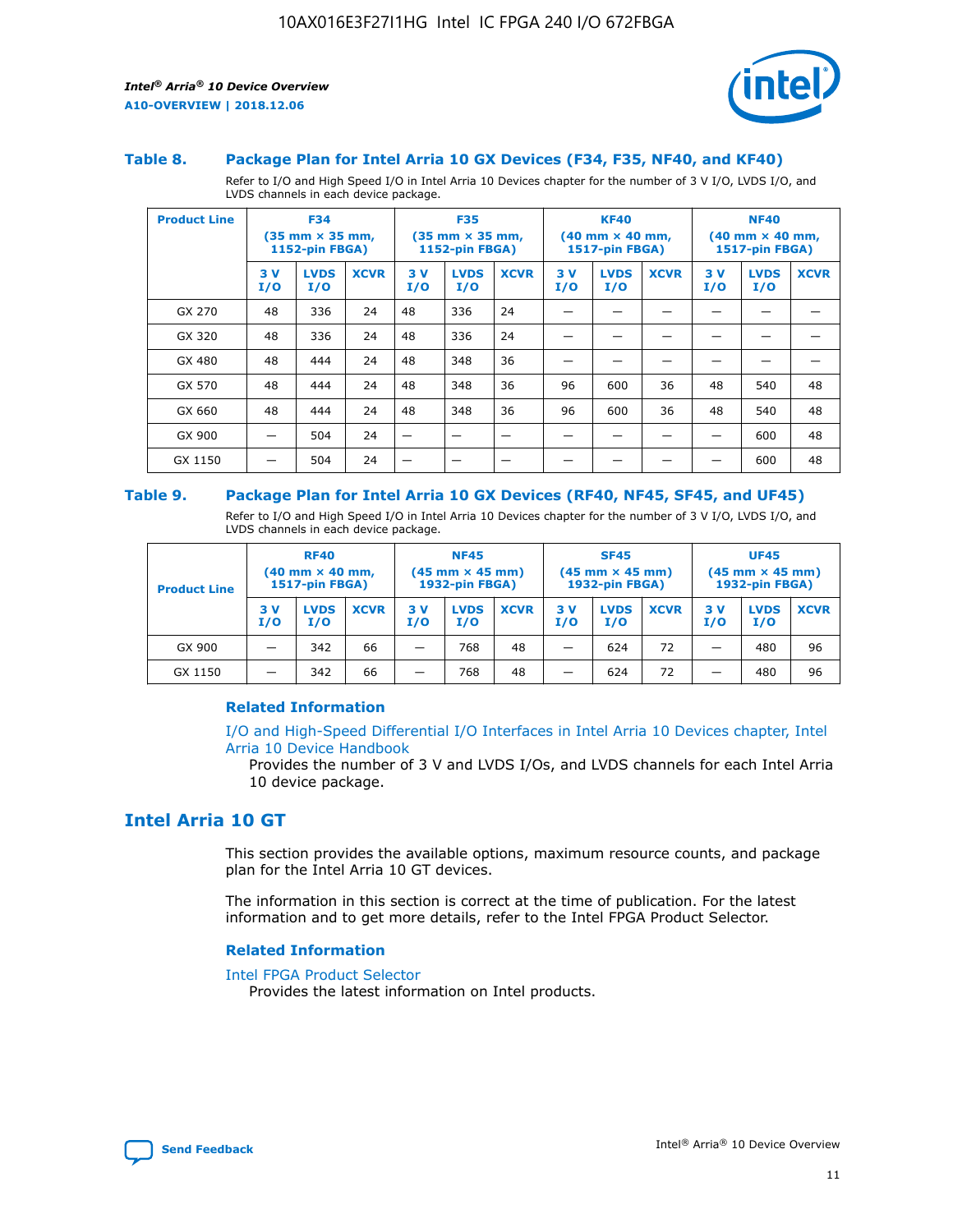

# **Available Options**

# **Figure 2. Sample Ordering Code and Available Options for Intel Arria 10 GT Devices**

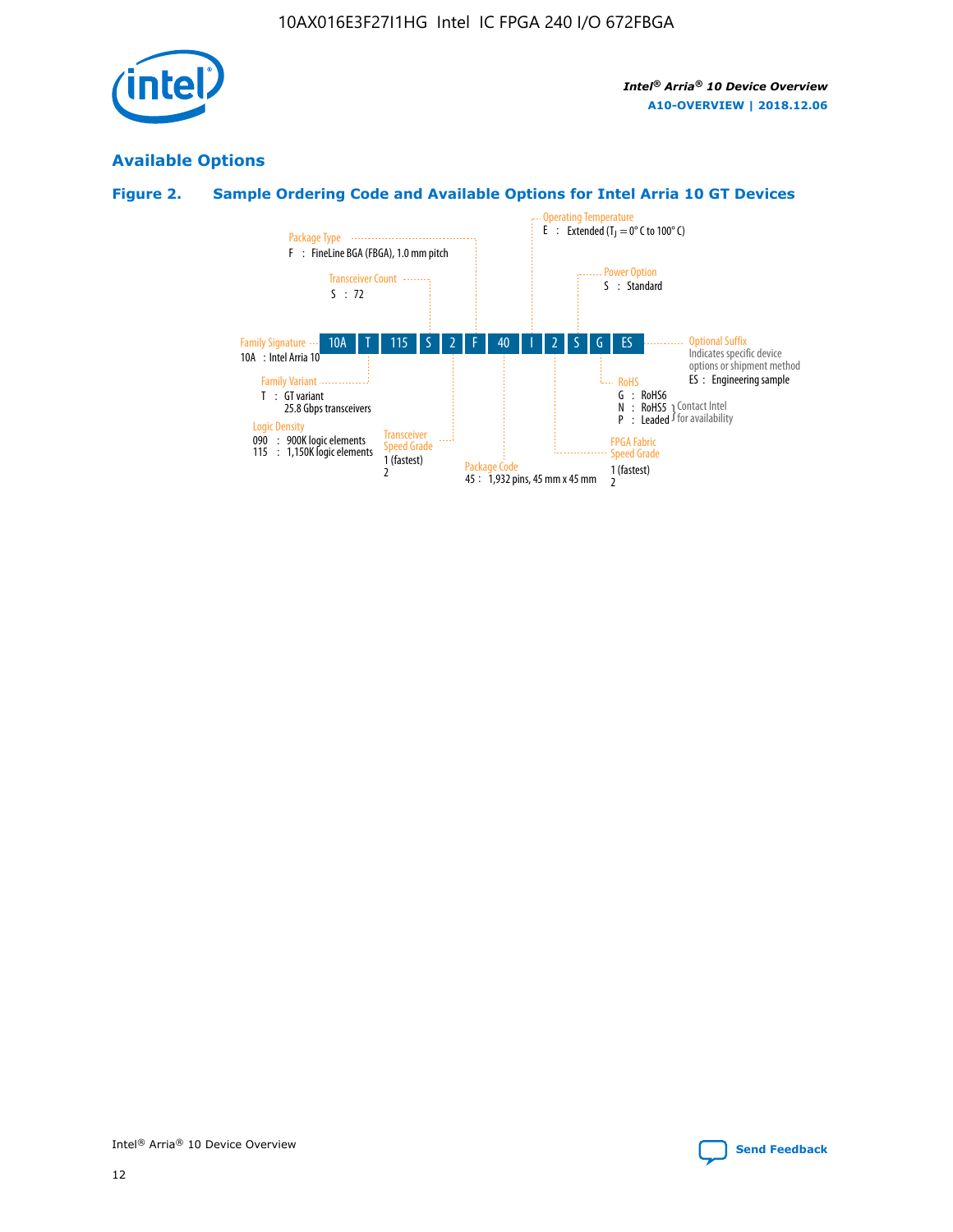

## **Maximum Resources**

#### **Table 10. Maximum Resource Counts for Intel Arria 10 GT Devices**

| <b>Resource</b>              |                      | <b>Product Line</b> |                |  |
|------------------------------|----------------------|---------------------|----------------|--|
|                              |                      | <b>GT 900</b>       | GT 1150        |  |
| Logic Elements (LE) (K)      |                      | 900                 | 1,150          |  |
| <b>ALM</b>                   |                      | 339,620             | 427,200        |  |
| Register                     |                      | 1,358,480           | 1,708,800      |  |
| Memory (Kb)                  | M <sub>20</sub> K    | 48,460              | 54,260         |  |
|                              | <b>MLAB</b>          | 9,386               | 12,984         |  |
| Variable-precision DSP Block |                      | 1,518               | 1,518          |  |
| 18 x 19 Multiplier           |                      | 3,036               | 3,036          |  |
| <b>PLL</b>                   | Fractional Synthesis | 32                  | 32             |  |
|                              | I/O                  | 16                  | 16             |  |
| Transceiver                  | 17.4 Gbps            | 72(5)               | 72(5)          |  |
|                              | 25.8 Gbps            | 6                   | 6              |  |
| GPIO <sup>(6)</sup>          |                      | 624                 | 624            |  |
| LVDS Pair $(7)$              |                      | 312                 | 312            |  |
| PCIe Hard IP Block           |                      | $\overline{4}$      | $\overline{4}$ |  |
| Hard Memory Controller       |                      | 16                  | 16             |  |

#### **Related Information**

#### [Intel Arria 10 GT Channel Usage](https://www.intel.com/content/www/us/en/programmable/documentation/nik1398707230472.html#nik1398707008178)

Configuring GT/GX channels in Intel Arria 10 GT devices.

## **Package Plan**

#### **Table 11. Package Plan for Intel Arria 10 GT Devices**

Refer to I/O and High Speed I/O in Intel Arria 10 Devices chapter for the number of 3 V I/O, LVDS I/O, and LVDS channels in each device package.

| <b>Product Line</b> | <b>SF45</b><br>(45 mm × 45 mm, 1932-pin FBGA) |                 |             |  |  |  |
|---------------------|-----------------------------------------------|-----------------|-------------|--|--|--|
|                     | 3 V I/O                                       | <b>LVDS I/O</b> | <b>XCVR</b> |  |  |  |
| GT 900              |                                               | 624             | 72          |  |  |  |
| GT 1150             |                                               | 624             | 72          |  |  |  |

<sup>(7)</sup> Each LVDS I/O pair can be used as differential input or output.



 $(5)$  If all 6 GT channels are in use, 12 of the GX channels are not usable.

<sup>(6)</sup> The number of GPIOs does not include transceiver I/Os. In the Intel Quartus Prime software, the number of user I/Os includes transceiver I/Os.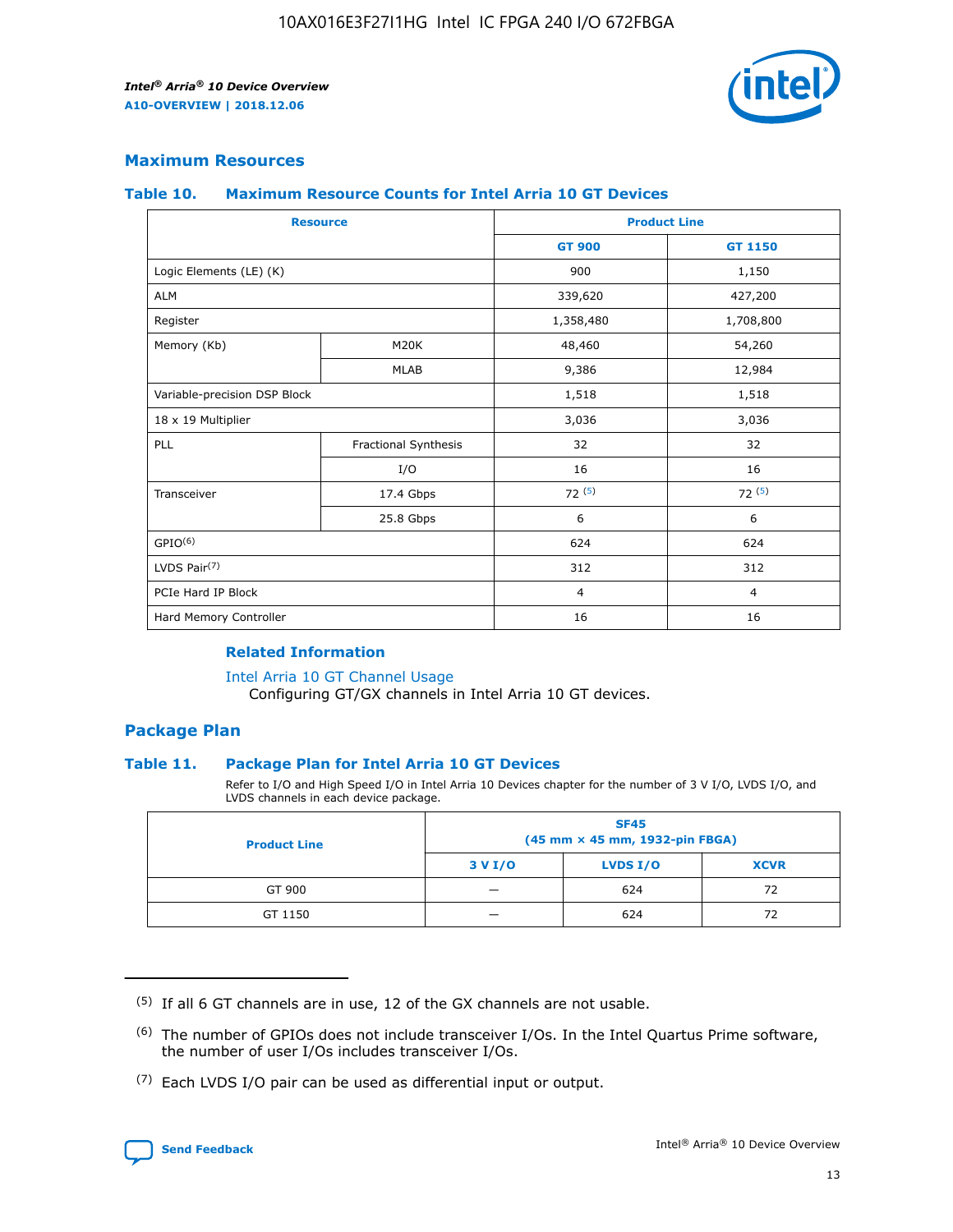

#### **Related Information**

[I/O and High-Speed Differential I/O Interfaces in Intel Arria 10 Devices chapter, Intel](https://www.intel.com/content/www/us/en/programmable/documentation/sam1403482614086.html#sam1403482030321) [Arria 10 Device Handbook](https://www.intel.com/content/www/us/en/programmable/documentation/sam1403482614086.html#sam1403482030321)

Provides the number of 3 V and LVDS I/Os, and LVDS channels for each Intel Arria 10 device package.

# **Intel Arria 10 SX**

This section provides the available options, maximum resource counts, and package plan for the Intel Arria 10 SX devices.

The information in this section is correct at the time of publication. For the latest information and to get more details, refer to the Intel FPGA Product Selector.

#### **Related Information**

[Intel FPGA Product Selector](http://www.altera.com/products/selector/psg-selector.html) Provides the latest information on Intel products.

#### **Available Options**

#### **Figure 3. Sample Ordering Code and Available Options for Intel Arria 10 SX Devices**



#### **Related Information**

[Transceiver Performance for Intel Arria 10 GX/SX Devices](https://www.intel.com/content/www/us/en/programmable/documentation/mcn1413182292568.html#mcn1413213965502) Provides more information about the transceiver speed grade.



Intel® Arria® 10 Device Overview **[Send Feedback](mailto:FPGAtechdocfeedback@intel.com?subject=Feedback%20on%20Intel%20Arria%2010%20Device%20Overview%20(A10-OVERVIEW%202018.12.06)&body=We%20appreciate%20your%20feedback.%20In%20your%20comments,%20also%20specify%20the%20page%20number%20or%20paragraph.%20Thank%20you.)**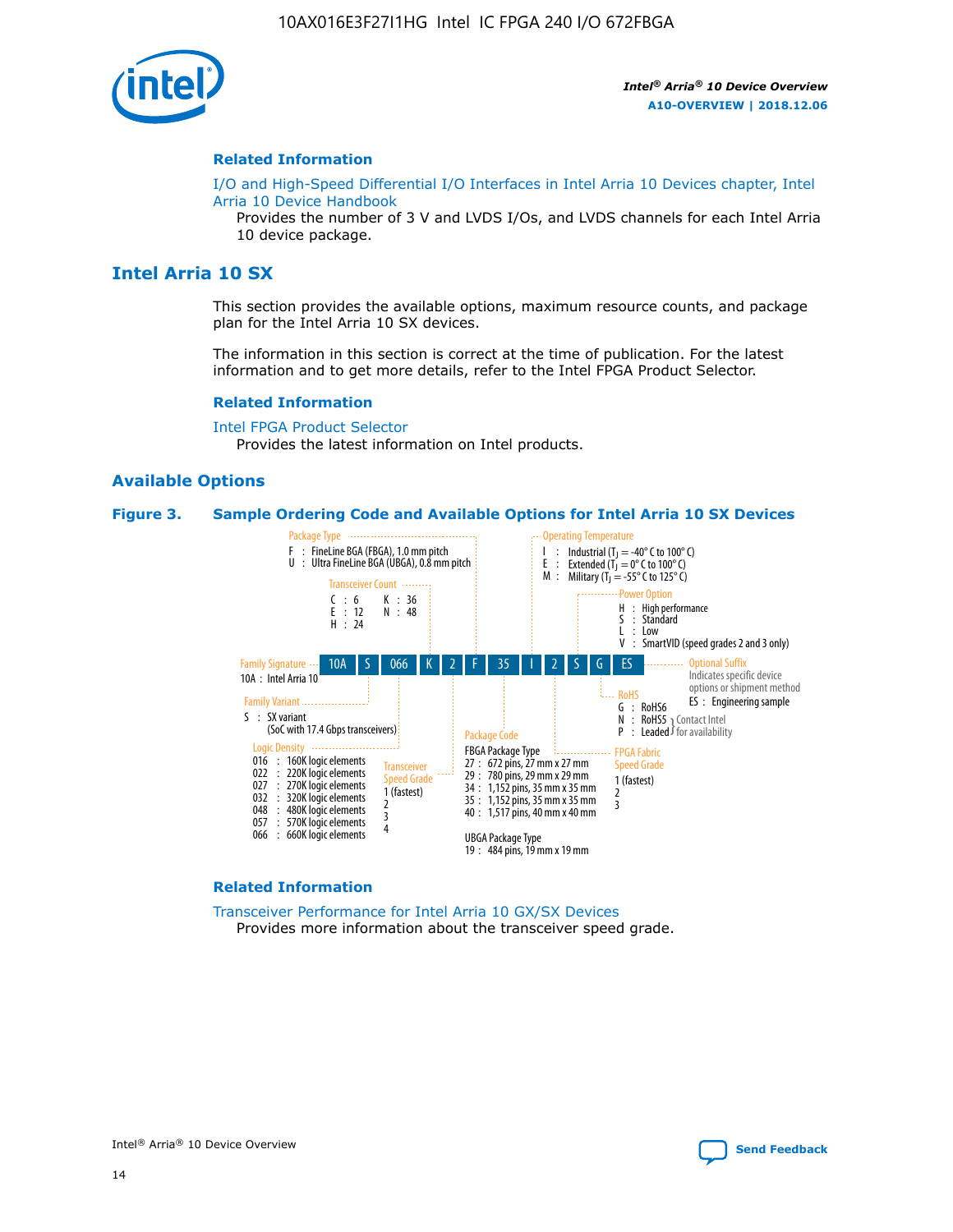

# **Maximum Resources**

#### **Table 12. Maximum Resource Counts for Intel Arria 10 SX Devices**

| <b>Resource</b>                   |                         | <b>Product Line</b> |               |                |                |               |                |               |  |  |  |
|-----------------------------------|-------------------------|---------------------|---------------|----------------|----------------|---------------|----------------|---------------|--|--|--|
|                                   |                         | <b>SX 160</b>       | <b>SX 220</b> | <b>SX 270</b>  | <b>SX 320</b>  | <b>SX 480</b> | <b>SX 570</b>  | <b>SX 660</b> |  |  |  |
| Logic Elements (LE) (K)           |                         | 160                 | 220           | 270            | 320            | 480           | 570            | 660           |  |  |  |
| <b>ALM</b>                        |                         | 61,510              | 80,330        | 101,620        | 119,900        | 183,590       | 217,080        | 251,680       |  |  |  |
| Register                          |                         | 246,040             | 321,320       | 406,480        | 479,600        | 734,360       | 868,320        | 1,006,720     |  |  |  |
| Memory (Kb)                       | <b>M20K</b>             | 8,800               | 11,740        | 15,000         | 17,820         | 28,620        | 36,000         | 42,620        |  |  |  |
|                                   | <b>MLAB</b>             | 1,050               | 1,690         | 2,452          | 2,727          | 4,164         | 5,096          | 5,788         |  |  |  |
| Variable-precision DSP Block      |                         | 156                 | 192           | 830            | 985            | 1,368         | 1,523          | 1,687         |  |  |  |
| 18 x 19 Multiplier                |                         | 312                 | 384           | 1,660          | 1,970          | 2,736         | 3,046          | 3,374         |  |  |  |
| PLL                               | Fractional<br>Synthesis | 6                   | 6             | 8              | 8              | 12            | 16             | 16            |  |  |  |
|                                   | I/O                     | 6                   | 6             | 8              | 8              | 12            | 16             | 16            |  |  |  |
| 17.4 Gbps Transceiver             |                         | 12                  | 12            | 24             | 24             | 36            | 48             | 48            |  |  |  |
| GPIO <sup>(8)</sup>               |                         | 288                 | 288           | 384            | 384            | 492           | 696            | 696           |  |  |  |
| LVDS Pair $(9)$                   |                         | 120                 | 120           | 168            | 168            | 174           | 324            | 324           |  |  |  |
| PCIe Hard IP Block                |                         | $\mathbf{1}$        | 1             | $\overline{2}$ | $\overline{2}$ | 2             | $\overline{2}$ | 2             |  |  |  |
| Hard Memory Controller            |                         | 6                   | 6             | 8              | 8              | 12            | 16             | 16            |  |  |  |
| ARM Cortex-A9 MPCore<br>Processor |                         | Yes                 | Yes           | Yes            | Yes            | Yes           | Yes            | Yes           |  |  |  |

# **Package Plan**

#### **Table 13. Package Plan for Intel Arria 10 SX Devices (U19, F27, F29, and F34)**

Refer to I/O and High Speed I/O in Intel Arria 10 Devices chapter for the number of 3 V I/O, LVDS I/O, and LVDS channels in each device package.

| <b>Product Line</b> | U19<br>$(19 \text{ mm} \times 19 \text{ mm})$<br>484-pin UBGA) |                    |             | <b>F27</b><br>$(27 \text{ mm} \times 27 \text{ mm})$<br>672-pin FBGA) |                    | <b>F29</b><br>$(29 \text{ mm} \times 29 \text{ mm})$<br>780-pin FBGA) |           |                    | <b>F34</b><br>$(35 \text{ mm} \times 35 \text{ mm})$<br><b>1152-pin FBGA)</b> |           |                    |             |
|---------------------|----------------------------------------------------------------|--------------------|-------------|-----------------------------------------------------------------------|--------------------|-----------------------------------------------------------------------|-----------|--------------------|-------------------------------------------------------------------------------|-----------|--------------------|-------------|
|                     | 3V<br>I/O                                                      | <b>LVDS</b><br>I/O | <b>XCVR</b> | 3V<br>I/O                                                             | <b>LVDS</b><br>I/O | <b>XCVR</b>                                                           | 3V<br>I/O | <b>LVDS</b><br>I/O | <b>XCVR</b>                                                                   | 3V<br>I/O | <b>LVDS</b><br>I/O | <b>XCVR</b> |
| SX 160              | 48                                                             | 144                | 6           | 48                                                                    | 192                | 12                                                                    | 48        | 240                | 12                                                                            |           |                    |             |
| SX 220              | 48                                                             | 144                | 6           | 48                                                                    | 192                | 12                                                                    | 48        | 240                | 12                                                                            |           |                    |             |
| SX 270              |                                                                |                    |             | 48                                                                    | 192                | 12                                                                    | 48        | 312                | 12                                                                            | 48        | 336                | 24          |
| SX 320              |                                                                |                    |             | 48                                                                    | 192                | 12                                                                    | 48        | 312                | 12                                                                            | 48        | 336                | 24          |
|                     | continued                                                      |                    |             |                                                                       |                    |                                                                       |           |                    |                                                                               |           |                    |             |

 $(8)$  The number of GPIOs does not include transceiver I/Os. In the Intel Quartus Prime software, the number of user I/Os includes transceiver I/Os.

 $(9)$  Each LVDS I/O pair can be used as differential input or output.

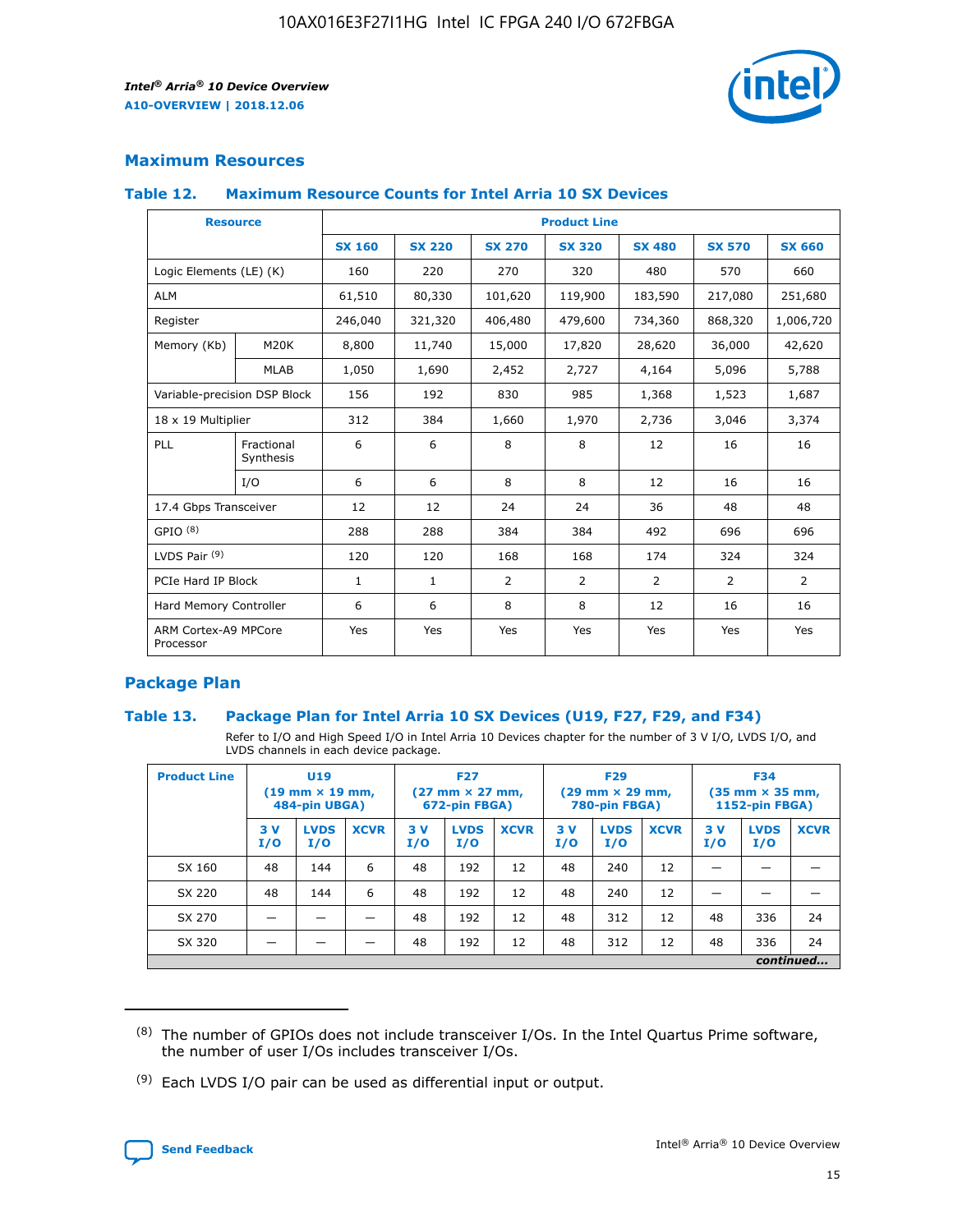

| <b>Product Line</b> | U <sub>19</sub><br>$(19 \text{ mm} \times 19 \text{ mm})$<br>484-pin UBGA) |                    | <b>F27</b><br>$(27 \text{ mm} \times 27 \text{ mm})$<br>672-pin FBGA) |           |                    | <b>F29</b><br>$(29 \text{ mm} \times 29 \text{ mm})$<br>780-pin FBGA) |           |                    | <b>F34</b><br>$(35$ mm $\times$ 35 mm,<br><b>1152-pin FBGA)</b> |           |                    |             |
|---------------------|----------------------------------------------------------------------------|--------------------|-----------------------------------------------------------------------|-----------|--------------------|-----------------------------------------------------------------------|-----------|--------------------|-----------------------------------------------------------------|-----------|--------------------|-------------|
|                     | 3 V<br>I/O                                                                 | <b>LVDS</b><br>I/O | <b>XCVR</b>                                                           | 3V<br>I/O | <b>LVDS</b><br>I/O | <b>XCVR</b>                                                           | 3V<br>I/O | <b>LVDS</b><br>I/O | <b>XCVR</b>                                                     | 3V<br>I/O | <b>LVDS</b><br>I/O | <b>XCVR</b> |
| SX 480              |                                                                            |                    |                                                                       |           |                    |                                                                       | 48        | 312                | 12                                                              | 48        | 444                | 24          |
| SX 570              |                                                                            |                    |                                                                       |           |                    |                                                                       |           |                    |                                                                 | 48        | 444                | 24          |
| SX 660              |                                                                            |                    |                                                                       |           |                    |                                                                       |           |                    |                                                                 | 48        | 444                | 24          |

## **Table 14. Package Plan for Intel Arria 10 SX Devices (F35, KF40, and NF40)**

Refer to I/O and High Speed I/O in Intel Arria 10 Devices chapter for the number of 3 V I/O, LVDS I/O, and LVDS channels in each device package.

| <b>Product Line</b> | <b>F35</b><br>(35 mm × 35 mm,<br><b>1152-pin FBGA)</b> |          |             |                                           | <b>KF40</b><br>(40 mm × 40 mm,<br>1517-pin FBGA) |    | <b>NF40</b><br>$(40 \text{ mm} \times 40 \text{ mm})$<br>1517-pin FBGA) |          |             |  |
|---------------------|--------------------------------------------------------|----------|-------------|-------------------------------------------|--------------------------------------------------|----|-------------------------------------------------------------------------|----------|-------------|--|
|                     | 3 V I/O                                                | LVDS I/O | <b>XCVR</b> | <b>LVDS I/O</b><br>3 V I/O<br><b>XCVR</b> |                                                  |    | 3 V I/O                                                                 | LVDS I/O | <b>XCVR</b> |  |
| SX 270              | 48                                                     | 336      | 24          |                                           |                                                  |    |                                                                         |          |             |  |
| SX 320              | 48                                                     | 336      | 24          |                                           |                                                  |    |                                                                         |          |             |  |
| SX 480              | 48                                                     | 348      | 36          |                                           |                                                  |    |                                                                         |          |             |  |
| SX 570              | 48                                                     | 348      | 36          | 96                                        | 600                                              | 36 | 48                                                                      | 540      | 48          |  |
| SX 660              | 48                                                     | 348      | 36          | 96                                        | 600                                              | 36 | 48                                                                      | 540      | 48          |  |

# **Related Information**

[I/O and High-Speed Differential I/O Interfaces in Intel Arria 10 Devices chapter, Intel](https://www.intel.com/content/www/us/en/programmable/documentation/sam1403482614086.html#sam1403482030321) [Arria 10 Device Handbook](https://www.intel.com/content/www/us/en/programmable/documentation/sam1403482614086.html#sam1403482030321)

Provides the number of 3 V and LVDS I/Os, and LVDS channels for each Intel Arria 10 device package.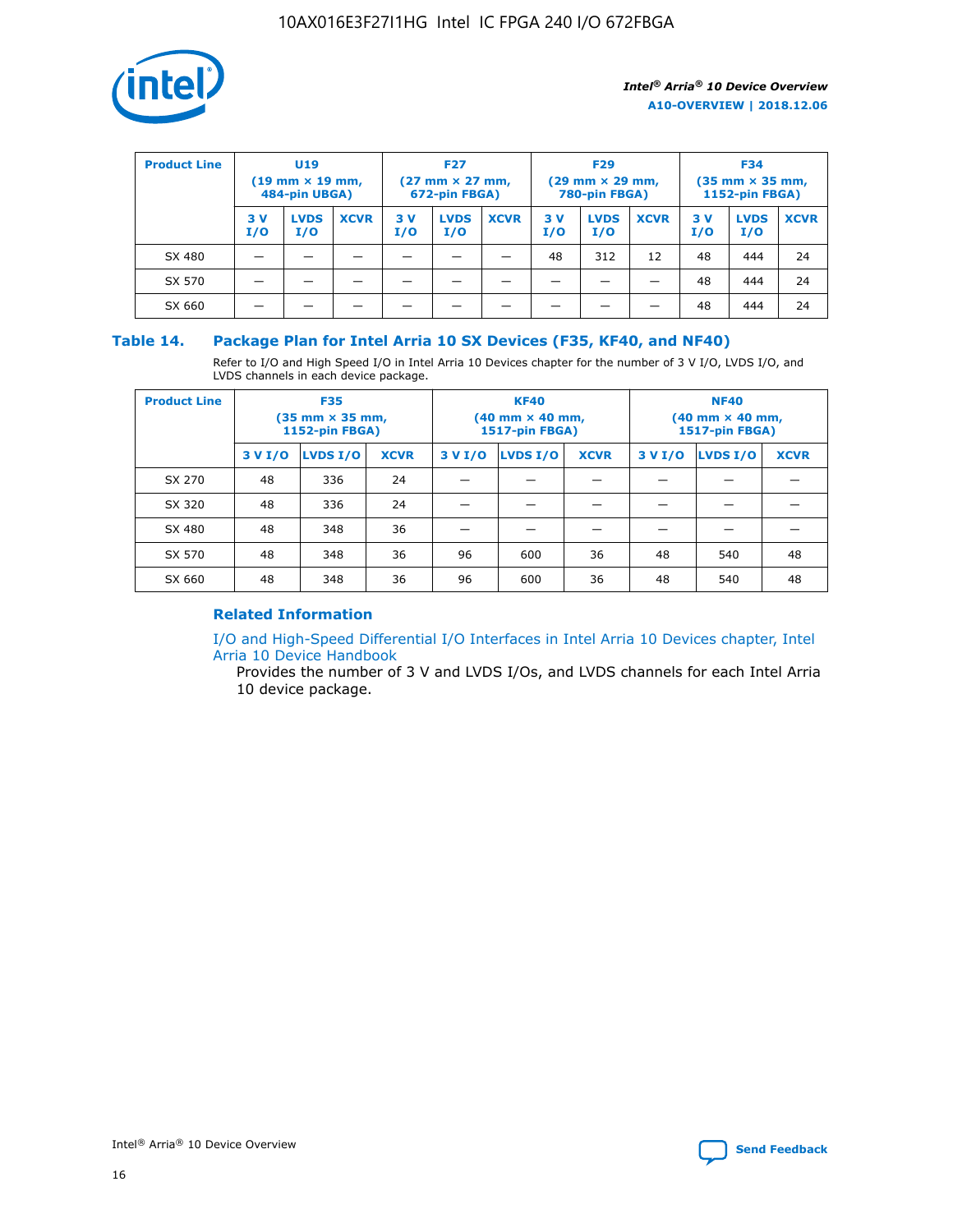

# **I/O Vertical Migration for Intel Arria 10 Devices**

#### **Figure 4. Migration Capability Across Intel Arria 10 Product Lines**

- The arrows indicate the migration paths. The devices included in each vertical migration path are shaded. Devices with fewer resources in the same path have lighter shades.
- To achieve the full I/O migration across product lines in the same migration path, restrict I/Os and transceivers usage to match the product line with the lowest I/O and transceiver counts.
- An LVDS I/O bank in the source device may be mapped to a 3 V I/O bank in the target device. To use memory interface clock frequency higher than 533 MHz, assign external memory interface pins only to banks that are LVDS I/O in both devices.
- There may be nominal 0.15 mm package height difference between some product lines in the same package type.
	- **Variant Product Line Package U19 F27 F29 F34 F35 KF40 NF40 RF40 NF45 SF45 UF45** Intel® Arria® 10 GX GX 160 GX 220 GX 270 GX 320 GX 480 GX 570 GX 660 GX 900 GX 1150 Intel Arria 10 GT GT 900 GT 1150 Intel Arria 10 SX SX 160 SX 220 SX 270 SX 320 SX 480 SX 570 SX 660
- Some migration paths are not shown in the Intel Quartus Prime software **Pin Migration View**.

*Note:* To verify the pin migration compatibility, use the **Pin Migration View** window in the Intel Quartus Prime software Pin Planner.

# **Adaptive Logic Module**

Intel Arria 10 devices use a 20 nm ALM as the basic building block of the logic fabric.

The ALM architecture is the same as the previous generation FPGAs, allowing for efficient implementation of logic functions and easy conversion of IP between the device generations.

The ALM, as shown in following figure, uses an 8-input fracturable look-up table (LUT) with four dedicated registers to help improve timing closure in register-rich designs and achieve an even higher design packing capability than the traditional two-register per LUT architecture.

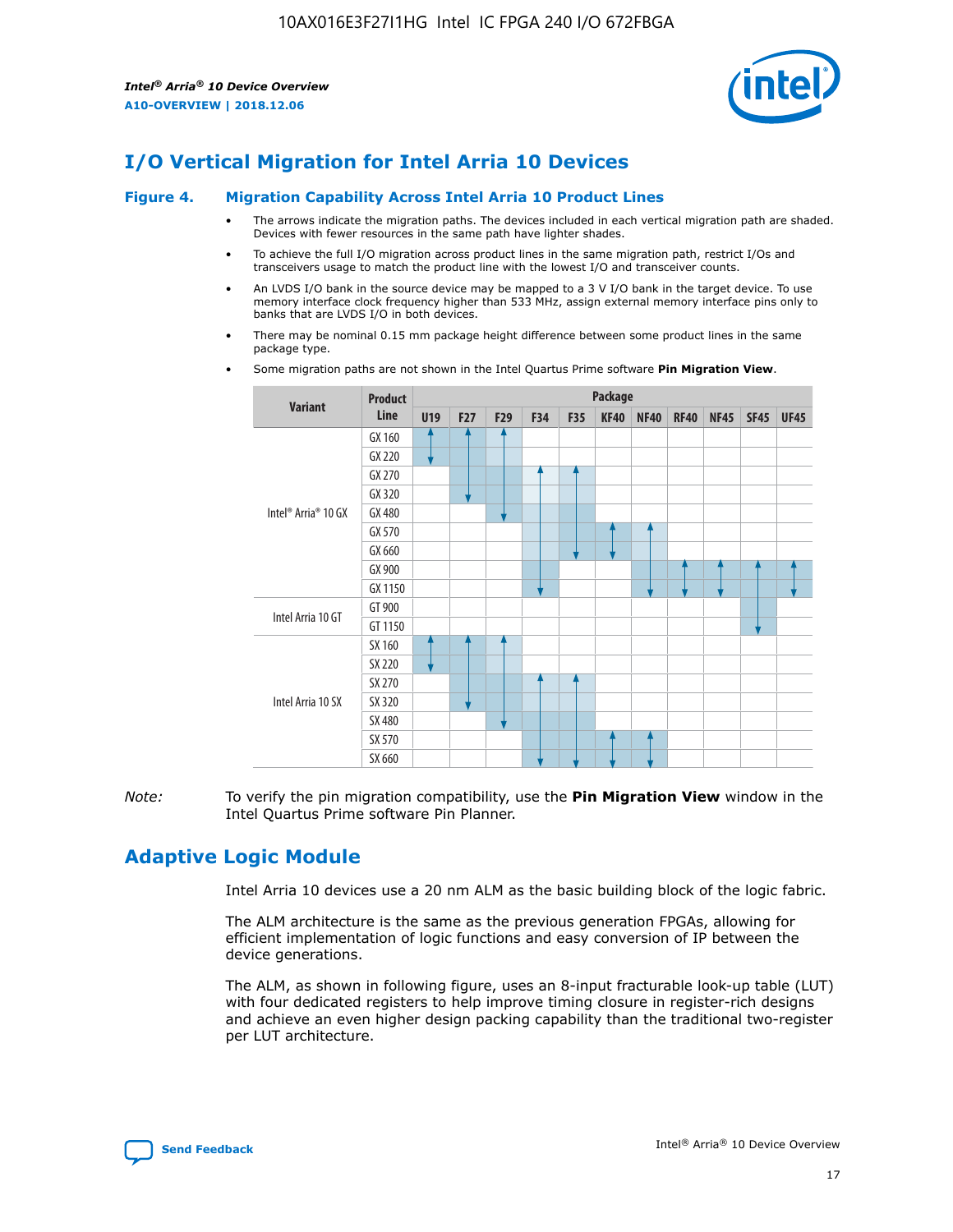

**Figure 5. ALM for Intel Arria 10 Devices**



The Intel Quartus Prime software optimizes your design according to the ALM logic structure and automatically maps legacy designs into the Intel Arria 10 ALM architecture.

# **Variable-Precision DSP Block**

The Intel Arria 10 variable precision DSP blocks support fixed-point arithmetic and floating-point arithmetic.

Features for fixed-point arithmetic:

- High-performance, power-optimized, and fully registered multiplication operations
- 18-bit and 27-bit word lengths
- Two 18 x 19 multipliers or one 27 x 27 multiplier per DSP block
- Built-in addition, subtraction, and 64-bit double accumulation register to combine multiplication results
- Cascading 19-bit or 27-bit when pre-adder is disabled and cascading 18-bit when pre-adder is used to form the tap-delay line for filtering applications
- Cascading 64-bit output bus to propagate output results from one block to the next block without external logic support
- Hard pre-adder supported in 19-bit and 27-bit modes for symmetric filters
- Internal coefficient register bank in both 18-bit and 27-bit modes for filter implementation
- 18-bit and 27-bit systolic finite impulse response (FIR) filters with distributed output adder
- Biased rounding support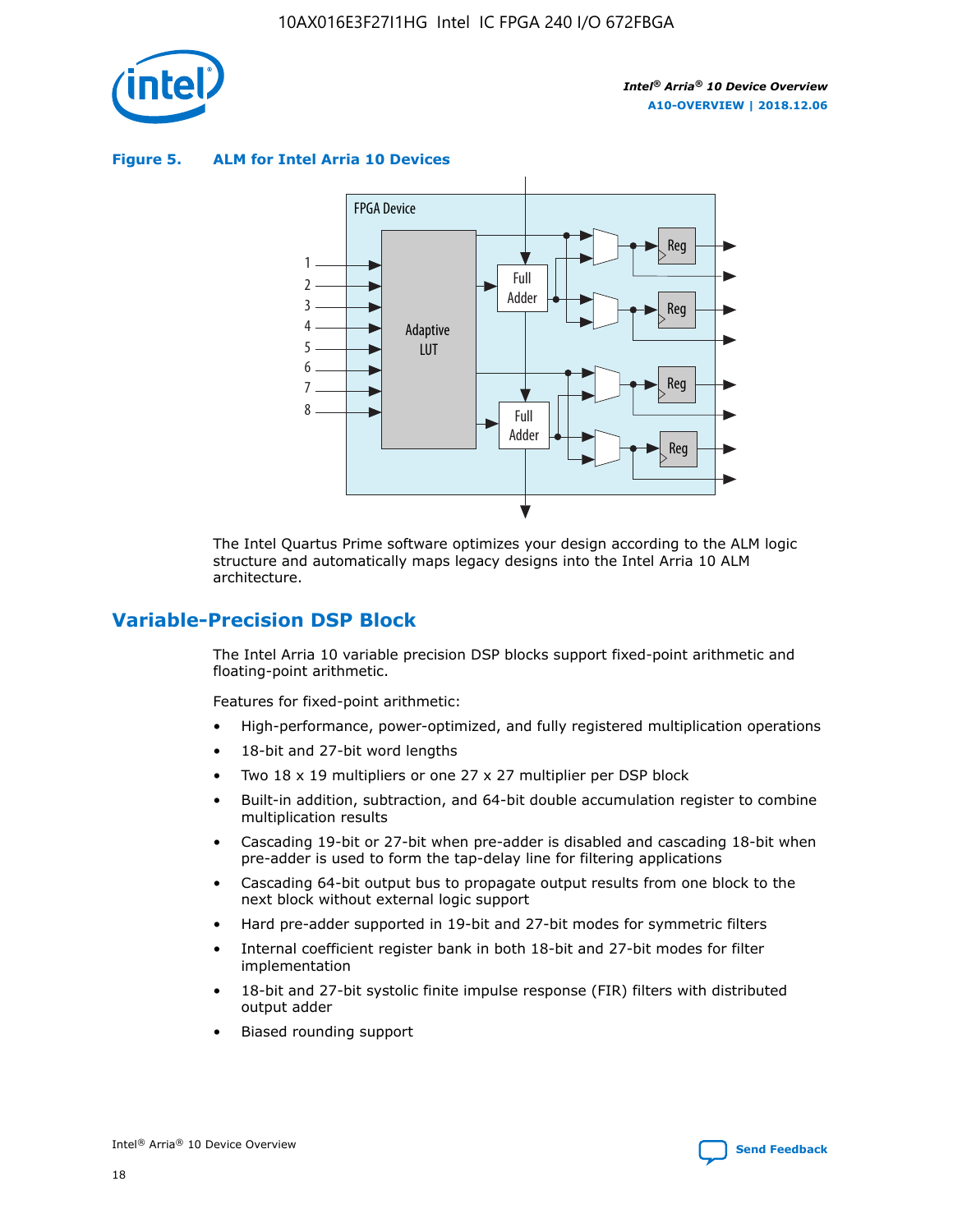

Features for floating-point arithmetic:

- A completely hardened architecture that supports multiplication, addition, subtraction, multiply-add, and multiply-subtract
- Multiplication with accumulation capability and a dynamic accumulator reset control
- Multiplication with cascade summation capability
- Multiplication with cascade subtraction capability
- Complex multiplication
- Direct vector dot product
- Systolic FIR filter

#### **Table 15. Variable-Precision DSP Block Configurations for Intel Arria 10 Devices**

| <b>Usage Example</b>                                       | <b>Multiplier Size (Bit)</b>    | <b>DSP Block Resources</b> |
|------------------------------------------------------------|---------------------------------|----------------------------|
| Medium precision fixed point                               | Two 18 x 19                     |                            |
| High precision fixed or Single precision<br>floating point | One 27 x 27                     |                            |
| Fixed point FFTs                                           | One 19 x 36 with external adder |                            |
| Very high precision fixed point                            | One 36 x 36 with external adder |                            |
| Double precision floating point                            | One 54 x 54 with external adder | 4                          |

#### **Table 16. Resources for Fixed-Point Arithmetic in Intel Arria 10 Devices**

The table lists the variable-precision DSP resources by bit precision for each Intel Arria 10 device.

| <b>Variant</b>  | <b>Product Line</b> | <b>Variable-</b><br>precision<br><b>DSP Block</b> | <b>Independent Input and Output</b><br><b>Multiplications Operator</b> |                                     | 18 x 19<br><b>Multiplier</b><br><b>Adder Sum</b> | $18 \times 18$<br><b>Multiplier</b><br><b>Adder</b> |
|-----------------|---------------------|---------------------------------------------------|------------------------------------------------------------------------|-------------------------------------|--------------------------------------------------|-----------------------------------------------------|
|                 |                     |                                                   | 18 x 19<br><b>Multiplier</b>                                           | $27 \times 27$<br><b>Multiplier</b> | <b>Mode</b>                                      | <b>Summed with</b><br>36 bit Input                  |
| AIntel Arria 10 | GX 160              | 156                                               | 312                                                                    | 156                                 | 156                                              | 156                                                 |
| GX              | GX 220              | 192                                               | 384                                                                    | 192                                 | 192                                              | 192                                                 |
|                 | GX 270              | 830                                               | 1,660                                                                  | 830                                 | 830                                              | 830                                                 |
|                 | GX 320              | 984                                               | 1,968                                                                  | 984                                 | 984                                              | 984                                                 |
|                 | GX 480              | 1,368                                             | 2,736                                                                  | 1,368                               | 1,368                                            | 1,368                                               |
|                 | GX 570              | 1,523                                             | 3,046                                                                  | 1,523                               | 1,523                                            | 1,523                                               |
|                 | GX 660              | 1,687                                             | 3,374                                                                  | 1,687                               | 1,687                                            | 1,687                                               |
|                 | GX 900              | 1,518                                             | 3,036                                                                  | 1,518                               | 1,518                                            | 1,518                                               |
|                 | GX 1150             | 1,518                                             | 3,036                                                                  | 1,518                               | 1,518                                            | 1,518                                               |
| Intel Arria 10  | GT 900              | 1,518                                             | 3,036                                                                  | 1,518                               | 1,518                                            | 1,518                                               |
| GT              | GT 1150             | 1,518                                             | 3,036                                                                  | 1,518                               | 1,518                                            | 1,518                                               |
| Intel Arria 10  | SX 160              | 156                                               | 312                                                                    | 156                                 | 156                                              | 156                                                 |
| <b>SX</b>       | SX 220              | 192                                               | 384                                                                    | 192                                 | 192                                              | 192                                                 |
|                 | SX 270              | 830                                               | 1,660                                                                  | 830                                 | 830                                              | 830                                                 |
|                 |                     |                                                   |                                                                        |                                     |                                                  | continued                                           |

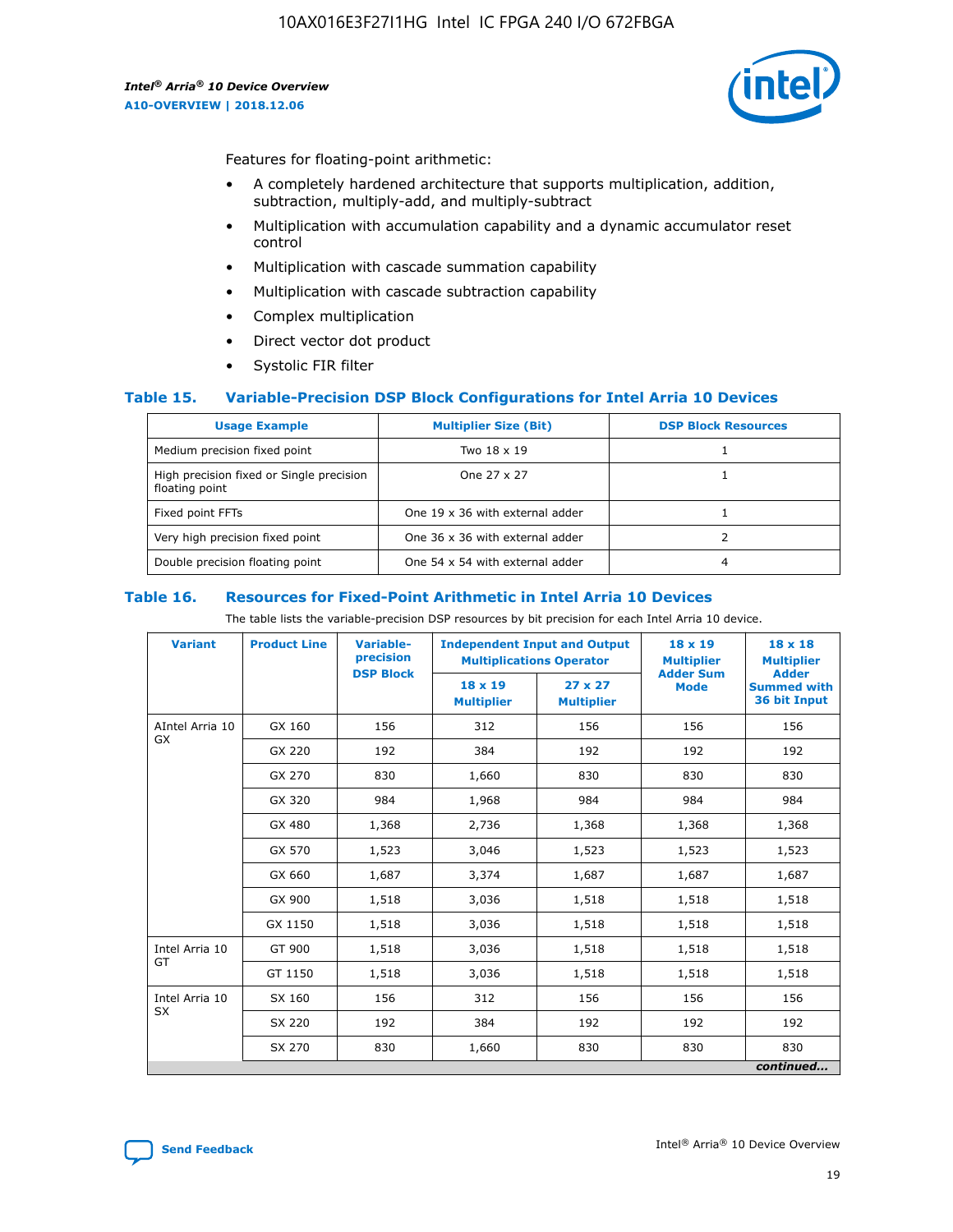

| <b>Variant</b> | <b>Product Line</b> | Variable-<br>precision | <b>Independent Input and Output</b><br><b>Multiplications Operator</b> |                                     | $18 \times 19$<br><b>Multiplier</b> | $18 \times 18$<br><b>Multiplier</b><br><b>Adder</b> |  |
|----------------|---------------------|------------------------|------------------------------------------------------------------------|-------------------------------------|-------------------------------------|-----------------------------------------------------|--|
|                |                     | <b>DSP Block</b>       | $18 \times 19$<br><b>Multiplier</b>                                    | $27 \times 27$<br><b>Multiplier</b> | <b>Adder Sum</b><br><b>Mode</b>     | <b>Summed with</b><br>36 bit Input                  |  |
|                | SX 320              | 984                    | 1,968                                                                  | 984                                 | 984                                 | 984                                                 |  |
|                | SX 480              | 1,368                  | 2,736                                                                  | 1,368                               | 1,368                               | 1,368                                               |  |
|                | SX 570              | 1,523                  | 3,046                                                                  | 1,523                               | 1,523                               | 1,523                                               |  |
|                | SX 660              | 1,687                  | 3,374                                                                  | 1,687                               | 1,687                               | 1,687                                               |  |

# **Table 17. Resources for Floating-Point Arithmetic in Intel Arria 10 Devices**

The table lists the variable-precision DSP resources by bit precision for each Intel Arria 10 device.

| <b>Variant</b> | <b>Product Line</b> | <b>Variable-</b><br>precision<br><b>DSP Block</b> | <b>Single</b><br><b>Precision</b><br><b>Floating-Point</b><br><b>Multiplication</b><br><b>Mode</b> | <b>Single-Precision</b><br><b>Floating-Point</b><br><b>Adder Mode</b> | Single-<br><b>Precision</b><br><b>Floating-Point</b><br><b>Multiply</b><br><b>Accumulate</b><br><b>Mode</b> | <b>Peak</b><br><b>Giga Floating-</b><br><b>Point</b><br><b>Operations</b><br>per Second<br>(GFLOPs) |
|----------------|---------------------|---------------------------------------------------|----------------------------------------------------------------------------------------------------|-----------------------------------------------------------------------|-------------------------------------------------------------------------------------------------------------|-----------------------------------------------------------------------------------------------------|
| Intel Arria 10 | GX 160              | 156                                               | 156                                                                                                | 156                                                                   | 156                                                                                                         | 140                                                                                                 |
| <b>GX</b>      | GX 220              | 192                                               | 192                                                                                                | 192                                                                   | 192                                                                                                         | 173                                                                                                 |
|                | GX 270              | 830                                               | 830                                                                                                | 830                                                                   | 830                                                                                                         | 747                                                                                                 |
|                | GX 320              | 984                                               | 984                                                                                                | 984                                                                   | 984                                                                                                         | 886                                                                                                 |
|                | GX 480              | 1,369                                             | 1,368                                                                                              | 1,368                                                                 | 1,368                                                                                                       | 1,231                                                                                               |
|                | GX 570              | 1,523                                             | 1,523                                                                                              | 1,523                                                                 | 1,523                                                                                                       | 1,371                                                                                               |
|                | GX 660              | 1,687                                             | 1,687                                                                                              | 1,687                                                                 | 1,687                                                                                                       | 1,518                                                                                               |
|                | GX 900              | 1,518                                             | 1,518                                                                                              | 1,518                                                                 | 1,518                                                                                                       | 1,366                                                                                               |
|                | GX 1150             | 1,518                                             | 1,518                                                                                              | 1,518                                                                 | 1,518                                                                                                       | 1,366                                                                                               |
| Intel Arria 10 | GT 900              | 1,518                                             | 1,518                                                                                              | 1,518                                                                 | 1,518                                                                                                       | 1,366                                                                                               |
| GT             | GT 1150             | 1,518                                             | 1,518                                                                                              | 1,518                                                                 | 1,518                                                                                                       | 1,366                                                                                               |
| Intel Arria 10 | SX 160              | 156                                               | 156                                                                                                | 156                                                                   | 156                                                                                                         | 140                                                                                                 |
| SX             | SX 220              | 192                                               | 192                                                                                                | 192                                                                   | 192                                                                                                         | 173                                                                                                 |
|                | SX 270              | 830                                               | 830                                                                                                | 830                                                                   | 830                                                                                                         | 747                                                                                                 |
|                | SX 320              | 984                                               | 984                                                                                                | 984                                                                   | 984                                                                                                         | 886                                                                                                 |
|                | SX 480              | 1,369                                             | 1,368                                                                                              | 1,368                                                                 | 1,368                                                                                                       | 1,231                                                                                               |
|                | SX 570              | 1,523                                             | 1,523                                                                                              | 1,523                                                                 | 1,523                                                                                                       | 1,371                                                                                               |
|                | SX 660              | 1,687                                             | 1,687                                                                                              | 1,687                                                                 | 1,687                                                                                                       | 1,518                                                                                               |

# **Embedded Memory Blocks**

The embedded memory blocks in the devices are flexible and designed to provide an optimal amount of small- and large-sized memory arrays to fit your design requirements.

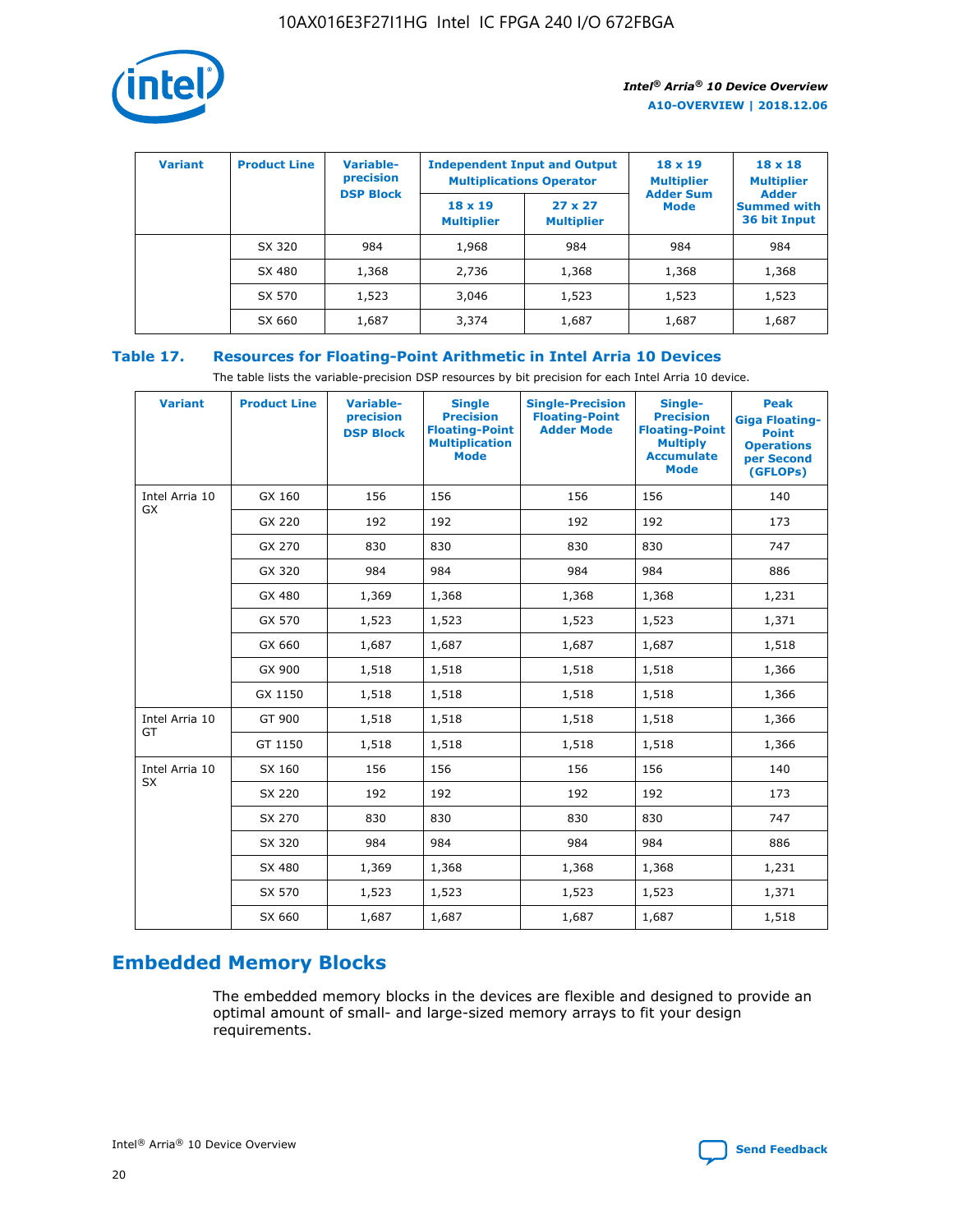

# **Types of Embedded Memory**

The Intel Arria 10 devices contain two types of memory blocks:

- 20 Kb M20K blocks—blocks of dedicated memory resources. The M20K blocks are ideal for larger memory arrays while still providing a large number of independent ports.
- 640 bit memory logic array blocks (MLABs)—enhanced memory blocks that are configured from dual-purpose logic array blocks (LABs). The MLABs are ideal for wide and shallow memory arrays. The MLABs are optimized for implementation of shift registers for digital signal processing (DSP) applications, wide and shallow FIFO buffers, and filter delay lines. Each MLAB is made up of ten adaptive logic modules (ALMs). In the Intel Arria 10 devices, you can configure these ALMs as ten 32 x 2 blocks, giving you one 32 x 20 simple dual-port SRAM block per MLAB.

# **Embedded Memory Capacity in Intel Arria 10 Devices**

|                   | <b>Product</b> |              | <b>M20K</b>         | <b>MLAB</b>  |                     | <b>Total RAM Bit</b> |
|-------------------|----------------|--------------|---------------------|--------------|---------------------|----------------------|
| <b>Variant</b>    | Line           | <b>Block</b> | <b>RAM Bit (Kb)</b> | <b>Block</b> | <b>RAM Bit (Kb)</b> | (Kb)                 |
| Intel Arria 10 GX | GX 160         | 440          | 8,800               | 1,680        | 1,050               | 9,850                |
|                   | GX 220         | 587          | 11,740              | 2,703        | 1,690               | 13,430               |
|                   | GX 270         | 750          | 15,000              | 3,922        | 2,452               | 17,452               |
|                   | GX 320         | 891          | 17,820              | 4,363        | 2,727               | 20,547               |
|                   | GX 480         | 1,431        | 28,620              | 6,662        | 4,164               | 32,784               |
|                   | GX 570         | 1,800        | 36,000              | 8,153        | 5,096               | 41,096               |
|                   | GX 660         | 2,131        | 42,620              | 9,260        | 5,788               | 48,408               |
|                   | GX 900         | 2,423        | 48,460              | 15,017       | 9,386               | 57,846               |
|                   | GX 1150        | 2,713        | 54,260              | 20,774       | 12,984              | 67,244               |
| Intel Arria 10 GT | GT 900         | 2,423        | 48,460              | 15,017       | 9,386               | 57,846               |
|                   | GT 1150        | 2,713        | 54,260              | 20,774       | 12,984              | 67,244               |
| Intel Arria 10 SX | SX 160         | 440          | 8,800               | 1,680        | 1,050               | 9,850                |
|                   | SX 220         | 587          | 11,740              | 2,703        | 1,690               | 13,430               |
|                   | SX 270         | 750          | 15,000              | 3,922        | 2,452               | 17,452               |
|                   | SX 320         | 891          | 17,820              | 4,363        | 2,727               | 20,547               |
|                   | SX 480         | 1,431        | 28,620              | 6,662        | 4,164               | 32,784               |
|                   | SX 570         | 1,800        | 36,000              | 8,153        | 5,096               | 41,096               |
|                   | SX 660         | 2,131        | 42,620              | 9,260        | 5,788               | 48,408               |

#### **Table 18. Embedded Memory Capacity and Distribution in Intel Arria 10 Devices**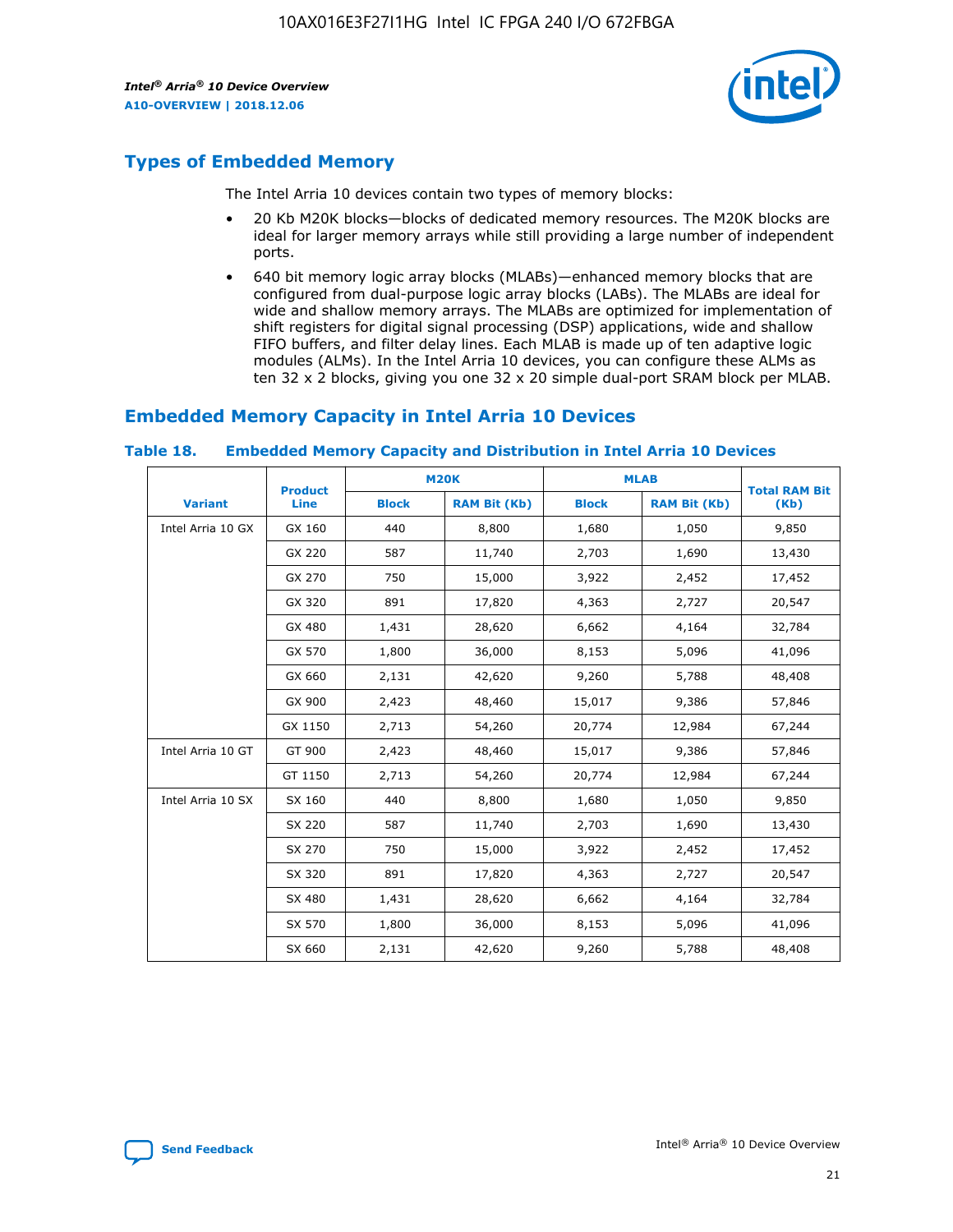

# **Embedded Memory Configurations for Single-port Mode**

#### **Table 19. Single-port Embedded Memory Configurations for Intel Arria 10 Devices**

This table lists the maximum configurations supported for single-port RAM and ROM modes.

| <b>Memory Block</b> | Depth (bits) | <b>Programmable Width</b> |
|---------------------|--------------|---------------------------|
| MLAB                | 32           | x16, x18, or x20          |
|                     | 64(10)       | x8, x9, x10               |
| M20K                | 512          | x40, x32                  |
|                     | 1K           | x20, x16                  |
|                     | 2K           | x10, x8                   |
|                     | 4K           | x5, x4                    |
|                     | 8K           | x2                        |
|                     | 16K          | x1                        |

# **Clock Networks and PLL Clock Sources**

The clock network architecture is based on Intel's global, regional, and peripheral clock structure. This clock structure is supported by dedicated clock input pins, fractional clock synthesis PLLs, and integer I/O PLLs.

# **Clock Networks**

The Intel Arria 10 core clock networks are capable of up to 800 MHz fabric operation across the full industrial temperature range. For the external memory interface, the clock network supports the hard memory controller with speeds up to 2,400 Mbps in a quarter-rate transfer.

To reduce power consumption, the Intel Quartus Prime software identifies all unused sections of the clock network and powers them down.

# **Fractional Synthesis and I/O PLLs**

Intel Arria 10 devices contain up to 32 fractional synthesis PLLs and up to 16 I/O PLLs that are available for both specific and general purpose uses in the core:

- Fractional synthesis PLLs—located in the column adjacent to the transceiver blocks
- I/O PLLs—located in each bank of the 48 I/Os

#### **Fractional Synthesis PLLs**

You can use the fractional synthesis PLLs to:

- Reduce the number of oscillators that are required on your board
- Reduce the number of clock pins that are used in the device by synthesizing multiple clock frequencies from a single reference clock source

<sup>(10)</sup> Supported through software emulation and consumes additional MLAB blocks.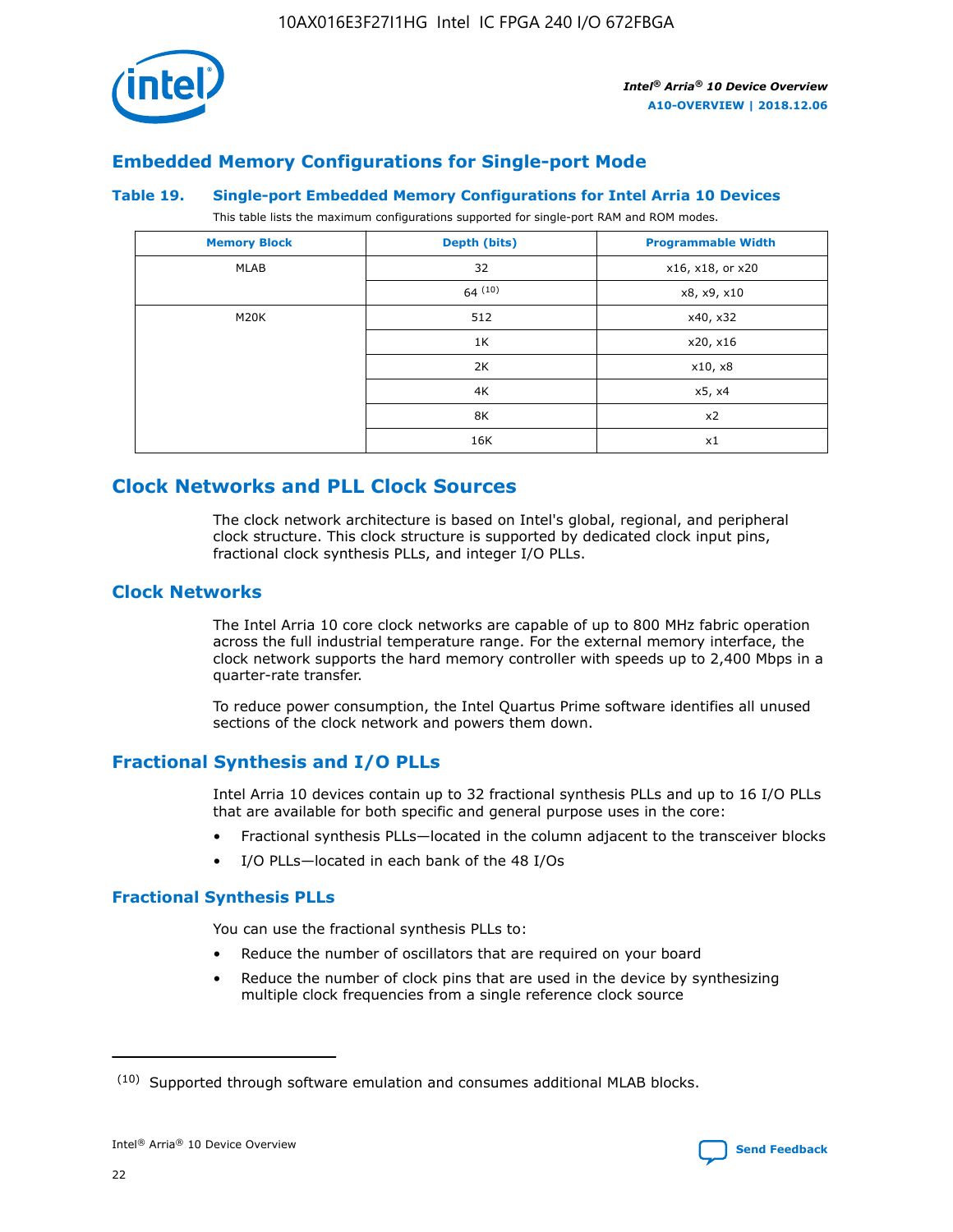

The fractional synthesis PLLs support the following features:

- Reference clock frequency synthesis for transceiver CMU and Advanced Transmit (ATX) PLLs
- Clock network delay compensation
- Zero-delay buffering
- Direct transmit clocking for transceivers
- Independently configurable into two modes:
	- Conventional integer mode equivalent to the general purpose PLL
	- Enhanced fractional mode with third order delta-sigma modulation
- PLL cascading

## **I/O PLLs**

The integer mode I/O PLLs are located in each bank of 48 I/Os. You can use the I/O PLLs to simplify the design of external memory and high-speed LVDS interfaces.

In each I/O bank, the I/O PLLs are adjacent to the hard memory controllers and LVDS SERDES. Because these PLLs are tightly coupled with the I/Os that need to use them, it makes it easier to close timing.

You can use the I/O PLLs for general purpose applications in the core such as clock network delay compensation and zero-delay buffering.

Intel Arria 10 devices support PLL-to-PLL cascading.

# **FPGA General Purpose I/O**

Intel Arria 10 devices offer highly configurable GPIOs. Each I/O bank contains 48 general purpose I/Os and a high-efficiency hard memory controller.

The following list describes the features of the GPIOs:

- Consist of 3 V I/Os for high-voltage application and LVDS I/Os for differential signaling
	- Up to two 3 V I/O banks, available in some devices, that support up to 3 V I/O standards
	- LVDS I/O banks that support up to 1.8 V I/O standards
- Support a wide range of single-ended and differential I/O interfaces
- LVDS speeds up to 1.6 Gbps
- Each LVDS pair of pins has differential input and output buffers, allowing you to configure the LVDS direction for each pair.
- Programmable bus hold and weak pull-up
- Programmable differential output voltage  $(V_{OD})$  and programmable pre-emphasis

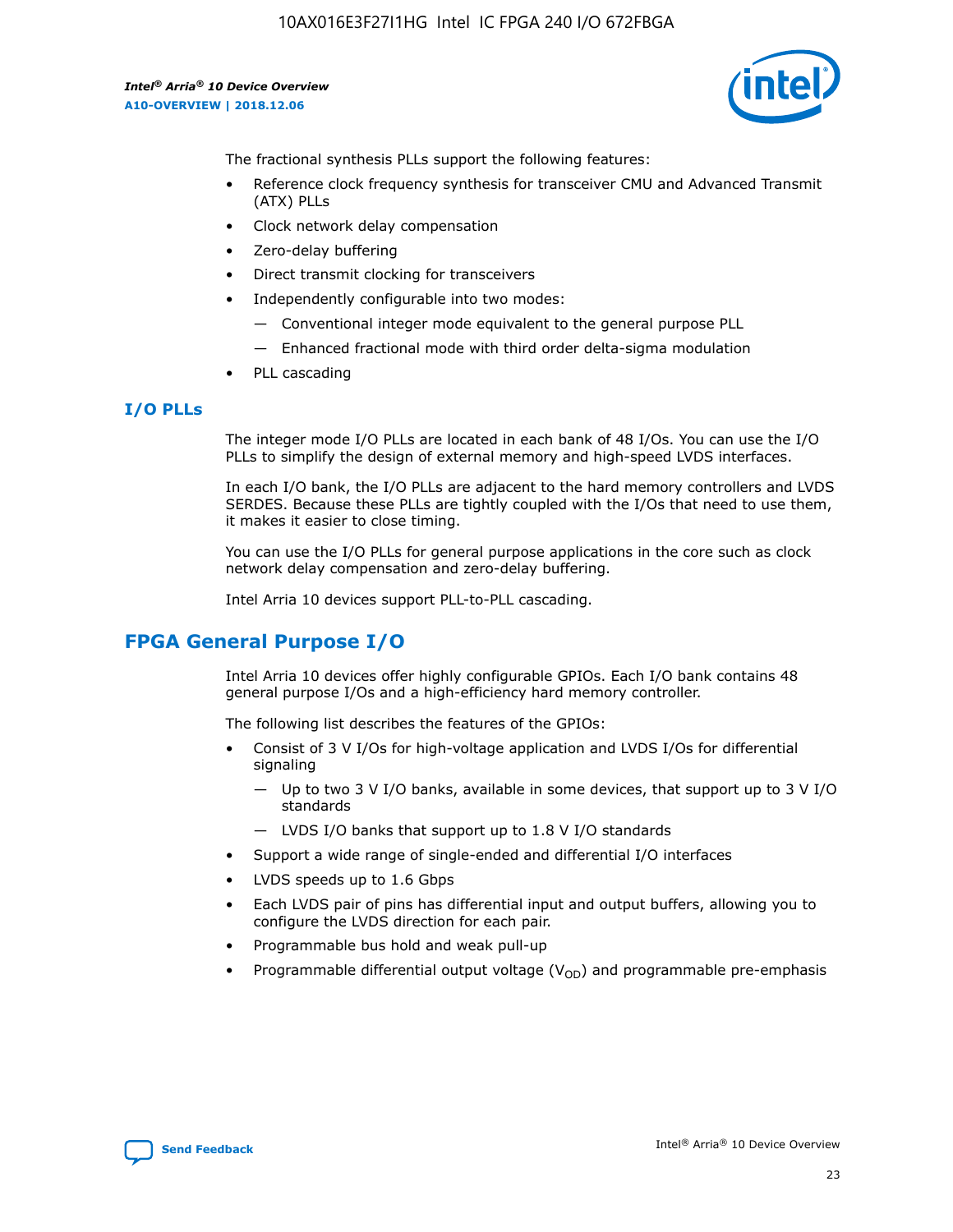

- Series (R<sub>S</sub>) and parallel (R<sub>T</sub>) on-chip termination (OCT) for all I/O banks with OCT calibration to limit the termination impedance variation
- On-chip dynamic termination that has the ability to swap between series and parallel termination, depending on whether there is read or write on a common bus for signal integrity
- Easy timing closure support using the hard read FIFO in the input register path, and delay-locked loop (DLL) delay chain with fine and coarse architecture

# **External Memory Interface**

Intel Arria 10 devices offer massive external memory bandwidth, with up to seven 32 bit DDR4 memory interfaces running at up to 2,400 Mbps. This bandwidth provides additional ease of design, lower power, and resource efficiencies of hardened highperformance memory controllers.

The memory interface within Intel Arria 10 FPGAs and SoCs delivers the highest performance and ease of use. You can configure up to a maximum width of 144 bits when using the hard or soft memory controllers. If required, you can bypass the hard memory controller and use a soft controller implemented in the user logic.

Each I/O contains a hardened DDR read/write path (PHY) capable of performing key memory interface functionality such as read/write leveling, FIFO buffering to lower latency and improve margin, timing calibration, and on-chip termination.

The timing calibration is aided by the inclusion of hard microcontrollers based on Intel's Nios® II technology, specifically tailored to control the calibration of multiple memory interfaces. This calibration allows the Intel Arria 10 device to compensate for any changes in process, voltage, or temperature either within the Intel Arria 10 device itself, or within the external memory device. The advanced calibration algorithms ensure maximum bandwidth and robust timing margin across all operating conditions.

In addition to parallel memory interfaces, Intel Arria 10 devices support serial memory technologies such as the Hybrid Memory Cube (HMC). The HMC is supported by the Intel Arria 10 high-speed serial transceivers which connect up to four HMC links, with each link running at data rates up to 15 Gbps.

#### **Related Information**

#### [External Memory Interface Spec Estimator](http://www.altera.com/technology/memory/estimator/mem-emif-index.html)

Provides a parametric tool that allows you to find and compare the performance of the supported external memory interfaces in IntelFPGAs.

# **Memory Standards Supported by Intel Arria 10 Devices**

The I/Os are designed to provide high performance support for existing and emerging external memory standards.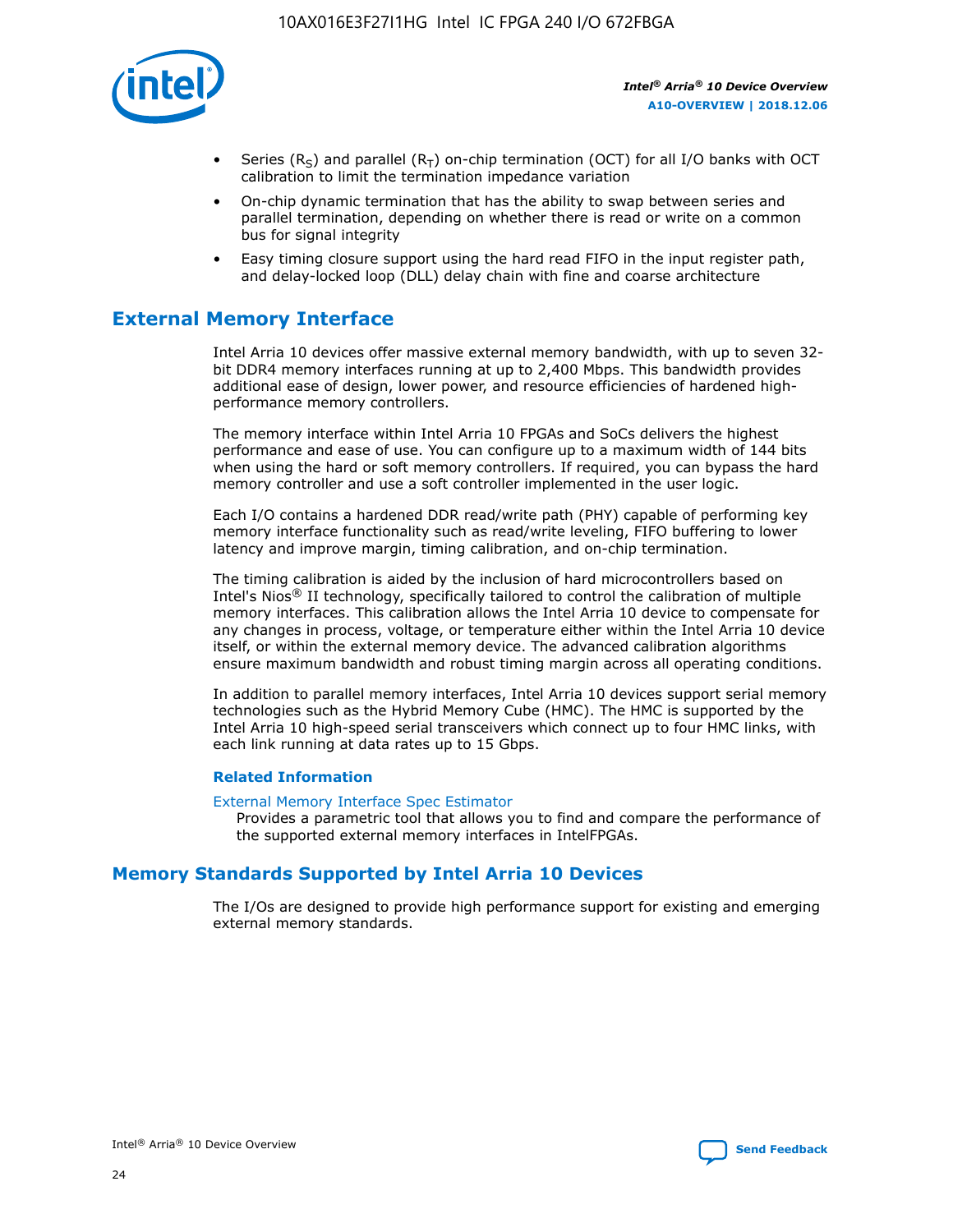

#### **Table 20. Memory Standards Supported by the Hard Memory Controller**

This table lists the overall capability of the hard memory controller. For specific details, refer to the External Memory Interface Spec Estimator and Intel Arria 10 Device Datasheet.

| <b>Memory Standard</b> | <b>Rate Support</b> | <b>Ping Pong PHY Support</b> | <b>Maximum Frequency</b><br>(MHz) |
|------------------------|---------------------|------------------------------|-----------------------------------|
| <b>DDR4 SDRAM</b>      | Quarter rate        | Yes                          | 1,067                             |
|                        |                     |                              | 1,200                             |
| DDR3 SDRAM             | Half rate           | Yes                          | 533                               |
|                        |                     |                              | 667                               |
|                        | Quarter rate        | Yes                          | 1,067                             |
|                        |                     |                              | 1,067                             |
| <b>DDR3L SDRAM</b>     | Half rate           | Yes                          | 533                               |
|                        |                     |                              | 667                               |
|                        | Quarter rate        | Yes                          | 933                               |
|                        |                     |                              | 933                               |
| LPDDR3 SDRAM           | Half rate           |                              | 533                               |
|                        | Quarter rate        |                              | 800                               |

#### **Table 21. Memory Standards Supported by the Soft Memory Controller**

| <b>Memory Standard</b>      | <b>Rate Support</b> | <b>Maximum Frequency</b><br>(MHz) |
|-----------------------------|---------------------|-----------------------------------|
| <b>RLDRAM 3 (11)</b>        | Quarter rate        | 1,200                             |
| ODR IV SRAM <sup>(11)</sup> | Quarter rate        | 1,067                             |
| <b>ODR II SRAM</b>          | Full rate           | 333                               |
|                             | Half rate           | 633                               |
| <b>ODR II+ SRAM</b>         | Full rate           | 333                               |
|                             | Half rate           | 633                               |
| <b>ODR II+ Xtreme SRAM</b>  | Full rate           | 333                               |
|                             | Half rate           | 633                               |

#### **Table 22. Memory Standards Supported by the HPS Hard Memory Controller**

The hard processor system (HPS) is available in Intel Arria 10 SoC devices only.

| <b>Memory Standard</b> | <b>Rate Support</b> | <b>Maximum Frequency</b><br>(MHz) |
|------------------------|---------------------|-----------------------------------|
| <b>DDR4 SDRAM</b>      | Half rate           | 1,200                             |
| <b>DDR3 SDRAM</b>      | Half rate           | 1,067                             |
| <b>DDR3L SDRAM</b>     | Half rate           | 933                               |

<sup>(11)</sup> Intel Arria 10 devices support this external memory interface using hard PHY with soft memory controller.

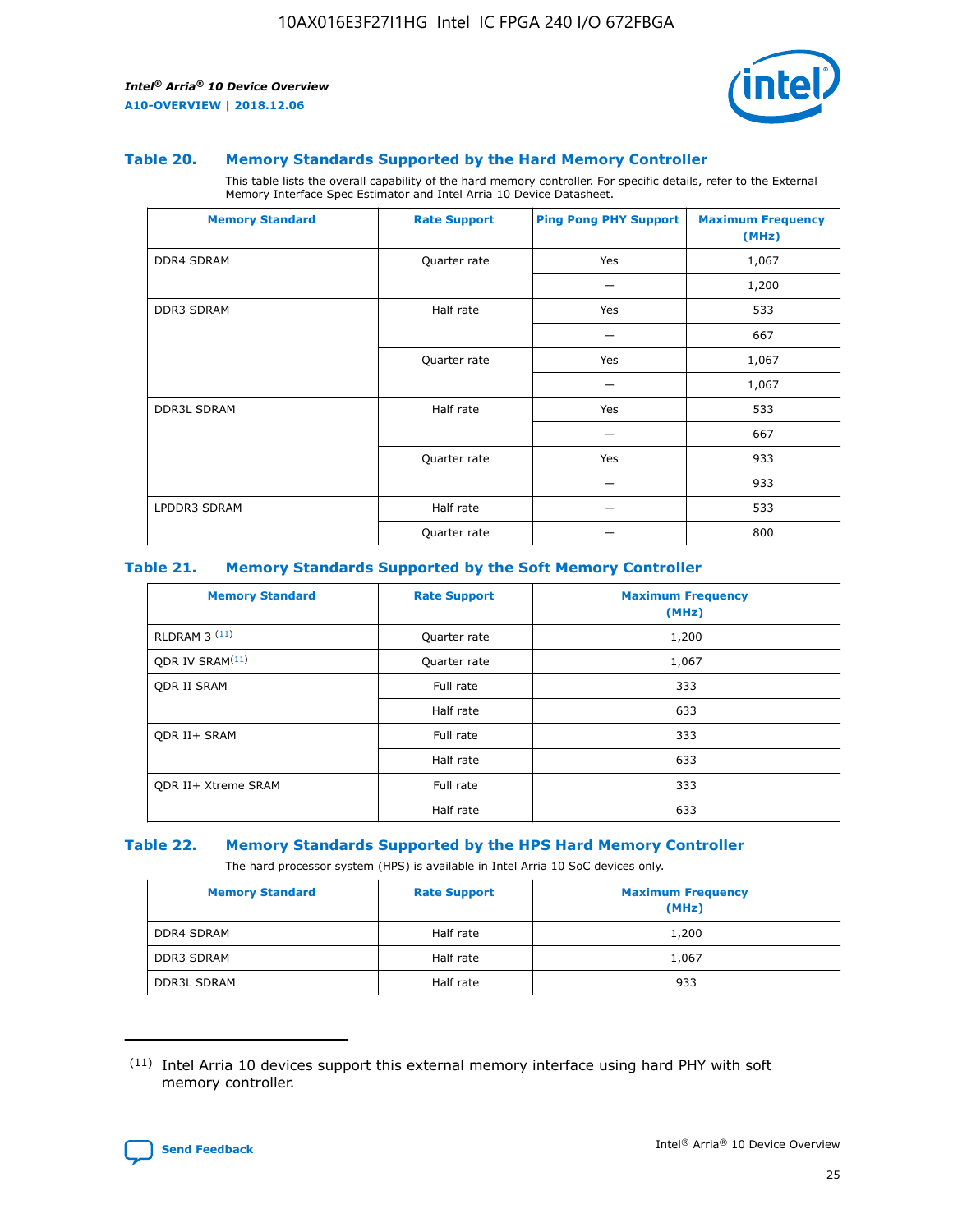

#### **Related Information**

#### [Intel Arria 10 Device Datasheet](https://www.intel.com/content/www/us/en/programmable/documentation/mcn1413182292568.html#mcn1413182153340)

Lists the memory interface performance according to memory interface standards, rank or chip select configurations, and Intel Arria 10 device speed grades.

# **PCIe Gen1, Gen2, and Gen3 Hard IP**

Intel Arria 10 devices contain PCIe hard IP that is designed for performance and ease-of-use:

- Includes all layers of the PCIe stack—transaction, data link and physical layers.
- Supports PCIe Gen3, Gen2, and Gen1 Endpoint and Root Port in x1, x2, x4, or x8 lane configuration.
- Operates independently from the core logic—optional configuration via protocol (CvP) allows the PCIe link to power up and complete link training in less than 100 ms while the Intel Arria 10 device completes loading the programming file for the rest of the FPGA.
- Provides added functionality that makes it easier to support emerging features such as Single Root I/O Virtualization (SR-IOV) and optional protocol extensions.
- Provides improved end-to-end datapath protection using ECC.
- Supports FPGA configuration via protocol (CvP) using PCIe at Gen3, Gen2, or Gen1 speed.

#### **Related Information**

PCS Features on page 30

# **Enhanced PCS Hard IP for Interlaken and 10 Gbps Ethernet**

# **Interlaken Support**

The Intel Arria 10 enhanced PCS hard IP provides integrated Interlaken PCS supporting rates up to 25.8 Gbps per lane.

The Interlaken PCS is based on the proven functionality of the PCS developed for Intel's previous generation FPGAs, which demonstrated interoperability with Interlaken ASSP vendors and third-party IP suppliers. The Interlaken PCS is present in every transceiver channel in Intel Arria 10 devices.

#### **Related Information**

PCS Features on page 30

# **10 Gbps Ethernet Support**

The Intel Arria 10 enhanced PCS hard IP supports 10GBASE-R PCS compliant with IEEE 802.3 10 Gbps Ethernet (10GbE). The integrated hard IP support for 10GbE and the 10 Gbps transceivers save external PHY cost, board space, and system power.

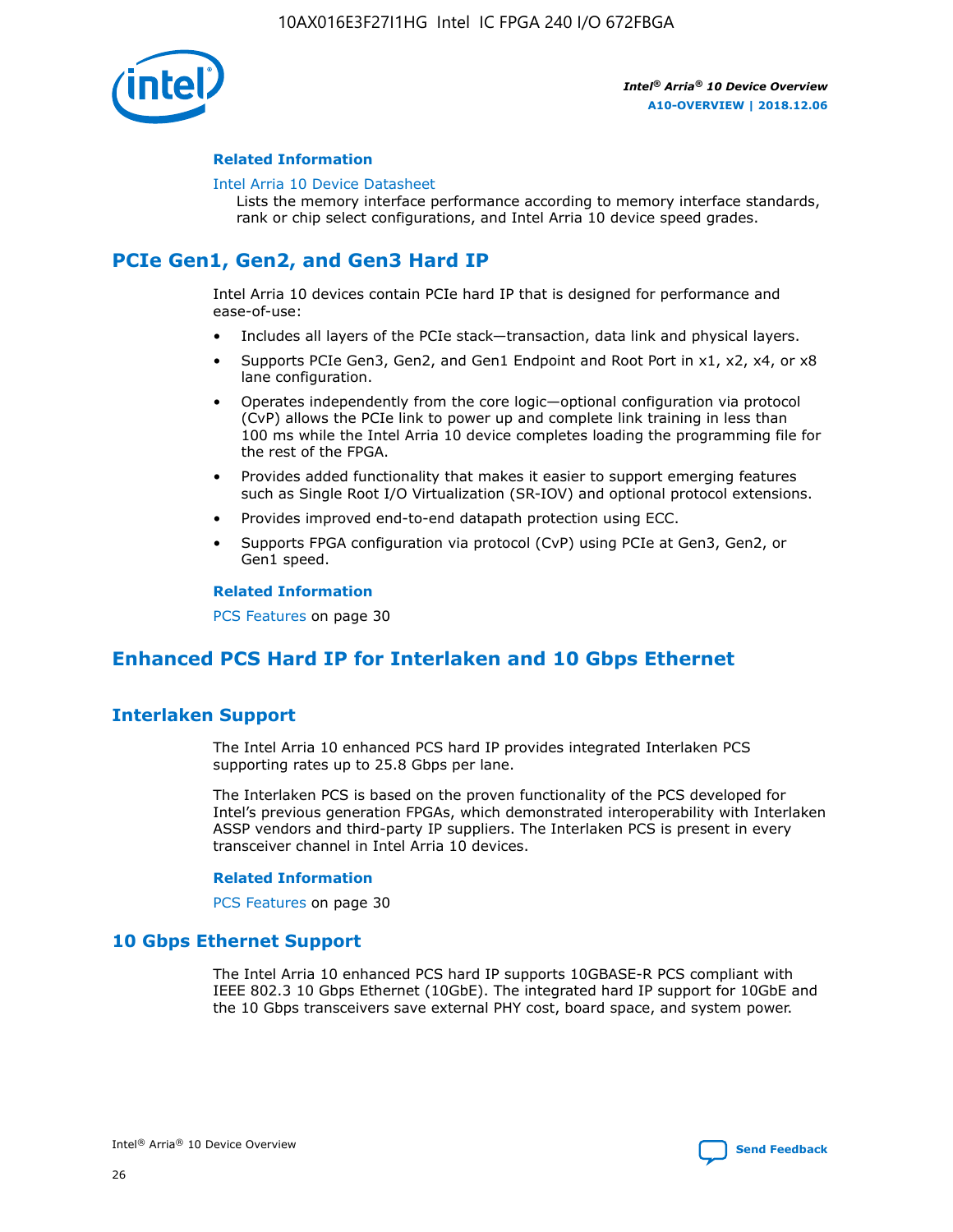

The scalable hard IP supports multiple independent 10GbE ports while using a single PLL for all the 10GBASE-R PCS instantiations, which saves on core logic resources and clock networks:

- Simplifies multiport 10GbE systems compared to XAUI interfaces that require an external XAUI-to-10G PHY.
- Incorporates Electronic Dispersion Compensation (EDC), which enables direct connection to standard 10 Gbps XFP and SFP+ pluggable optical modules.
- Supports backplane Ethernet applications and includes a hard 10GBASE-KR Forward Error Correction (FEC) circuit that you can use for 10 Gbps and 40 Gbps applications.

The 10 Gbps Ethernet PCS hard IP and 10GBASE-KR FEC are present in every transceiver channel.

#### **Related Information**

PCS Features on page 30

# **Low Power Serial Transceivers**

Intel Arria 10 FPGAs and SoCs include lowest power transceivers that deliver high bandwidth, throughput and low latency.

Intel Arria 10 devices deliver the industry's lowest power consumption per transceiver channel:

- 12.5 Gbps transceivers at as low as 242 mW
- 10 Gbps transceivers at as low as 168 mW
- 6 Gbps transceivers at as low as 117 mW

Intel Arria 10 transceivers support various data rates according to application:

- Chip-to-chip and chip-to-module applications—from 1 Gbps up to 25.8 Gbps
- Long reach and backplane applications—from 1 Gbps up to 12.5 with advanced adaptive equalization
- Critical power sensitive applications—from 1 Gbps up to 11.3 Gbps using lower power modes

The combination of 20 nm process technology and architectural advances provide the following benefits:

- Significant reduction in die area and power consumption
- Increase of up to two times in transceiver I/O density compared to previous generation devices while maintaining optimal signal integrity
- Up to 72 total transceiver channels—you can configure up to 6 of these channels to run as fast as 25.8 Gbps
- All channels feature continuous data rate support up to the maximum rated speed

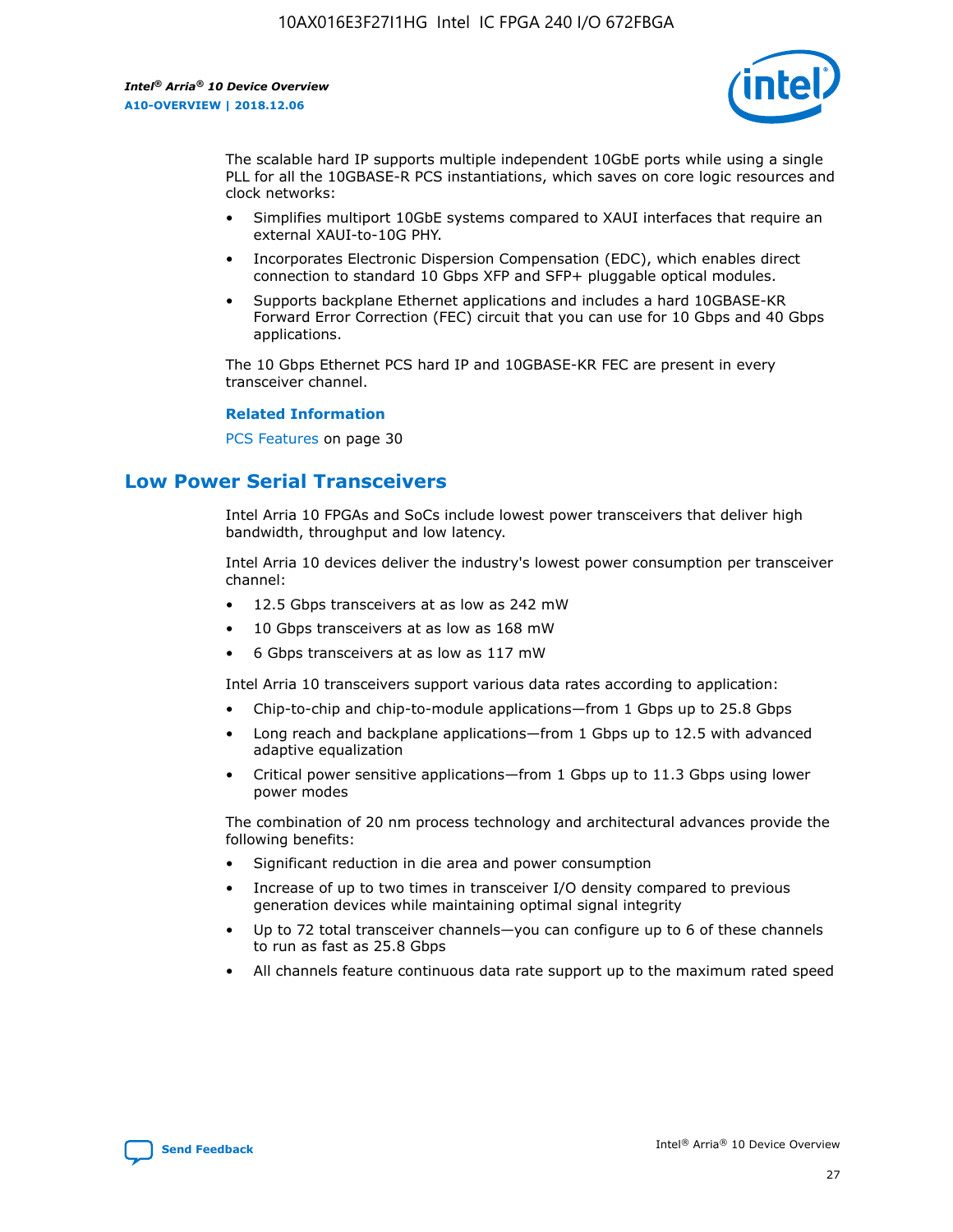



## **Figure 6. Intel Arria 10 Transceiver Block Architecture**

# **Transceiver Channels**

All transceiver channels feature a dedicated Physical Medium Attachment (PMA) and a hardened Physical Coding Sublayer (PCS).

- The PMA provides primary interfacing capabilities to physical channels.
- The PCS typically handles encoding/decoding, word alignment, and other preprocessing functions before transferring data to the FPGA core fabric.

A transceiver channel consists of a PMA and a PCS block. Most transceiver banks have 6 channels. There are some transceiver banks that contain only 3 channels.

A wide variety of bonded and non-bonded data rate configurations is possible using a highly configurable clock distribution network. Up to 80 independent transceiver data rates can be configured.

The following figures are graphical representations of top views of the silicon die, which correspond to reverse views for flip chip packages. Different Intel Arria 10 devices may have different floorplans than the ones shown in the figures.

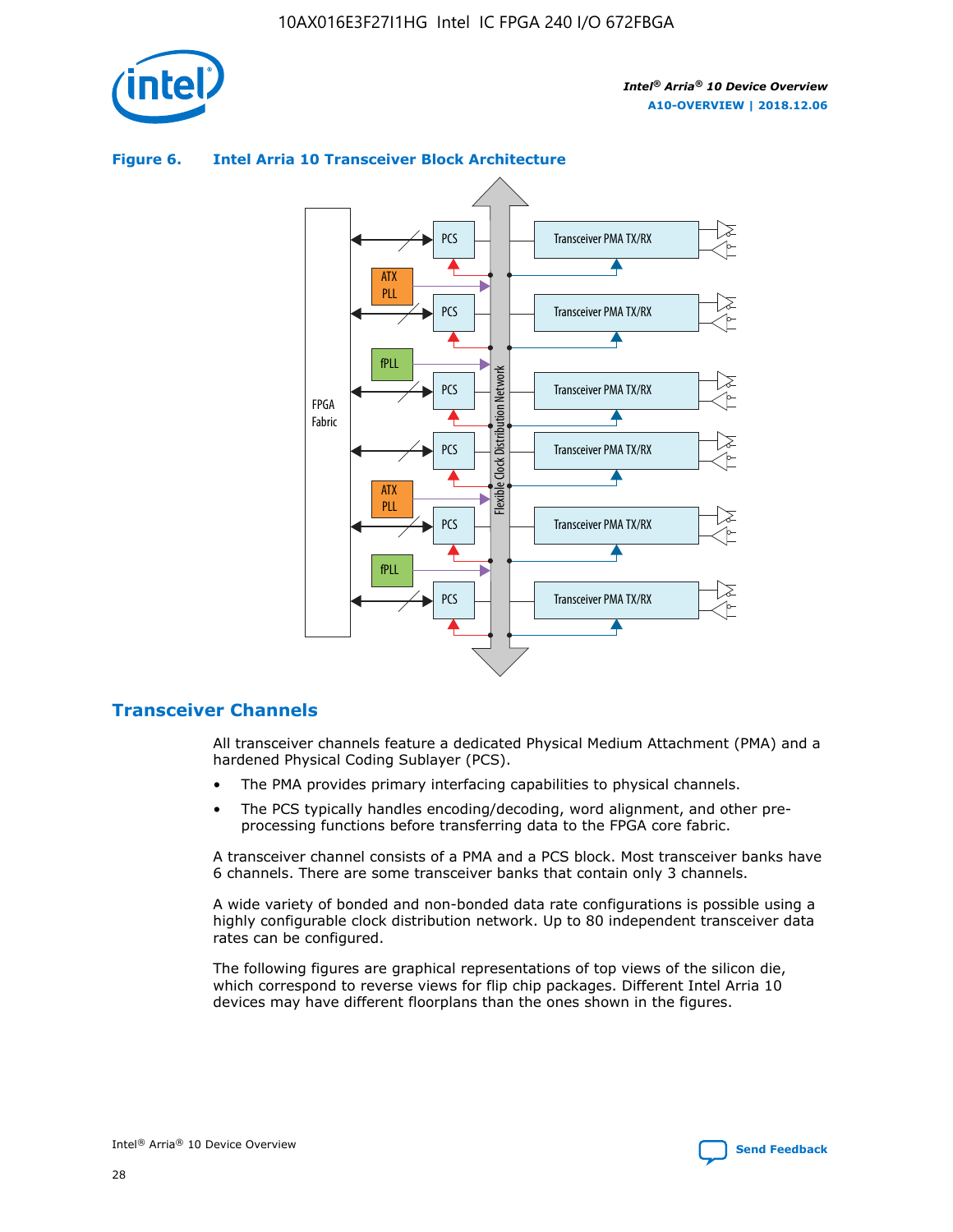

## **Figure 7. Device Chip Overview for Intel Arria 10 GX and GT Devices**



M20K Internal Memory Blocks Core Logic Fabric Transceiver Channels Hard IP Per Transceiver: Standard PCS and Enhanced PCS Hard IPs PCI Express Gen3 Hard IP Fractional PLLs M20K Internal Memory Blocks PCI Express Gen3 Hard IP Variable Precision DSP Blocks I/O PLLs Hard Memory Controllers, General-Purpose I/O Cells, LVDS Hard Processor Subsystem, Dual-Core ARM Cortex A9 M20K Internal Memory Blocks Variable Precision DSP Blocks M20K Internal Memory Blocks Core Logic Fabric I/O PLLs Hard Memory Controllers, General-Purpose I/O Cells, LVDS M20K Internal Memory Blocks Variable Precision DSP Blocks M20K Internal Memory Blocks Transceiver Channels Hard IP Per Transceiver: Standard PCS and Enhanced PCS Hard IPs PCI Express Gen3 Hard IP Fractional PLLs PCI Express Gen3 Hard IP Hard PCS Hard PCS Hard PCS Hard PCS Hard PCS Hard PCS Hard PCS Hard PCS Transceiver PMA Transceiver PMA Transceiver PMA Transceiver PMA Transceiver PMA Transceiver PMA Unused transceiver chann can be used as additional transceiver transmit PLLs Transceiver PMA Transceiver PMA Transceiver Clock Networks ATX (LC) **Transmit** PLL fPLL ATX (LC) Transmi PLL fPLL ATX (LC) **Transmit** PLL

# **PMA Features**

Intel Arria 10 transceivers provide exceptional signal integrity at data rates up to 25.8 Gbps. Clocking options include ultra-low jitter ATX PLLs (LC tank based), clock multiplier unit (CMU) PLLs, and fractional PLLs.

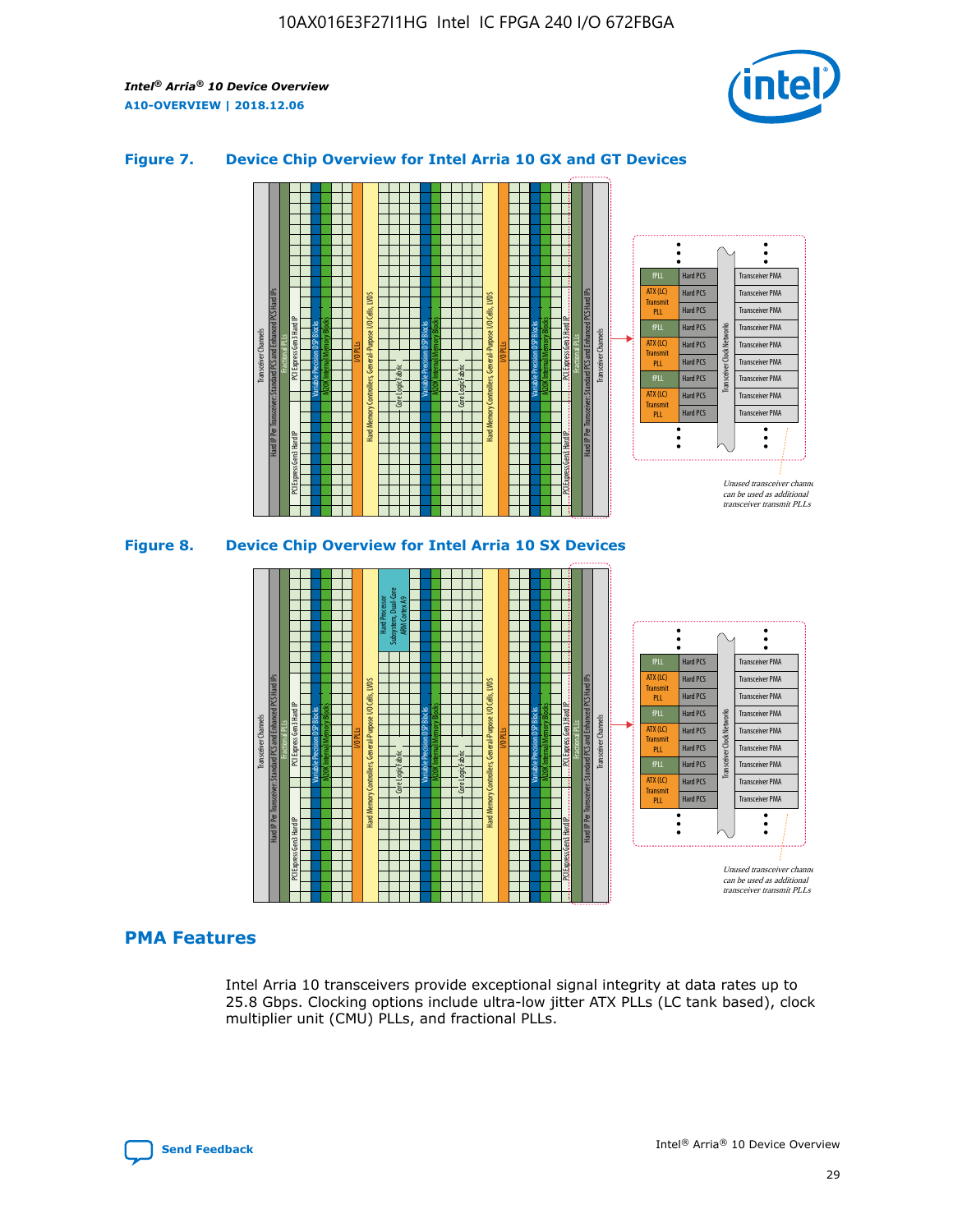

Each transceiver channel contains a channel PLL that can be used as the CMU PLL or clock data recovery (CDR) PLL. In CDR mode, the channel PLL recovers the receiver clock and data in the transceiver channel. Up to 80 independent data rates can be configured on a single Intel Arria 10 device.

## **Table 23. PMA Features of the Transceivers in Intel Arria 10 Devices**

| <b>Feature</b>                                             | <b>Capability</b>                                                                                                                                                                                                             |
|------------------------------------------------------------|-------------------------------------------------------------------------------------------------------------------------------------------------------------------------------------------------------------------------------|
| Chip-to-Chip Data Rates                                    | 1 Gbps to 17.4 Gbps (Intel Arria 10 GX devices)<br>1 Gbps to 25.8 Gbps (Intel Arria 10 GT devices)                                                                                                                            |
| Backplane Support                                          | Drive backplanes at data rates up to 12.5 Gbps                                                                                                                                                                                |
| <b>Optical Module Support</b>                              | SFP+/SFP, XFP, CXP, QSFP/QSFP28, CFP/CFP2/CFP4                                                                                                                                                                                |
| Cable Driving Support                                      | SFP+ Direct Attach, PCI Express over cable, eSATA                                                                                                                                                                             |
| Transmit Pre-Emphasis                                      | 4-tap transmit pre-emphasis and de-emphasis to compensate for system channel loss                                                                                                                                             |
| Continuous Time Linear<br>Equalizer (CTLE)                 | Dual mode, high-gain, and high-data rate, linear receive equalization to compensate for<br>system channel loss                                                                                                                |
| Decision Feedback Equalizer<br>(DFE)                       | 7-fixed and 4-floating tap DFE to equalize backplane channel loss in the presence of<br>crosstalk and noisy environments                                                                                                      |
| Variable Gain Amplifier                                    | Optimizes the signal amplitude prior to the CDR sampling and operates in fixed and<br>adaptive modes                                                                                                                          |
| Altera Digital Adaptive<br>Parametric Tuning (ADAPT)       | Fully digital adaptation engine to automatically adjust all link equalization parameters-<br>including CTLE, DFE, and variable gain amplifier blocks—that provide optimal link margin<br>without intervention from user logic |
| Precision Signal Integrity<br>Calibration Engine (PreSICE) | Hardened calibration controller to quickly calibrate all transceiver control parameters on<br>power-up, which provides the optimal signal integrity and jitter performance                                                    |
| Advanced Transmit (ATX)<br>PLL                             | Low jitter ATX (LC tank based) PLLs with continuous tuning range to cover a wide range of<br>standard and proprietary protocols                                                                                               |
| <b>Fractional PLLs</b>                                     | On-chip fractional frequency synthesizers to replace on-board crystal oscillators and reduce<br>system cost                                                                                                                   |
| Digitally Assisted Analog<br><b>CDR</b>                    | Superior jitter tolerance with fast lock time                                                                                                                                                                                 |
| <b>Dynamic Partial</b><br>Reconfiguration                  | Allows independent control of the Avalon memory-mapped interface of each transceiver<br>channel for the highest transceiver flexibility                                                                                       |
| Multiple PCS-PMA and PCS-<br>PLD interface widths          | 8-, 10-, 16-, 20-, 32-, 40-, or 64-bit interface widths for flexibility of deserialization width,<br>encoding, and reduced latency                                                                                            |

# **PCS Features**

This table summarizes the Intel Arria 10 transceiver PCS features. You can use the transceiver PCS to support a wide range of protocols ranging from 1 Gbps to 25.8 Gbps.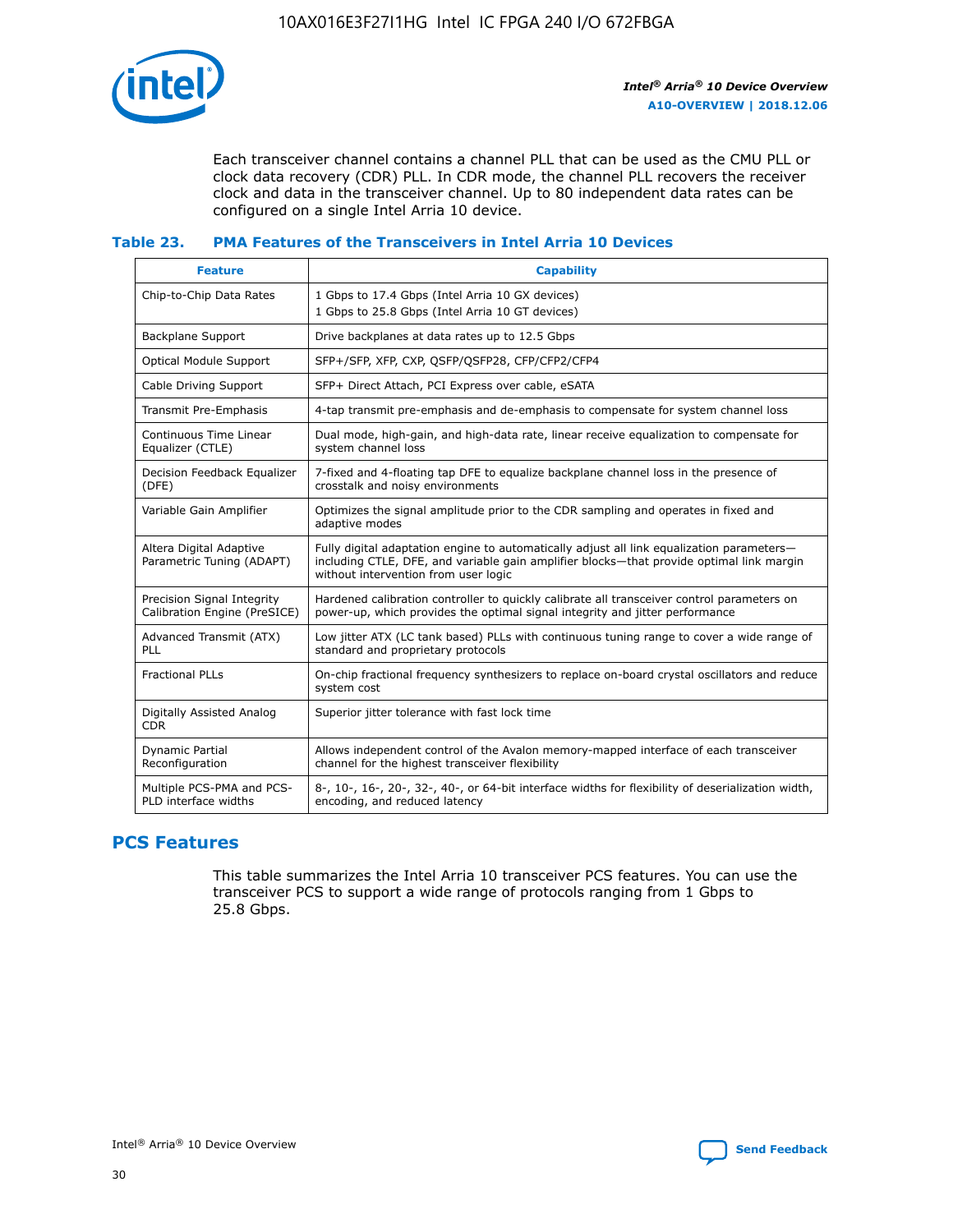

| <b>PCS</b>          | <b>Description</b>                                                                                                                                                                                                                                                                                                                                                                                             |
|---------------------|----------------------------------------------------------------------------------------------------------------------------------------------------------------------------------------------------------------------------------------------------------------------------------------------------------------------------------------------------------------------------------------------------------------|
| Standard PCS        | Operates at a data rate up to 12 Gbps<br>Supports protocols such as PCI-Express, CPRI 4.2+, GigE, IEEE 1588 in Hard PCS<br>Implements other protocols using Basic/Custom (Standard PCS) transceiver<br>configuration rules.                                                                                                                                                                                    |
| <b>Enhanced PCS</b> | Performs functions common to most serial data industry standards, such as word<br>alignment, encoding/decoding, and framing, before data is sent or received off-chip<br>through the PMA<br>• Handles data transfer to and from the FPGA fabric<br>Handles data transfer internally to and from the PMA<br>Provides frequency compensation<br>Performs channel bonding for multi-channel low skew applications |
| PCIe Gen3 PCS       | Supports the seamless switching of Data and Clock between the Gen1, Gen2, and Gen3<br>data rates<br>Provides support for PIPE 3.0 features<br>Supports the PIPE interface with the Hard IP enabled, as well as with the Hard IP<br>bypassed                                                                                                                                                                    |

#### **Related Information**

- PCIe Gen1, Gen2, and Gen3 Hard IP on page 26
- Interlaken Support on page 26
- 10 Gbps Ethernet Support on page 26

# **PCS Protocol Support**

This table lists some of the protocols supported by the Intel Arria 10 transceiver PCS. For more information about the blocks in the transmitter and receiver data paths, refer to the related information.

| <b>Protocol</b>                                 | <b>Data Rate</b><br>(Gbps) | <b>Transceiver IP</b>       | <b>PCS Support</b>                      |
|-------------------------------------------------|----------------------------|-----------------------------|-----------------------------------------|
| PCIe Gen3 x1, x2, x4, x8                        | 8.0                        | Native PHY (PIPE)           | Standard PCS and PCIe<br>Gen3 PCS       |
| PCIe Gen2 x1, x2, x4, x8                        | 5.0                        | Native PHY (PIPE)           | <b>Standard PCS</b>                     |
| PCIe Gen1 x1, x2, x4, x8                        | 2.5                        | Native PHY (PIPE)           | Standard PCS                            |
| 1000BASE-X Gigabit Ethernet                     | 1.25                       | Native PHY                  | <b>Standard PCS</b>                     |
| 1000BASE-X Gigabit Ethernet with<br>IEEE 1588v2 | 1.25                       | Native PHY                  | Standard PCS                            |
| 10GBASE-R                                       | 10.3125                    | Native PHY                  | <b>Enhanced PCS</b>                     |
| 10GBASE-R with IEEE 1588v2                      | 10.3125                    | Native PHY                  | <b>Enhanced PCS</b>                     |
| 10GBASE-R with KR FEC                           | 10.3125                    | Native PHY                  | <b>Enhanced PCS</b>                     |
| 10GBASE-KR and 1000BASE-X                       | 10.3125                    | 1G/10GbE and 10GBASE-KR PHY | Standard PCS and<br><b>Enhanced PCS</b> |
| Interlaken (CEI-6G/11G)                         | 3.125 to 17.4              | Native PHY                  | <b>Enhanced PCS</b>                     |
| SFI-S/SFI-5.2                                   | 11.2                       | Native PHY                  | <b>Enhanced PCS</b>                     |
| $10G$ SDI                                       | 10.692                     | Native PHY                  | <b>Enhanced PCS</b>                     |
|                                                 |                            |                             | continued                               |

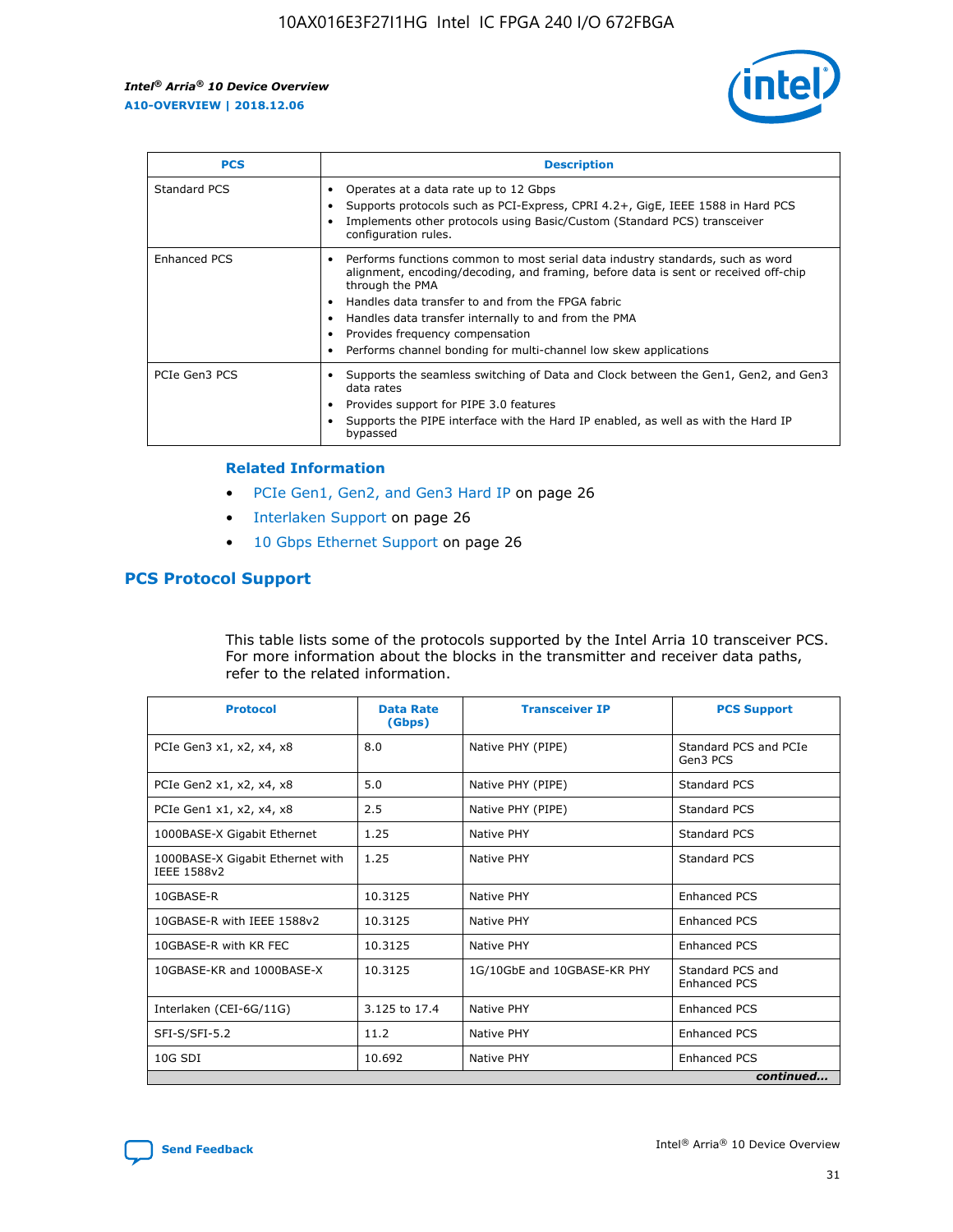

| <b>Protocol</b>      | <b>Data Rate</b><br>(Gbps) | <b>Transceiver IP</b> | <b>PCS Support</b> |
|----------------------|----------------------------|-----------------------|--------------------|
| CPRI 6.0 (64B/66B)   | 0.6144 to<br>10.1376       | Native PHY            | Enhanced PCS       |
| CPRI 4.2 (8B/10B)    | 0.6144 to<br>9.8304        | Native PHY            | Standard PCS       |
| OBSAI RP3 v4.2       | 0.6144 to 6.144            | Native PHY            | Standard PCS       |
| SD-SDI/HD-SDI/3G-SDI | $0.143(12)$ to<br>2.97     | Native PHY            | Standard PCS       |

# **Related Information**

#### [Intel Arria 10 Transceiver PHY User Guide](https://www.intel.com/content/www/us/en/programmable/documentation/nik1398707230472.html#nik1398707091164)

Provides more information about the supported transceiver protocols and PHY IP, the PMA architecture, and the standard, enhanced, and PCIe Gen3 PCS architecture.

# **SoC with Hard Processor System**

Each SoC device combines an FPGA fabric and a hard processor system (HPS) in a single device. This combination delivers the flexibility of programmable logic with the power and cost savings of hard IP in these ways:

- Reduces board space, system power, and bill of materials cost by eliminating a discrete embedded processor
- Allows you to differentiate the end product in both hardware and software, and to support virtually any interface standard
- Extends the product life and revenue through in-field hardware and software updates

 $(12)$  The 0.143 Gbps data rate is supported using oversampling of user logic that you must implement in the FPGA fabric.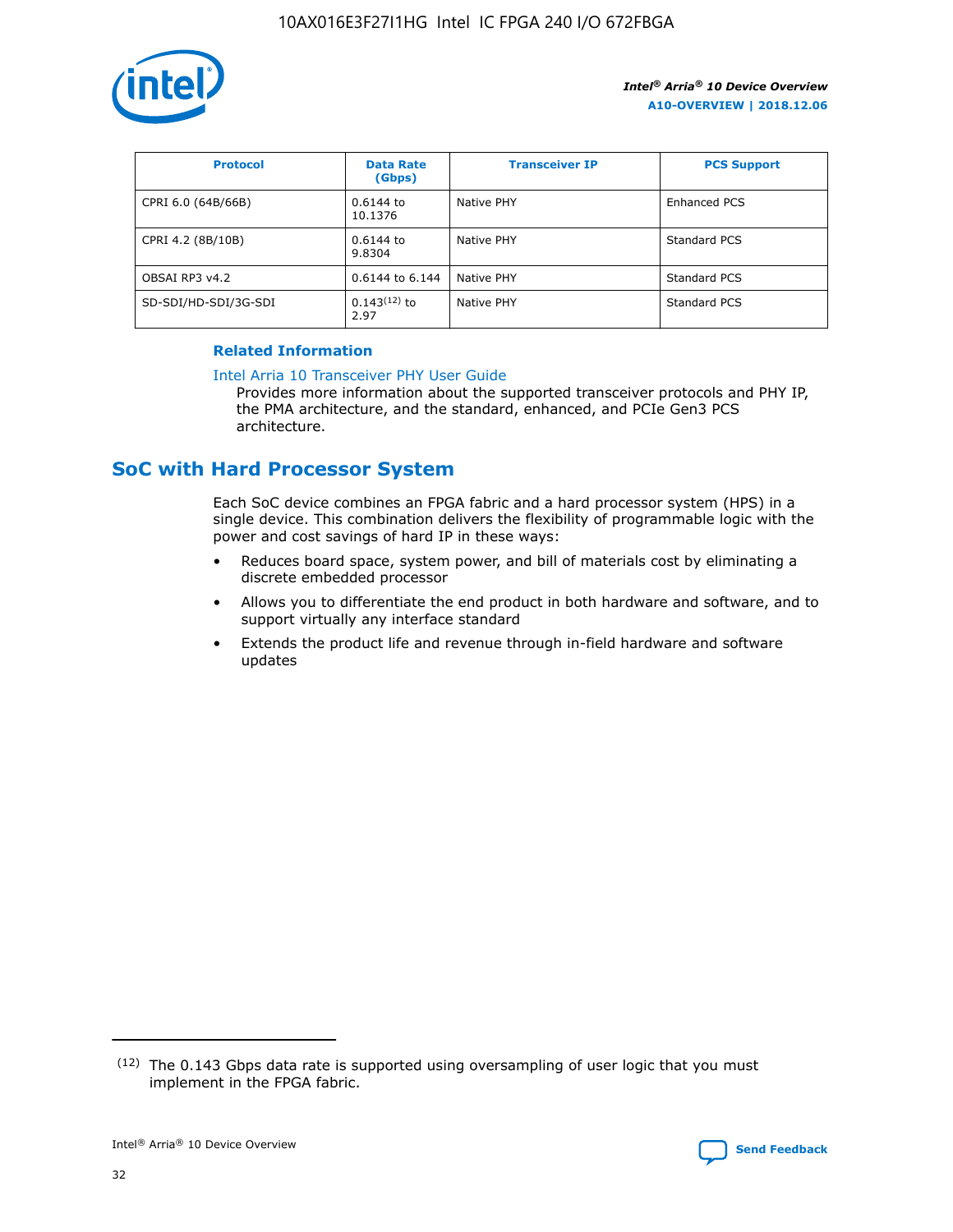

#### **Figure 9. HPS Block Diagram**

This figure shows a block diagram of the HPS with the dual ARM Cortex-A9 MPCore processor.



# **Key Advantages of 20-nm HPS**

The 20-nm HPS strikes a balance between enabling maximum software compatibility with 28-nm SoCs while still improving upon the 28-nm HPS architecture. These improvements address the requirements of the next generation target markets such as wireless and wireline communications, compute and storage equipment, broadcast and military in terms of performance, memory bandwidth, connectivity via backplane and security.

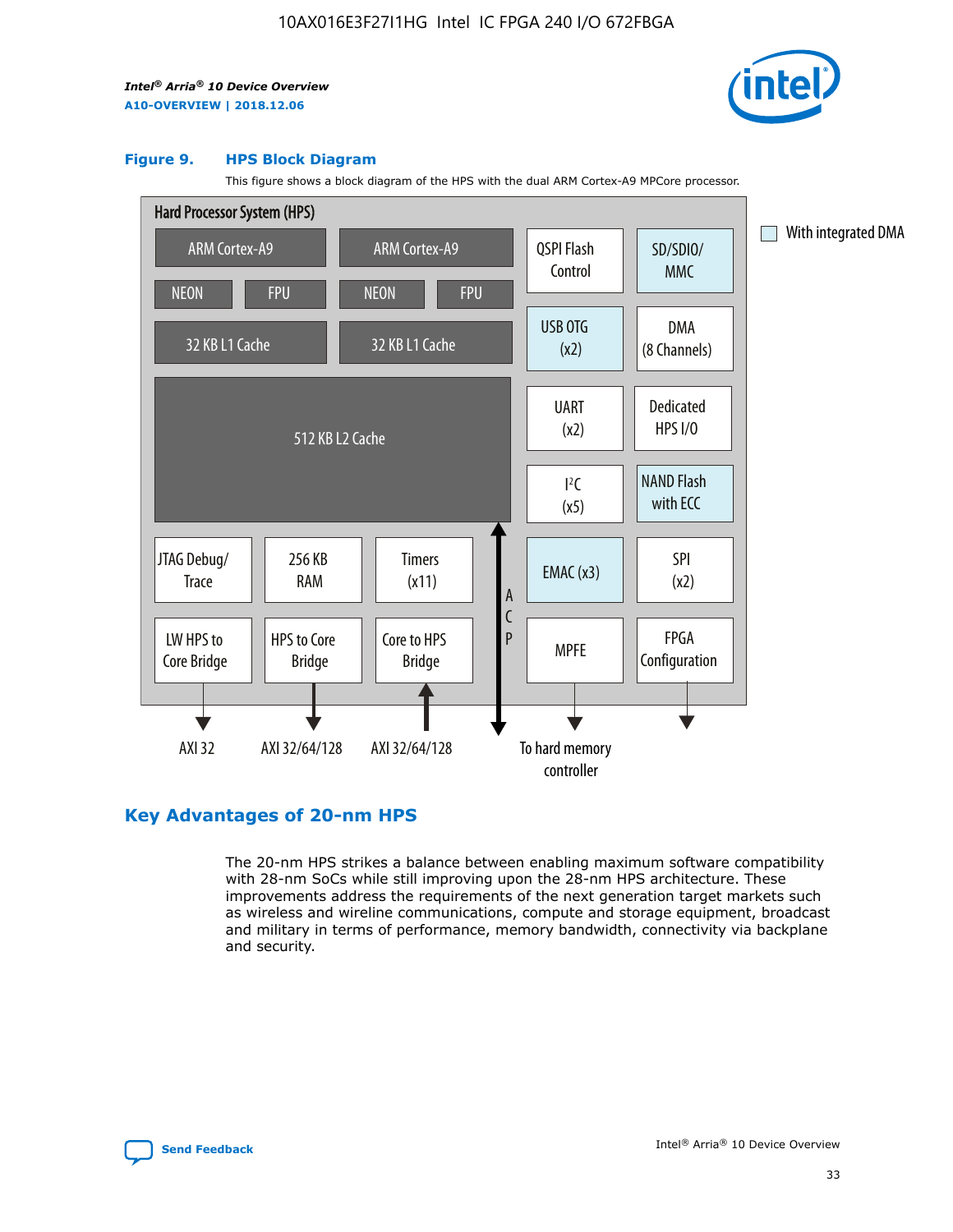

## **Table 24. Improvements in 20 nm HPS**

This table lists the key improvements of the 20 nm HPS compared to the 28 nm HPS.

| Advantages/<br><b>Improvements</b>                          | <b>Description</b>                                                                                                                                                                                                                                                                                                                                                                                                                                                                                                                                                                                                                                                                                                                                                                                                                                                                                                                                |
|-------------------------------------------------------------|---------------------------------------------------------------------------------------------------------------------------------------------------------------------------------------------------------------------------------------------------------------------------------------------------------------------------------------------------------------------------------------------------------------------------------------------------------------------------------------------------------------------------------------------------------------------------------------------------------------------------------------------------------------------------------------------------------------------------------------------------------------------------------------------------------------------------------------------------------------------------------------------------------------------------------------------------|
| Increased performance and<br>overdrive capability           | While the nominal processor frequency is 1.2 GHz, the 20 nm HPS offers an "overdrive"<br>feature which enables a higher processor operating frequency. This requires a higher supply<br>voltage value that is unique to the HPS and may require a separate regulator.                                                                                                                                                                                                                                                                                                                                                                                                                                                                                                                                                                                                                                                                             |
| Increased processor memory<br>bandwidth and DDR4<br>support | Up to 64-bit DDR4 memory at 2,400 Mbps support is available for the processor. The hard<br>memory controller for the HPS comprises a multi-port front end that manages connections<br>to a single port memory controller. The multi-port front end allows logic core and the HPS<br>to share ports and thereby the available bandwidth of the memory controller.                                                                                                                                                                                                                                                                                                                                                                                                                                                                                                                                                                                  |
| Flexible I/O sharing                                        | An advanced I/O pin muxing scheme allows improved sharing of I/O between the HPS and<br>the core logic. The following types of I/O are available for SoC:<br>$\bullet$<br>17 dedicated I/Os-physically located inside the HPS block and are not accessible to<br>logic within the core. The 17 dedicated I/Os are used for HPS clock, resets, and<br>interfacing with boot devices, QSPI, and SD/MMC.<br>48 direct shared I/O-located closest to the HPS block and are ideal for high speed HPS<br>$\bullet$<br>peripherals such as EMAC, USB, and others. There is one bank of 48 I/Os that supports<br>direct sharing where the 48 I/Os can be shared 12 I/Os at a time.<br>Standard (shared) I/O-all standard I/Os can be shared by the HPS peripherals and any<br>logic within the core. For designs where more than 48 I/Os are required to fully use all<br>the peripherals in the HPS, these I/Os can be connected through the core logic. |
| <b>EMAC</b> core                                            | Three EMAC cores are available in the HPS. The EMAC cores enable an application to<br>support two redundant Ethernet connections; for example, backplane, or two EMAC cores<br>for managing IEEE 1588 time stamp information while allowing a third EMAC core for debug<br>and configuration. All three EMACs can potentially share the same time stamps, simplifying<br>the 1588 time stamping implementation. A new serial time stamp interface allows core<br>logic to access and read the time stamp values. The integrated EMAC controllers can be<br>connected to external Ethernet PHY through the provided MDIO or I <sup>2</sup> C interface.                                                                                                                                                                                                                                                                                            |
| On-chip memory                                              | The on-chip memory is updated to 256 KB support and can support larger data sets and<br>real time algorithms.                                                                                                                                                                                                                                                                                                                                                                                                                                                                                                                                                                                                                                                                                                                                                                                                                                     |
| <b>ECC</b> enhancements                                     | Improvements in L2 Cache ECC management allow identification of errors down to the<br>address level. ECC enhancements also enable improved error injection and status reporting<br>via the introduction of new memory mapped access to syndrome and data signals.                                                                                                                                                                                                                                                                                                                                                                                                                                                                                                                                                                                                                                                                                 |
| HPS to FPGA Interconnect<br>Backbone                        | Although the HPS and the Logic Core can operate independently, they are tightly coupled<br>via a high-bandwidth system interconnect built from high-performance ARM AMBA AXI bus<br>bridges. IP bus masters in the FPGA fabric have access to HPS bus slaves via the FPGA-to-<br>HPS interconnect. Similarly, HPS bus masters have access to bus slaves in the core fabric<br>via the HPS-to-FPGA bridge. Both bridges are AMBA AXI-3 compliant and support<br>simultaneous read and write transactions. Up to three masters within the core fabric can<br>share the HPS SDRAM controller with the processor. Additionally, the processor can be used<br>to configure the core fabric under program control via a dedicated 32-bit configuration port.                                                                                                                                                                                            |
| FPGA configuration and HPS<br>booting                       | The FPGA fabric and HPS in the SoCs are powered independently. You can reduce the clock<br>frequencies or gate the clocks to reduce dynamic power.<br>You can configure the FPGA fabric and boot the HPS independently, in any order, providing<br>you with more design flexibility.                                                                                                                                                                                                                                                                                                                                                                                                                                                                                                                                                                                                                                                              |
| Security                                                    | New security features have been introduced for anti-tamper management, secure boot,<br>encryption (AES), and authentication (SHA).                                                                                                                                                                                                                                                                                                                                                                                                                                                                                                                                                                                                                                                                                                                                                                                                                |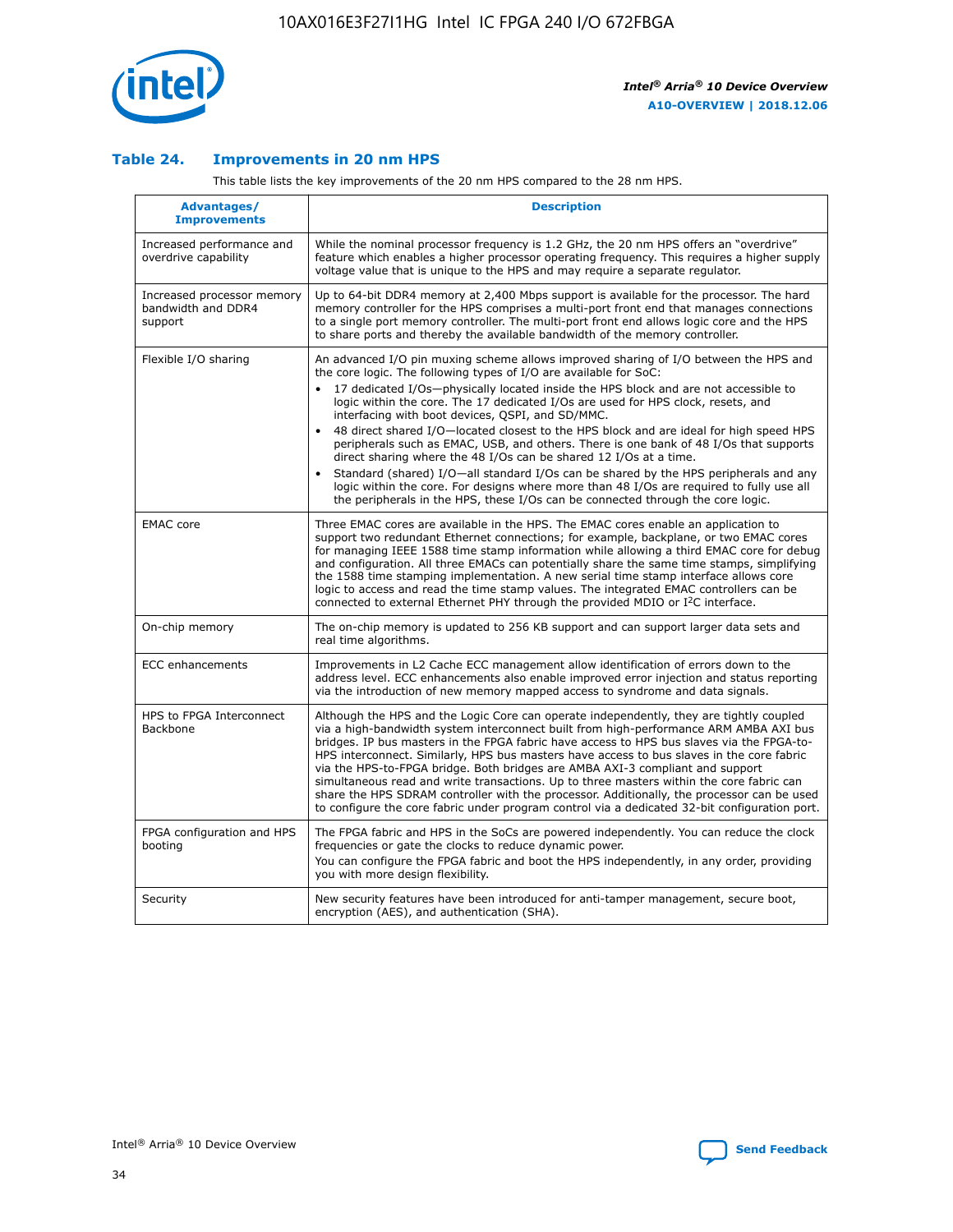

# **Features of the HPS**

The HPS has the following features:

- 1.2-GHz, dual-core ARM Cortex-A9 MPCore processor with up to 1.5-GHz via overdrive
	- ARMv7-A architecture that runs 32-bit ARM instructions, 16-bit and 32-bit Thumb instructions, and 8-bit Java byte codes in Jazelle style
	- Superscalar, variable length, out-of-order pipeline with dynamic branch prediction
	- Instruction Efficiency 2.5 MIPS/MHz, which provides total performance of 7500 MIPS at 1.5 GHz
- Each processor core includes:
	- 32 KB of L1 instruction cache, 32 KB of L1 data cache
	- Single- and double-precision floating-point unit and NEON media engine
	- CoreSight debug and trace technology
	- Snoop Control Unit (SCU) and Acceleration Coherency Port (ACP)
- 512 KB of shared L2 cache
- 256 KB of scratch RAM
- Hard memory controller with support for DDR3, DDR4 and optional error correction code (ECC) support
- Multiport Front End (MPFE) Scheduler interface to the hard memory controller
- 8-channel direct memory access (DMA) controller
- QSPI flash controller with SIO, DIO, QIO SPI Flash support
- NAND flash controller (ONFI 1.0 or later) with DMA and ECC support, updated to support 8 and 16-bit Flash devices and new command DMA to offload CPU for fast power down recovery
- Updated SD/SDIO/MMC controller to eMMC 4.5 with DMA with CE-ATA digital command support
- 3 10/100/1000 Ethernet media access control (MAC) with DMA
- 2 USB On-the-Go (OTG) controllers with DMA
- $\bullet$  5 I<sup>2</sup>C controllers (3 can be used by EMAC for MIO to external PHY)
- 2 UART 16550 Compatible controllers
- 4 serial peripheral interfaces (SPI) (2 Master, 2 Slaves)
- 62 programmable general-purpose I/Os, which includes 48 direct share I/Os that allows the HPS peripherals to connect directly to the FPGA I/Os
- 7 general-purpose timers
- 4 watchdog timers
- Anti-tamper, Secure Boot, Encryption (AES) and Authentication (SHA)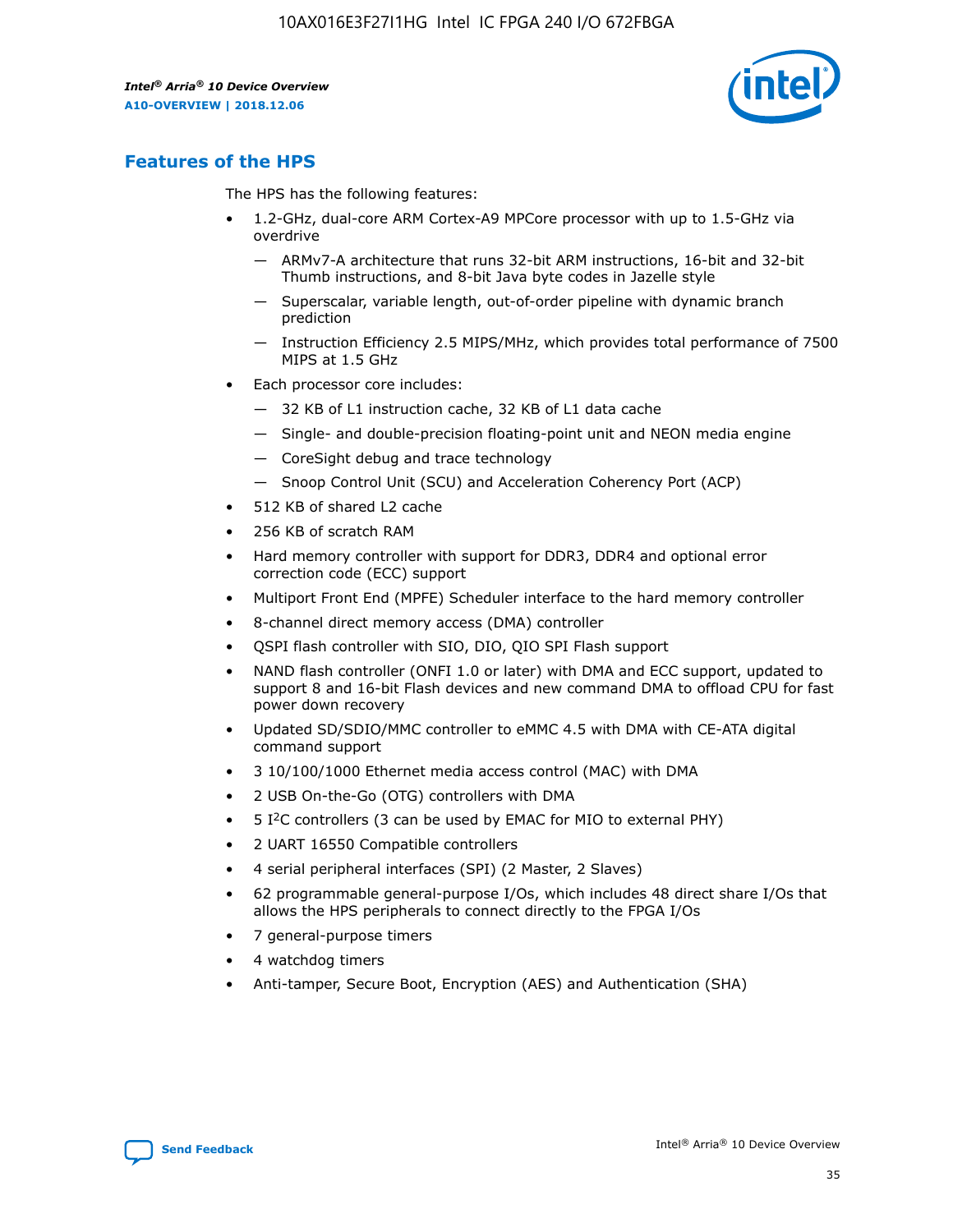

# **System Peripherals and Debug Access Port**

Each Ethernet MAC, USB OTG, NAND flash controller, and SD/MMC controller module has an integrated DMA controller. For modules without an integrated DMA controller, an additional DMA controller module provides up to eight channels of high-bandwidth data transfers. Peripherals that communicate off-chip are multiplexed with other peripherals at the HPS pin level. This allows you to choose which peripherals interface with other devices on your PCB.

The debug access port provides interfaces to industry standard JTAG debug probes and supports ARM CoreSight debug and core traces to facilitate software development.

## **HPS–FPGA AXI Bridges**

The HPS–FPGA bridges, which support the Advanced Microcontroller Bus Architecture (AMBA) Advanced eXtensible Interface (AXI™) specifications, consist of the following bridges:

- FPGA-to-HPS AMBA AXI bridge—a high-performance bus supporting 32, 64, and 128 bit data widths that allows the FPGA fabric to issue transactions to slaves in the HPS.
- HPS-to-FPGA Avalon/AMBA AXI bridge—a high-performance bus supporting 32, 64, and 128 bit data widths that allows the HPS to issue transactions to slaves in the FPGA fabric.
- Lightweight HPS-to-FPGA AXI bridge—a lower latency 32 bit width bus that allows the HPS to issue transactions to soft peripherals in the FPGA fabric. This bridge is primarily used for control and status register (CSR) accesses to peripherals in the FPGA fabric.

The HPS–FPGA AXI bridges allow masters in the FPGA fabric to communicate with slaves in the HPS logic, and vice versa. For example, the HPS-to-FPGA AXI bridge allows you to share memories instantiated in the FPGA fabric with one or both microprocessors in the HPS, while the FPGA-to-HPS AXI bridge allows logic in the FPGA fabric to access the memory and peripherals in the HPS.

Each HPS–FPGA bridge also provides asynchronous clock crossing for data transferred between the FPGA fabric and the HPS.

#### **HPS SDRAM Controller Subsystem**

The HPS SDRAM controller subsystem contains a multiport SDRAM controller and DDR PHY that are shared between the FPGA fabric (through the FPGA-to-HPS SDRAM interface), the level 2 (L2) cache, and the level 3 (L3) system interconnect. The FPGA-to-HPS SDRAM interface supports AMBA AXI and Avalon® Memory-Mapped (Avalon-MM) interface standards, and provides up to six individual ports for access by masters implemented in the FPGA fabric.

The HPS SDRAM controller supports up to 3 masters (command ports), 3x 64-bit read data ports and 3x 64-bit write data ports.

To maximize memory performance, the SDRAM controller subsystem supports command and data reordering, deficit round-robin arbitration with aging, and high-priority bypass features.

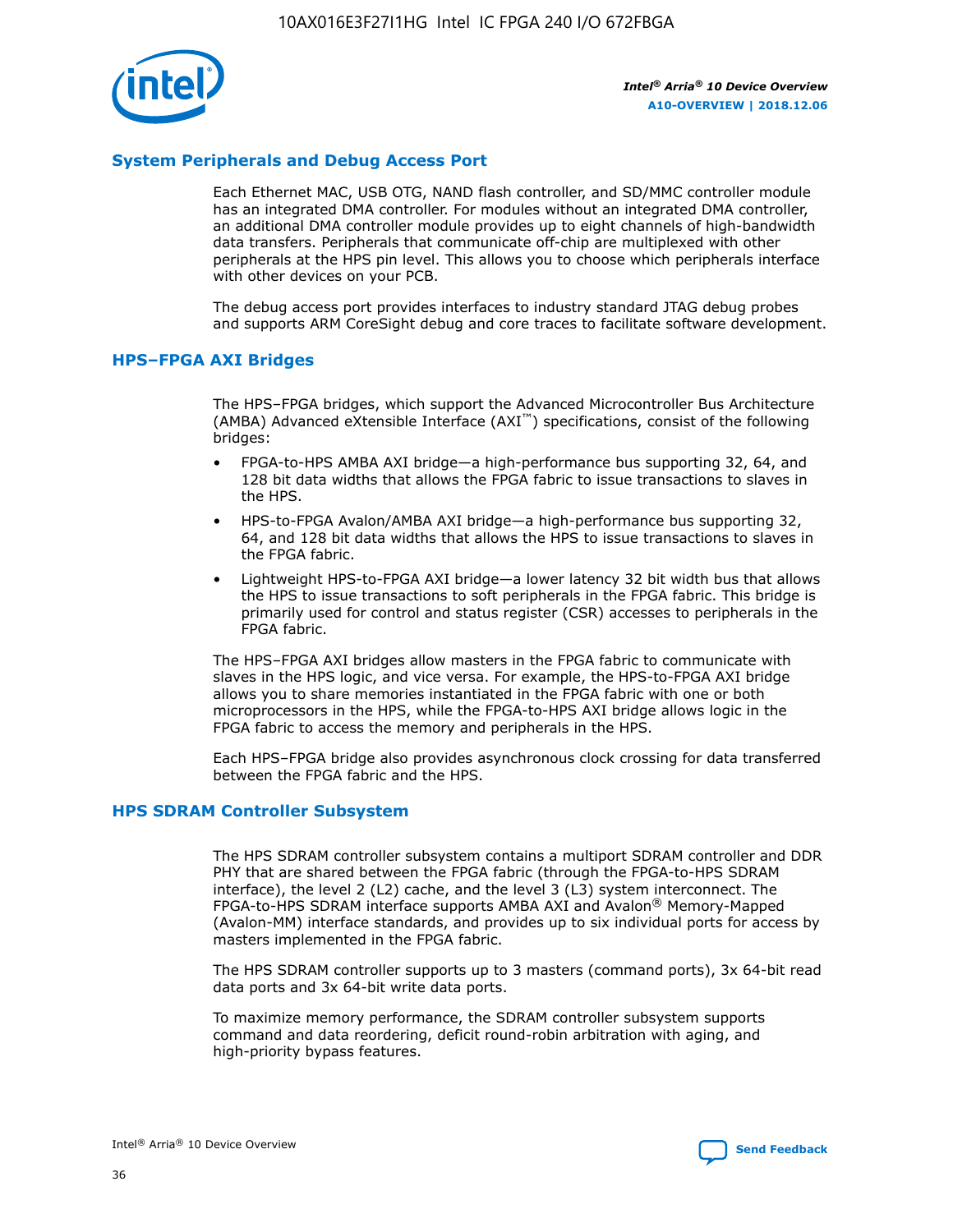

# **FPGA Configuration and HPS Booting**

The FPGA fabric and HPS in the SoC FPGA must be powered at the same time. You can reduce the clock frequencies or gate the clocks to reduce dynamic power.

Once powered, the FPGA fabric and HPS can be configured independently thus providing you with more design flexibility:

- You can boot the HPS independently. After the HPS is running, the HPS can fully or partially reconfigure the FPGA fabric at any time under software control. The HPS can also configure other FPGAs on the board through the FPGA configuration controller.
- Configure the FPGA fabric first, and then boot the HPS from memory accessible to the FPGA fabric.

## **Hardware and Software Development**

For hardware development, you can configure the HPS and connect your soft logic in the FPGA fabric to the HPS interfaces using the Platform Designer system integration tool in the Intel Quartus Prime software.

For software development, the ARM-based SoC FPGA devices inherit the rich software development ecosystem available for the ARM Cortex-A9 MPCore processor. The software development process for Intel SoC FPGAs follows the same steps as those for other SoC devices from other manufacturers. Support for Linux\*, VxWorks\*, and other operating systems are available for the SoC FPGAs. For more information on the operating systems support availability, contact the Intel FPGA sales team.

You can begin device-specific firmware and software development on the Intel SoC FPGA Virtual Target. The Virtual Target is a fast PC-based functional simulation of a target development system—a model of a complete development board. The Virtual Target enables the development of device-specific production software that can run unmodified on actual hardware.

# **Dynamic and Partial Reconfiguration**

The Intel Arria 10 devices support dynamic and partial reconfiguration. You can use dynamic and partial reconfiguration simultaneously to enable seamless reconfiguration of both the device core and transceivers.

# **Dynamic Reconfiguration**

You can reconfigure the PMA and PCS blocks while the device continues to operate. This feature allows you to change the data rates, protocol, and analog settings of a channel in a transceiver bank without affecting on-going data transfer in other transceiver banks. This feature is ideal for applications that require dynamic multiprotocol or multirate support.

# **Partial Reconfiguration**

Using partial reconfiguration, you can reconfigure some parts of the device while keeping the device in operation.

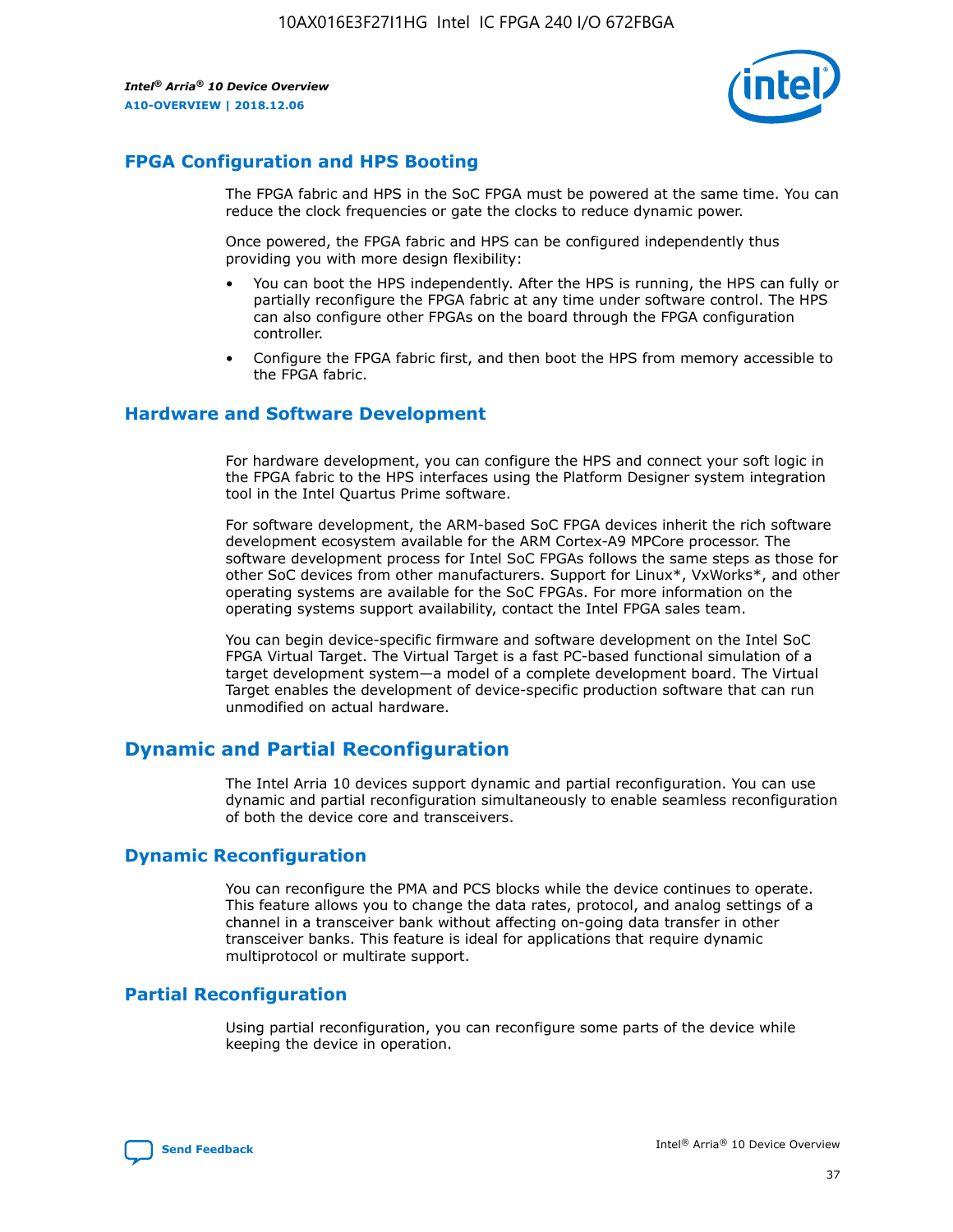

Instead of placing all device functions in the FPGA fabric, you can store some functions that do not run simultaneously in external memory and load them only when required. This capability increases the effective logic density of the device, and lowers cost and power consumption.

In the Intel solution, you do not have to worry about intricate device architecture to perform a partial reconfiguration. The partial reconfiguration capability is built into the Intel Quartus Prime design software, making such time-intensive task simple.

Intel Arria 10 devices support partial reconfiguration in the following configuration options:

- Using an internal host:
	- All supported configuration modes where the FPGA has access to external memory devices such as serial and parallel flash memory.
	- Configuration via Protocol [CvP (PCIe)]
- Using an external host—passive serial (PS), fast passive parallel (FPP) x8, FPP x16, and FPP x32 I/O interface.

# **Enhanced Configuration and Configuration via Protocol**

# **Table 25. Configuration Schemes and Features of Intel Arria 10 Devices**

Intel Arria 10 devices support 1.8 V programming voltage and several configuration schemes.

| <b>Scheme</b>                                                          | <b>Data</b><br><b>Width</b> | <b>Max Clock</b><br>Rate<br>(MHz) | <b>Max Data</b><br>Rate<br>(Mbps)<br>(13) | <b>Decompression</b> | <b>Design</b><br>Security <sup>(1</sup><br>4) | <b>Partial</b><br><b>Reconfiguration</b><br>(15) | <b>Remote</b><br><b>System</b><br><b>Update</b> |
|------------------------------------------------------------------------|-----------------------------|-----------------------------------|-------------------------------------------|----------------------|-----------------------------------------------|--------------------------------------------------|-------------------------------------------------|
| <b>JTAG</b>                                                            | 1 bit                       | 33                                | 33                                        |                      |                                               | Yes(16)                                          |                                                 |
| Active Serial (AS)<br>through the<br>EPCO-L<br>configuration<br>device | 1 bit,<br>4 bits            | 100                               | 400                                       | Yes                  | Yes                                           | $Y_{PS}(16)$                                     | Yes                                             |
| Passive serial (PS)<br>through CPLD or<br>external<br>microcontroller  | 1 bit                       | 100                               | 100                                       | Yes                  | Yes                                           | Yes(16)                                          | Parallel<br>Flash<br>Loader<br>(PFL) IP<br>core |
|                                                                        |                             |                                   |                                           |                      |                                               |                                                  | continued                                       |

<sup>(13)</sup> Enabling either compression or design security features affects the maximum data rate. Refer to the Intel Arria 10 Device Datasheet for more information.

<sup>(14)</sup> Encryption and compression cannot be used simultaneously.

 $(15)$  Partial reconfiguration is an advanced feature of the device family. If you are interested in using partial reconfiguration, contact Intel for support.

 $(16)$  Partial configuration can be performed only when it is configured as internal host.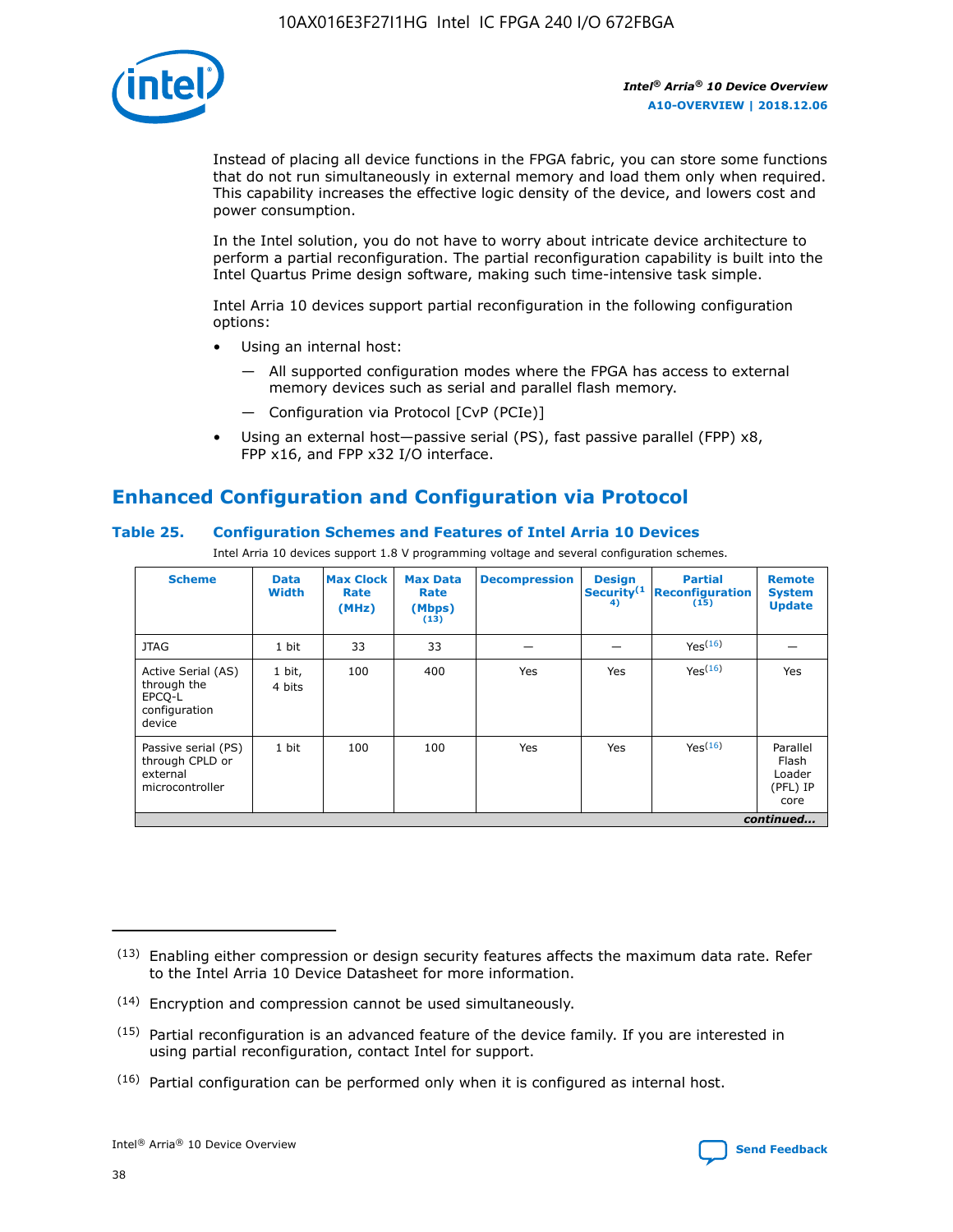

| <b>Scheme</b>                                   | <b>Data</b><br><b>Width</b> | <b>Max Clock</b><br>Rate<br>(MHz) | <b>Max Data</b><br>Rate<br>(Mbps)<br>(13) | <b>Decompression</b> | <b>Design</b><br>Security <sup>(1</sup><br>4) | <b>Partial</b><br><b>Reconfiguration</b><br>(15) | <b>Remote</b><br><b>System</b><br><b>Update</b> |
|-------------------------------------------------|-----------------------------|-----------------------------------|-------------------------------------------|----------------------|-----------------------------------------------|--------------------------------------------------|-------------------------------------------------|
| Fast passive                                    | 8 bits                      | 100                               | 3200                                      | Yes                  | Yes                                           | Yes(17)                                          | PFL IP                                          |
| parallel (FPP)<br>through CPLD or               | 16 bits                     |                                   |                                           | Yes                  | Yes                                           |                                                  | core                                            |
| external<br>microcontroller                     | 32 bits                     |                                   |                                           | Yes                  | Yes                                           |                                                  |                                                 |
| Configuration via                               | 16 bits                     | 100                               | 3200                                      | Yes                  | Yes                                           | Yes <sup>(17)</sup>                              |                                                 |
| <b>HPS</b>                                      | 32 bits                     |                                   |                                           | Yes                  | Yes                                           |                                                  |                                                 |
| Configuration via<br>Protocol [CvP<br>$(PCIe*)$ | x1, x2,<br>x4, x8<br>lanes  |                                   | 8000                                      | Yes                  | Yes                                           | Yes <sup>(16)</sup>                              |                                                 |

You can configure Intel Arria 10 devices through PCIe using Configuration via Protocol (CvP). The Intel Arria 10 CvP implementation conforms to the PCIe 100 ms power-up-to-active time requirement.

#### **Related Information**

[Configuration via Protocol \(CvP\) Implementation in Intel FPGAs User Guide](https://www.intel.com/content/www/us/en/programmable/documentation/dsu1441819344145.html#dsu1442269728522) Provides more information about the CvP configuration scheme.

# **SEU Error Detection and Correction**

Intel Arria 10 devices offer robust and easy-to-use single-event upset (SEU) error detection and correction circuitry.

The detection and correction circuitry includes protection for Configuration RAM (CRAM) programming bits and user memories. The CRAM is protected by a continuously running CRC error detection circuit with integrated ECC that automatically corrects one or two errors and detects higher order multi-bit errors. When more than two errors occur, correction is available through reloading of the core programming file, providing a complete design refresh while the FPGA continues to operate.

The physical layout of the Intel Arria 10 CRAM array is optimized to make the majority of multi-bit upsets appear as independent single-bit or double-bit errors which are automatically corrected by the integrated CRAM ECC circuitry. In addition to the CRAM protection, the M20K memory blocks also include integrated ECC circuitry and are layout-optimized for error detection and correction. The MLAB does not have ECC.

(14) Encryption and compression cannot be used simultaneously.

<sup>(17)</sup> Supported at a maximum clock rate of 100 MHz.



 $(13)$  Enabling either compression or design security features affects the maximum data rate. Refer to the Intel Arria 10 Device Datasheet for more information.

 $(15)$  Partial reconfiguration is an advanced feature of the device family. If you are interested in using partial reconfiguration, contact Intel for support.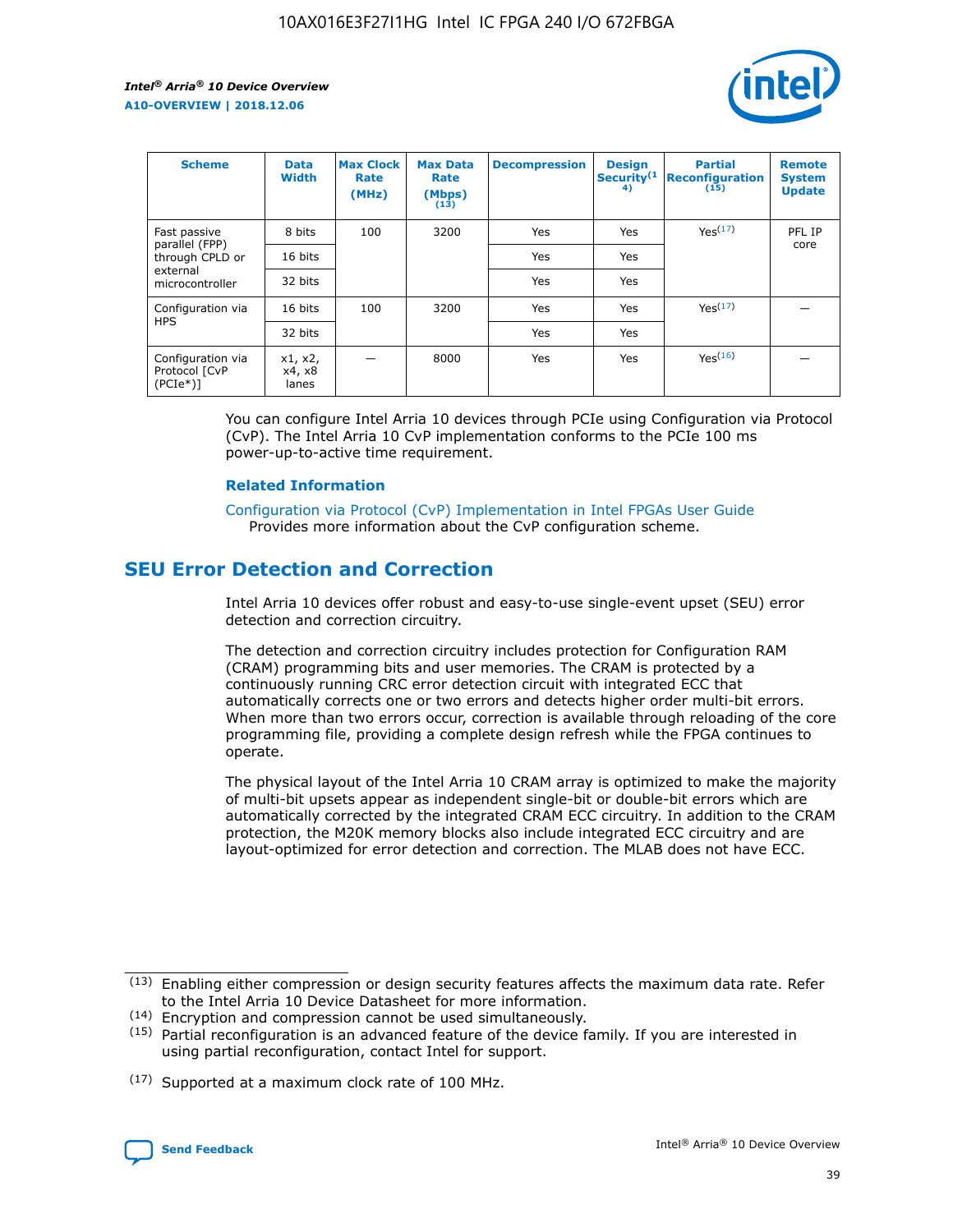

# **Power Management**

Intel Arria 10 devices leverage the advanced 20 nm process technology, a low 0.9 V core power supply, an enhanced core architecture, and several optional power reduction techniques to reduce total power consumption by as much as 40% compared to Arria V devices and as much as 60% compared to Stratix V devices.

The optional power reduction techniques in Intel Arria 10 devices include:

- **SmartVID**—a code is programmed into each device during manufacturing that allows a smart regulator to operate the device at lower core  $V_{CC}$  while maintaining performance
- **Programmable Power Technology**—non-critical timing paths are identified by the Intel Quartus Prime software and the logic in these paths is biased for low power instead of high performance
- **Low Static Power Options**—devices are available with either standard static power or low static power while maintaining performance

Furthermore, Intel Arria 10 devices feature Intel's industry-leading low power transceivers and include a number of hard IP blocks that not only reduce logic resources but also deliver substantial power savings compared to soft implementations. In general, hard IP blocks consume up to 90% less power than the equivalent soft logic implementations.

# **Incremental Compilation**

The Intel Quartus Prime software incremental compilation feature reduces compilation time and helps preserve performance to ease timing closure. The incremental compilation feature enables the partial reconfiguration flow for Intel Arria 10 devices.

Incremental compilation supports top-down, bottom-up, and team-based design flows. This feature facilitates modular, hierarchical, and team-based design flows where different designers compile their respective design sections in parallel. Furthermore, different designers or IP providers can develop and optimize different blocks of the design independently. These blocks can then be imported into the top level project.

# **Document Revision History for Intel Arria 10 Device Overview**

| <b>Document</b><br><b>Version</b> | <b>Changes</b>                                                                                                                                                                                                                                                              |
|-----------------------------------|-----------------------------------------------------------------------------------------------------------------------------------------------------------------------------------------------------------------------------------------------------------------------------|
| 2018.12.06                        | Added links to Intel Arria 10 device errata documents.<br>Removed automotive temperature option from the Intel Arria 10 GX devices.<br>Removed -3 fabric speed grade from the Intel Arria 10 GT devices.<br>Updated power options for the Intel Arria 10 GX and GT devices. |
| 2018.04.09                        | Updated the lowest $V_{CC}$ from 0.83 V to 0.82 V in the topic listing a summary of the device features.                                                                                                                                                                    |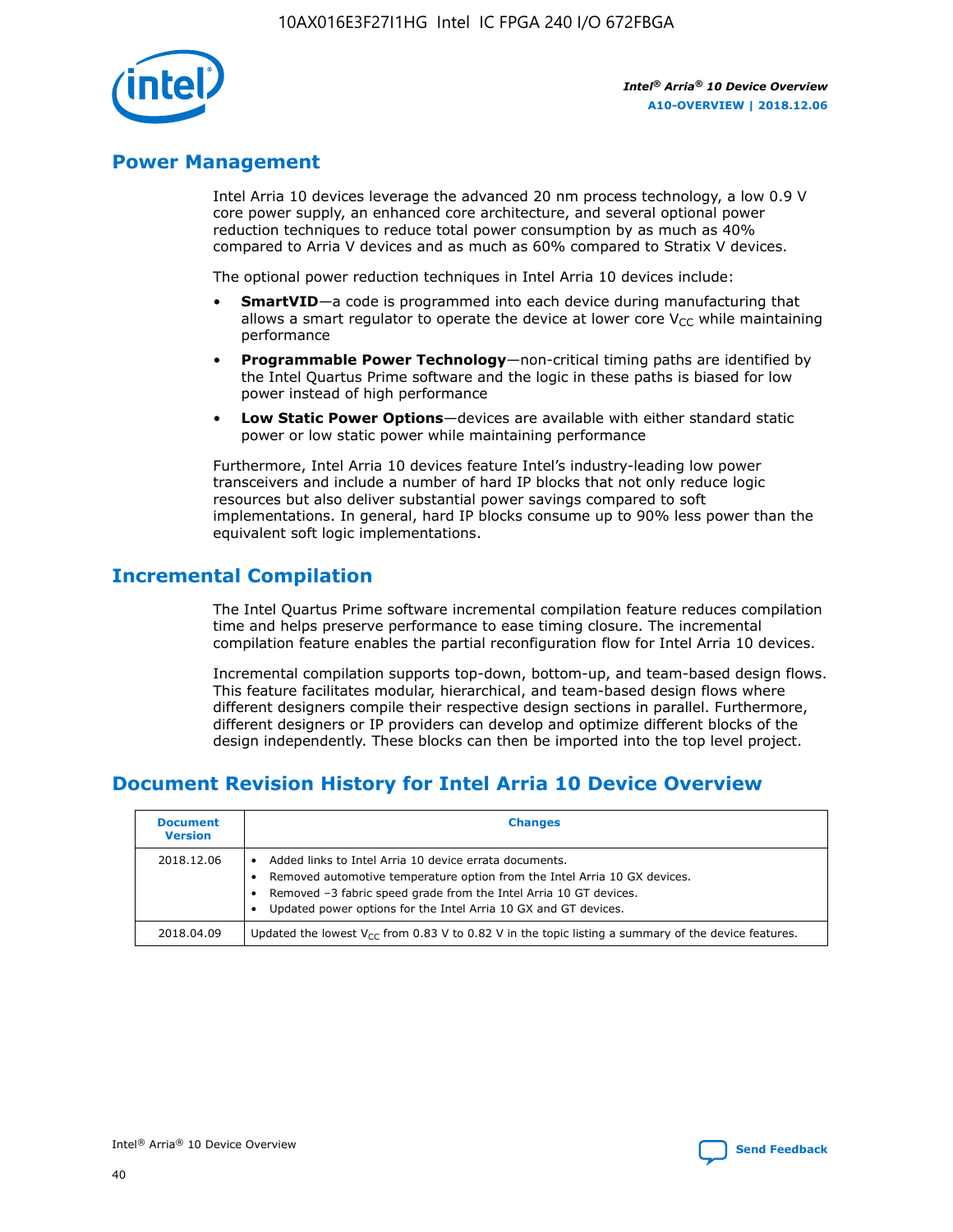F

 $\mathsf{r}$ 



| January 2018<br>Updated the maximum data rate for HPS (Intel Arria 10 SX devices<br>2018.01.17<br>external memory interface DDR3 controller from 2,166 Mbps to 2,133<br>Mbps.<br>$\bullet$<br>+ SRAM to 633 MHz in Memory Standards Supported by the Soft<br>Memory Controller table.<br>Updated transceiver backplane capability to 12.5 Gbps.<br>$\bullet$<br>Removed transceiver speed grade 5 in Sample Ordering Core and<br>Available Options for Intel Arria 10 GX Devices figure.<br>Available Options for Intel Arria 10 GT Devices figure.<br>Updated short reach transceiver rate for Intel Arria 10 GT devices to<br>$\bullet$<br>25.8 Gbps.<br>Removed On-Die Instrumentation - EyeQ and Jitter Margin Tool<br>table.<br>2017.09.20<br>September 2017<br>1,333 MHz/2,666 Mbps to 1,200 MHz/2,400 Mbps.<br>July 2017<br>2017.07.13<br>Corrected the automotive temperature range in the figure showing the<br>available options for the Intel Arria 10 GX devices from "-40°C to 100°C"<br>to "-40°C to 125°C".<br>July 2017<br>2017.07.06<br>Added automotive temperature option to Intel Arria 10 GX device family.<br>2017.05.08<br>Corrected protocol names with "1588" to "IEEE 1588v2".<br>May 2017<br>$\bullet$<br>Updated the vertical migration table to remove vertical migration<br>$\bullet$<br>between Intel Arria 10 GX and Intel Arria 10 SX device variants.<br>Removed all "Preliminary" marks.<br>2017.03.15<br>March 2017<br>Removed the topic about migration from Intel Arria 10 to Intel Stratix<br>10 devices.<br>Rebranded as Intel.<br>$\bullet$<br>October 2016<br>2016.10.31<br>Removed package F36 from Intel Arria 10 GX devices.<br>$\bullet$<br>Updated Intel Arria 10 GT sample ordering code and maximum GX<br>$\bullet$<br>transceiver count. Intel Arria 10 GT devices are available only in the<br>SF45 package option with a maximum of 72 transceivers.<br>May 2016<br>2016.05.02<br>Updated the FPGA Configuration and HPS Booting topic.<br>Remove $V_{CC}$ PowerManager from the Summary of Features, Power<br>Management and Arria 10 Device Variants and packages topics. This<br>feature is no longer supported in Arria 10 devices.<br>Removed LPDDR3 from the Memory Standards Supported by the HPS<br>Hard Memory Controller table in the Memory Standards Supported by<br>Intel Arria 10 Devices topic. This standard is only supported by the<br>FPGA.<br>Removed transceiver speed grade 5 from the Device Variants and<br>Packages topic for Arria 10 GX and SX devices.<br>Changed the maximum Arria 10 GT datarate to 25.8 Gbps and the<br>February 2016<br>2016.02.11<br>minimum datarate to 1 Gbps globally.<br>Revised the state for Core clock networks in the Summary of Features<br>$\bullet$<br>topic.<br>• Changed the transceiver parameters in the "Summary of Features for<br>Arria 10 Devices" table.<br>for Arria 10 GT Devices" table.<br>• Changed the package availability for GT devices in the "Package Plan<br>for Arria 10 GT Devices" table.<br>Changed the package configurations for GT devices in the "Migration"<br>Capability Across Arria 10 Product Lines" figure. | <b>Date</b> | <b>Version</b> | <b>Changes</b>                                                                                                                                                                                                                                                                               |
|----------------------------------------------------------------------------------------------------------------------------------------------------------------------------------------------------------------------------------------------------------------------------------------------------------------------------------------------------------------------------------------------------------------------------------------------------------------------------------------------------------------------------------------------------------------------------------------------------------------------------------------------------------------------------------------------------------------------------------------------------------------------------------------------------------------------------------------------------------------------------------------------------------------------------------------------------------------------------------------------------------------------------------------------------------------------------------------------------------------------------------------------------------------------------------------------------------------------------------------------------------------------------------------------------------------------------------------------------------------------------------------------------------------------------------------------------------------------------------------------------------------------------------------------------------------------------------------------------------------------------------------------------------------------------------------------------------------------------------------------------------------------------------------------------------------------------------------------------------------------------------------------------------------------------------------------------------------------------------------------------------------------------------------------------------------------------------------------------------------------------------------------------------------------------------------------------------------------------------------------------------------------------------------------------------------------------------------------------------------------------------------------------------------------------------------------------------------------------------------------------------------------------------------------------------------------------------------------------------------------------------------------------------------------------------------------------------------------------------------------------------------------------------------------------------------------------------------------------------------------------------------------------------------------------------------------------------------------------------------------------------------------------------------------------------------------------------------------------------------------------------------------------------------|-------------|----------------|----------------------------------------------------------------------------------------------------------------------------------------------------------------------------------------------------------------------------------------------------------------------------------------------|
|                                                                                                                                                                                                                                                                                                                                                                                                                                                                                                                                                                                                                                                                                                                                                                                                                                                                                                                                                                                                                                                                                                                                                                                                                                                                                                                                                                                                                                                                                                                                                                                                                                                                                                                                                                                                                                                                                                                                                                                                                                                                                                                                                                                                                                                                                                                                                                                                                                                                                                                                                                                                                                                                                                                                                                                                                                                                                                                                                                                                                                                                                                                                                                |             |                | Updated maximum frequency supported for half rate QDRII and QDRII<br>Removed package code 40, low static power, SmartVID, industrial, and<br>military operating temperature support from Sample Ordering Core and<br>support from PMA Features of the Transceivers in Intel Arria 10 Devices |
|                                                                                                                                                                                                                                                                                                                                                                                                                                                                                                                                                                                                                                                                                                                                                                                                                                                                                                                                                                                                                                                                                                                                                                                                                                                                                                                                                                                                                                                                                                                                                                                                                                                                                                                                                                                                                                                                                                                                                                                                                                                                                                                                                                                                                                                                                                                                                                                                                                                                                                                                                                                                                                                                                                                                                                                                                                                                                                                                                                                                                                                                                                                                                                |             |                | Updated the maximum speed of the DDR4 external memory interface from                                                                                                                                                                                                                         |
|                                                                                                                                                                                                                                                                                                                                                                                                                                                                                                                                                                                                                                                                                                                                                                                                                                                                                                                                                                                                                                                                                                                                                                                                                                                                                                                                                                                                                                                                                                                                                                                                                                                                                                                                                                                                                                                                                                                                                                                                                                                                                                                                                                                                                                                                                                                                                                                                                                                                                                                                                                                                                                                                                                                                                                                                                                                                                                                                                                                                                                                                                                                                                                |             |                |                                                                                                                                                                                                                                                                                              |
|                                                                                                                                                                                                                                                                                                                                                                                                                                                                                                                                                                                                                                                                                                                                                                                                                                                                                                                                                                                                                                                                                                                                                                                                                                                                                                                                                                                                                                                                                                                                                                                                                                                                                                                                                                                                                                                                                                                                                                                                                                                                                                                                                                                                                                                                                                                                                                                                                                                                                                                                                                                                                                                                                                                                                                                                                                                                                                                                                                                                                                                                                                                                                                |             |                |                                                                                                                                                                                                                                                                                              |
|                                                                                                                                                                                                                                                                                                                                                                                                                                                                                                                                                                                                                                                                                                                                                                                                                                                                                                                                                                                                                                                                                                                                                                                                                                                                                                                                                                                                                                                                                                                                                                                                                                                                                                                                                                                                                                                                                                                                                                                                                                                                                                                                                                                                                                                                                                                                                                                                                                                                                                                                                                                                                                                                                                                                                                                                                                                                                                                                                                                                                                                                                                                                                                |             |                |                                                                                                                                                                                                                                                                                              |
|                                                                                                                                                                                                                                                                                                                                                                                                                                                                                                                                                                                                                                                                                                                                                                                                                                                                                                                                                                                                                                                                                                                                                                                                                                                                                                                                                                                                                                                                                                                                                                                                                                                                                                                                                                                                                                                                                                                                                                                                                                                                                                                                                                                                                                                                                                                                                                                                                                                                                                                                                                                                                                                                                                                                                                                                                                                                                                                                                                                                                                                                                                                                                                |             |                |                                                                                                                                                                                                                                                                                              |
|                                                                                                                                                                                                                                                                                                                                                                                                                                                                                                                                                                                                                                                                                                                                                                                                                                                                                                                                                                                                                                                                                                                                                                                                                                                                                                                                                                                                                                                                                                                                                                                                                                                                                                                                                                                                                                                                                                                                                                                                                                                                                                                                                                                                                                                                                                                                                                                                                                                                                                                                                                                                                                                                                                                                                                                                                                                                                                                                                                                                                                                                                                                                                                |             |                |                                                                                                                                                                                                                                                                                              |
|                                                                                                                                                                                                                                                                                                                                                                                                                                                                                                                                                                                                                                                                                                                                                                                                                                                                                                                                                                                                                                                                                                                                                                                                                                                                                                                                                                                                                                                                                                                                                                                                                                                                                                                                                                                                                                                                                                                                                                                                                                                                                                                                                                                                                                                                                                                                                                                                                                                                                                                                                                                                                                                                                                                                                                                                                                                                                                                                                                                                                                                                                                                                                                |             |                |                                                                                                                                                                                                                                                                                              |
|                                                                                                                                                                                                                                                                                                                                                                                                                                                                                                                                                                                                                                                                                                                                                                                                                                                                                                                                                                                                                                                                                                                                                                                                                                                                                                                                                                                                                                                                                                                                                                                                                                                                                                                                                                                                                                                                                                                                                                                                                                                                                                                                                                                                                                                                                                                                                                                                                                                                                                                                                                                                                                                                                                                                                                                                                                                                                                                                                                                                                                                                                                                                                                |             |                | Changed the transceiver parameters in the "Maximum Resource Counts"<br>continued                                                                                                                                                                                                             |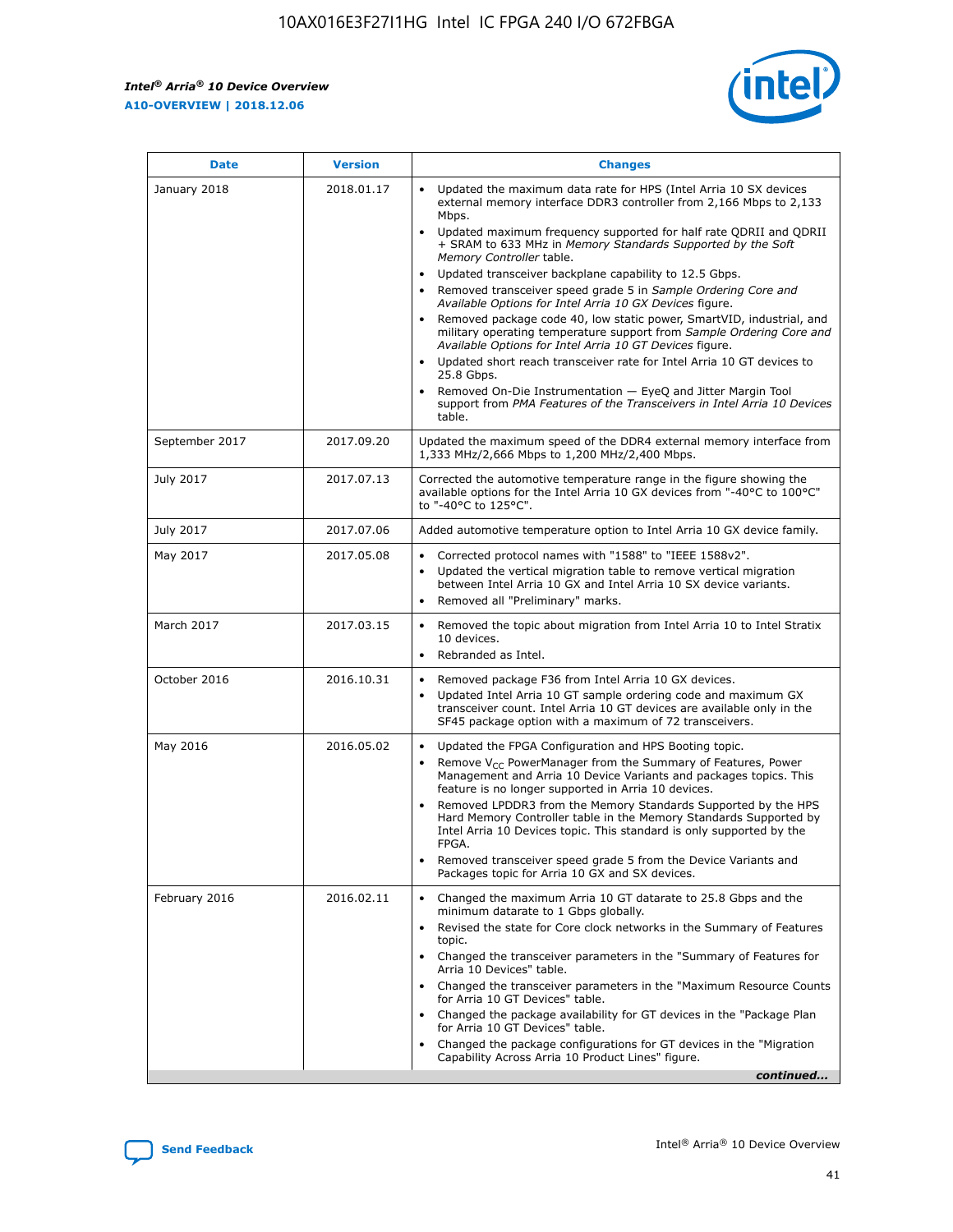

| <b>Date</b>   | <b>Version</b> | <b>Changes</b>                                                                                                                                                                   |
|---------------|----------------|----------------------------------------------------------------------------------------------------------------------------------------------------------------------------------|
|               |                | • Changed transceiver parameters in the "Low Power Serial Transceivers"<br>section.                                                                                              |
|               |                | • Changed the transceiver descriptions in the "Device Variants for the<br>Arria 10 Device Family" table.                                                                         |
|               |                | Changed the "Sample Ordering Code and Available Options for Arria 10<br>GT Devices" figure.                                                                                      |
|               |                | Changed the datarates for GT devices in the "PMA Features" section.                                                                                                              |
|               |                | Changed the datarates for GT devices in the "PCS Features" section.<br>$\bullet$                                                                                                 |
| December 2015 | 2015.12.14     | Updated the number of M20K memory blocks for Arria 10 GX 660 from<br>$\bullet$<br>2133 to 2131 and corrected the total RAM bit from 48,448 Kb to<br>48,408 Kb.                   |
|               |                | Corrected the number of DSP blocks for Arria 10 GX 660 from 1688 to<br>$\bullet$<br>1687 in the table listing floating-point arithmetic resources.                               |
| November 2015 | 2015.11.02     | Updated the maximum resources for Arria 10 GX 220, GX 320, GX 480,<br>$\bullet$<br>GX 660, SX 220, SX 320, SX 480, and SX 660.                                                   |
|               |                | Updated resource count for Arria 10 GX 320, GX 480, GX 660, SX 320,<br>$\bullet$<br>SX 480, a SX 660 devices in Number of Multipliers in Intel Arria 10<br><b>Devices</b> table. |
|               |                | Updated the available options for Arria 10 GX, GT, and SX.<br>$\bullet$                                                                                                          |
|               |                | Changed instances of Quartus II to Quartus Prime.<br>$\bullet$                                                                                                                   |
| June 2015     | 2015.06.15     | Corrected label for Intel Arria 10 GT product lines in the vertical migration<br>figure.                                                                                         |
| May 2015      | 2015.05.15     | Corrected the DDR3 half rate and quarter rate maximum frequencies in the<br>table that lists the memory standards supported by the Intel Arria 10 hard<br>memory controller.     |
| May 2015      | 2015.05.04     | • Added support for 13.5G JESD204b in the Summary of Features table.<br>• Added a link to Arria 10 GT Channel Usage in the Arria 10 GT Package<br>Plan topic.                    |
|               |                | • Added a note to the table, Maximum Resource Counts for Arria 10 GT<br>devices.                                                                                                 |
|               |                | Updated the power requirements of the transceivers in the Low Power<br>Serial Transceivers topic.                                                                                |
| January 2015  | 2015.01.23     | • Added floating point arithmetic features in the Summary of Features<br>table.                                                                                                  |
|               |                | • Updated the total embedded memory from 38.38 megabits (Mb) to<br>65.6 Mb.                                                                                                      |
|               |                | • Updated the table that lists the memory standards supported by Intel<br>Arria 10 devices.                                                                                      |
|               |                | Removed support for DDR3U, LPDDR3 SDRAM, RLDRAM 2, and DDR2.<br>Moved RLDRAM 3 support from hard memory controller to soft memory                                                |
|               |                | controller. RLDRAM 3 support uses hard PHY with soft memory<br>controller.                                                                                                       |
|               |                | Added soft memory controller support for QDR IV.                                                                                                                                 |
|               |                | Updated the maximum resource count table to include the number of<br>hard memory controllers available in each device variant.                                                   |
|               |                | Updated the transceiver PCS data rate from 12.5 Gbps to 12 Gbps.<br>$\bullet$                                                                                                    |
|               |                | Updated the max clock rate of PS, FPP x8, FPP x16, and Configuration<br>via HPS from 125 MHz to 100 MHz.                                                                         |
|               |                | Added a feature for fractional synthesis PLLs: PLL cascading.                                                                                                                    |
|               |                | Updated the HPS programmable general-purpose I/Os from 54 to 62.<br>$\bullet$                                                                                                    |
|               |                | continued                                                                                                                                                                        |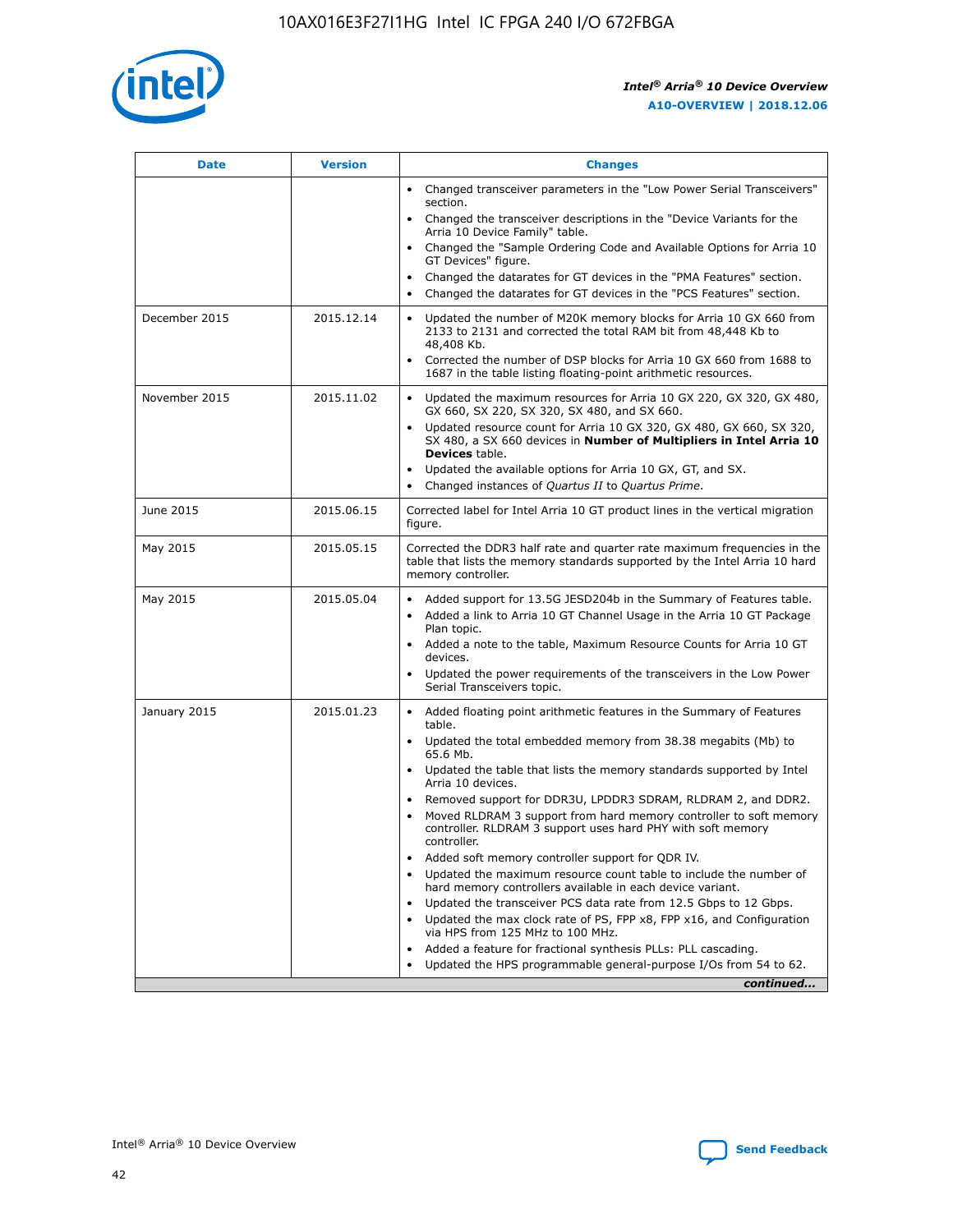r



| <b>Date</b>    | <b>Version</b> | <b>Changes</b>                                                                                                                                                                                                                                                                                                                                                                                                                                                                                                                         |
|----------------|----------------|----------------------------------------------------------------------------------------------------------------------------------------------------------------------------------------------------------------------------------------------------------------------------------------------------------------------------------------------------------------------------------------------------------------------------------------------------------------------------------------------------------------------------------------|
| September 2014 | 2014.09.30     | Corrected the 3 V I/O and LVDS I/O counts for F35 and F36 packages<br>of Arria 10 GX.<br>Corrected the 3 V I/O, LVDS I/O, and transceiver counts for the NF40<br>$\bullet$<br>package of the Arria GX 570 and 660.<br>Removed 3 V I/O, LVDS I/O, and transceiver counts for the NF40<br>package of the Arria GX 900 and 1150. The NF40 package is not<br>available for Arria 10 GX 900 and 1150.                                                                                                                                       |
| August 2014    | 2014.08.18     | Updated Memory (Kb) M20K maximum resources for Arria 10 GX 660<br>devices from 42,660 to 42,620.<br>Added GPIO columns consisting of LVDS I/O Bank and 3V I/O Bank in<br>$\bullet$<br>the Package Plan table.<br>Added how to use memory interface clock frequency higher than 533<br>$\bullet$<br>MHz in the I/O vertical migration.<br>Added information to clarify that RLDRAM3 support uses hard PHY with<br>$\bullet$<br>soft memory controller.<br>Added variable precision DSP blocks support for floating-point<br>arithmetic. |
| June 2014      | 2014.06.19     | Updated number of dedicated I/Os in the HPS block to 17.                                                                                                                                                                                                                                                                                                                                                                                                                                                                               |
| February 2014  | 2014.02.21     | Updated transceiver speed grade options for GT devices in Figure 2.                                                                                                                                                                                                                                                                                                                                                                                                                                                                    |
| February 2014  | 2014.02.06     | Updated data rate for Arria 10 GT devices from 28.1 Gbps to 28.3 Gbps.                                                                                                                                                                                                                                                                                                                                                                                                                                                                 |
| December 2013  | 2013.12.10     | Updated the HPS memory standards support from LPDDR2 to LPDDR3.<br>Updated HPS block diagram to include dedicated HPS I/O and FPGA<br>$\bullet$<br>Configuration blocks as well as repositioned SD/SDIO/MMC, DMA, SPI<br>and NAND Flash with ECC blocks.                                                                                                                                                                                                                                                                               |
| December 2013  | 2013.12.02     | Initial release.                                                                                                                                                                                                                                                                                                                                                                                                                                                                                                                       |